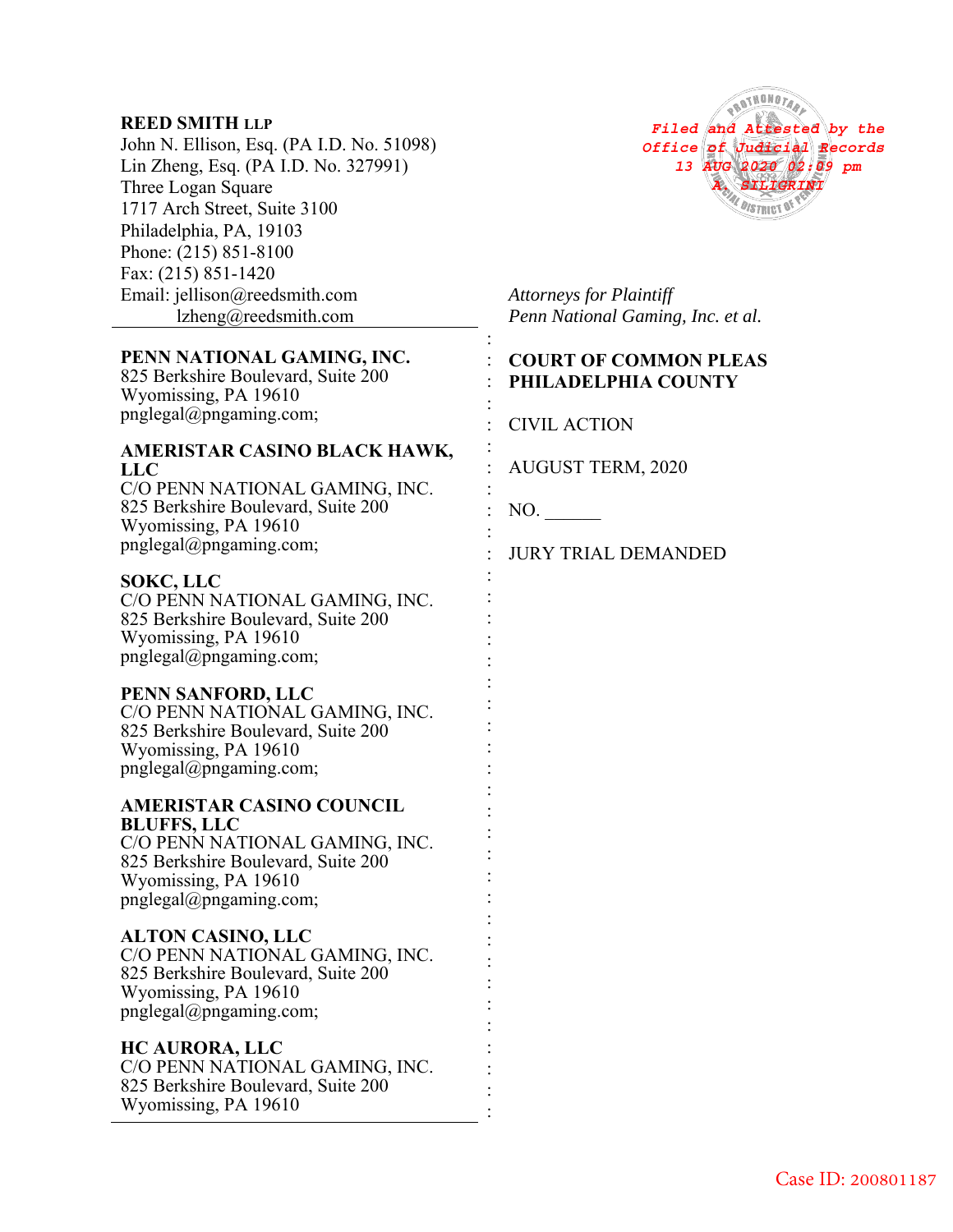pnglegal@pngaming.com;

#### **HC JOLIET, LLC**

C/O PENN NATIONAL GAMING, INC. 825 Berkshire Boulevard, Suite 200 Wyomissing, PA 19610 pnglegal@pngaming.com;

: : : : : : : : : : : : : : : : : : : : : : : : : : : : : : : : : : : : : : : : : : : : : : :

## **ILLINOIS GAMING INVESTORS LLC**

C/O PENN NATIONAL GAMING, INC. 825 Berkshire Boulevard, Suite 200 Wyomissing, PA 19610 pnglegal@pngaming.com;

## **AMERISTAR CASINO EAST CHICAGO, LLC**

C/O PENN NATIONAL GAMING, INC. 825 Berkshire Boulevard, Suite 200 Wyomissing, PA 19610 pnglegal@pngaming.com;

### **INDIANA GAMING COMPANY, LLC**

C/O PENN NATIONAL GAMING, INC. 825 Berkshire Boulevard, Suite 200 Wyomissing, PA 19610 pnglegal@pngaming.com;

#### **KANSAS ENTERTAINMENT, LLC**

C/O PENN NATIONAL GAMING, INC. 825 Berkshire Boulevard, Suite 200 Wyomissing, PA 19610 pnglegal@pngaming.com;

## **PNK (BOSSIER CITY), L.L.C.**

C/O PENN NATIONAL GAMING, INC. 825 Berkshire Boulevard, Suite 200 Wyomissing, PA 19610 pnglegal@pngaming.com;

### **LOUISIANA-I GAMING**

C/O PENN NATIONAL GAMING, INC. 825 Berkshire Boulevard, Suite 200 Wyomissing, PA 19610 pnglegal@pngaming.com;

### **PNK (BATON ROUGE) PARTNERSHIP**

C/O PENN NATIONAL GAMING, INC. 825 Berkshire Boulevard, Suite 200 Wyomissing, PA 19610 pnglegal@pngaming.com;

## **PNK (LAKE CHARLES), L.L.C.**

C/O PENN NATIONAL GAMING, INC. 825 Berkshire Boulevard, Suite 200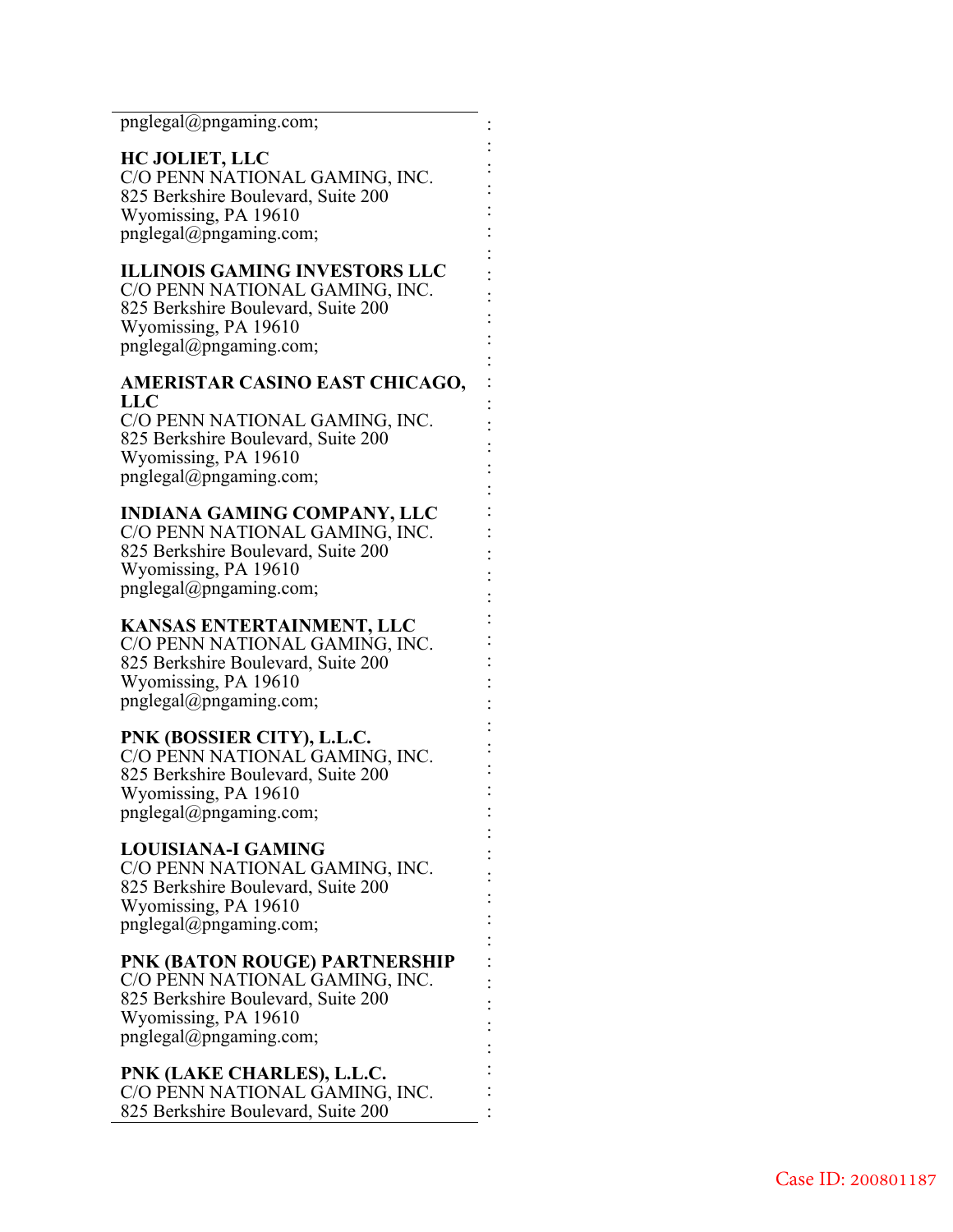Wyomissing, PA 19610 pnglegal@pngaming.com;

#### **BOSSIER CASINO VENTURE, LLC**

: : : : : : : : : : : : : : : : : : : : : : : : : : : : : : : : : : : : : : : : : : : : : : :

C/O PENN NATIONAL GAMING, INC. 825 Berkshire Boulevard, Suite 200 Wyomissing, PA 19610 pnglegal@pngaming.com;

#### **PLAINVILLE GAMING AND REDEVELOPMENT, LLC**

C/O PENN NATIONAL GAMING, INC. 825 Berkshire Boulevard, Suite 200 Wyomissing, PA 19610 pnglegal@pngaming.com;

### **HC BANGOR, LLC**

C/O PENN NATIONAL GAMING, INC. 825 Berkshire Boulevard, Suite 200 Wyomissing, PA 19610 pnglegal@pngaming.com;

### **GREEKTOWN CASINO, L.L.C.**

C/O PENN NATIONAL GAMING, INC. 825 Berkshire Boulevard, Suite 200 Wyomissing, PA 19610 pnglegal@pngaming.com;

### **THE MISSOURI GAMING COMPANY, LLC**

C/O PENN NATIONAL GAMING, INC. 825 Berkshire Boulevard, Suite 200 Wyomissing, PA 19610 pnglegal@pngaming.com;

#### **ST. LOUIS GAMING VENTURES, LLC**

C/O PENN NATIONAL GAMING, INC. 825 Berkshire Boulevard, Suite 200 Wyomissing, PA 19610 pnglegal@pngaming.com;

## **PNK (RIVER CITY), LLC**

C/O PENN NATIONAL GAMING, INC. 825 Berkshire Boulevard, Suite 200 Wyomissing, PA 19610 pnglegal@pngaming.com;

## **RIH ACQUISITIONS MS II, LLC**

C/O PENN NATIONAL GAMING, INC. 825 Berkshire Boulevard, Suite 200 Wyomissing, PA 19610 pnglegal@pngaming.com;

#### **PNK VICKSBURG, LLC**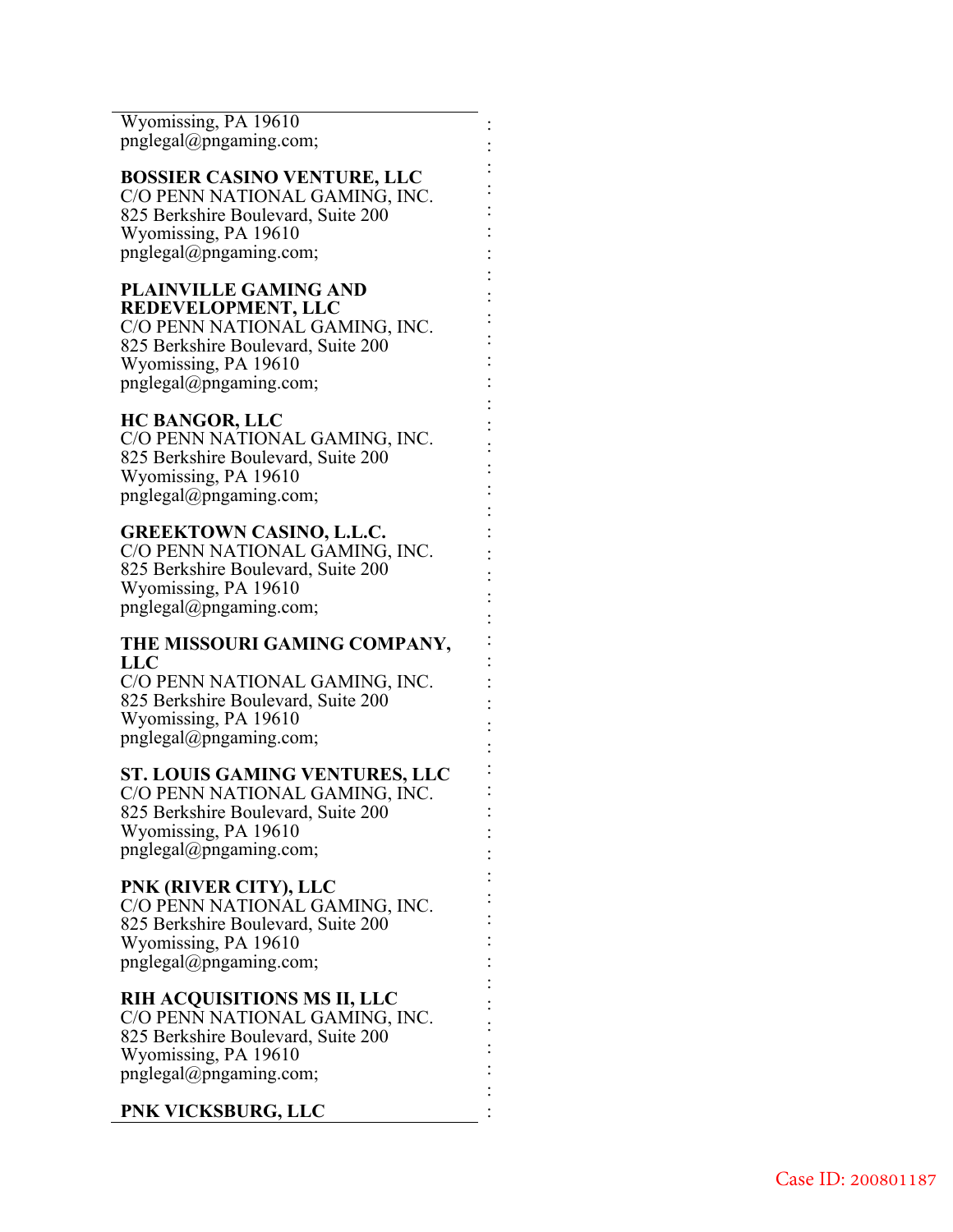| C/O PENN NATIONAL GAMING, INC.     |  |
|------------------------------------|--|
| 825 Berkshire Boulevard, Suite 200 |  |
| Wyomissing, PA 19610               |  |
| pnglegal@pngaming.com;             |  |

: : : : : : : : : : : : : : : : : : : : : : : : : : : : : : : : : : : : : : : : : : : : : :

### **BTN, LLC**

C/O PENN NATIONAL GAMING, INC. 825 Berkshire Boulevard, Suite 200 Wyomissing, PA 19610 pnglegal@pngaming.com;

### **BSLO, LLC**

C/O PENN NATIONAL GAMING, INC. 825 Berkshire Boulevard, Suite 200 Wyomissing, PA 19610 pnglegal@pngaming.com;

#### **HWCC-TUNICA, LLC**

C/O PENN NATIONAL GAMING, INC. 825 Berkshire Boulevard, Suite 200 Wyomissing, PA 19610 pnglegal@pngaming.com;

### **PENN NJ OTW, LLC**

C/O PENN NATIONAL GAMING, INC. 825 Berkshire Boulevard, Suite 200 Wyomissing, PA 19610 pnglegal@pngaming.com;

### **ZIA PARK LLC**

C/O PENN NATIONAL GAMING, INC. 825 Berkshire Boulevard, Suite 200 Wyomissing, PA 19610 pnglegal@pngaming.com;

### **CACTUS PETE'S, LLC**

C/O PENN NATIONAL GAMING, INC. 825 Berkshire Boulevard, Suite 200 Wyomissing, PA 19610 pnglegal@pngaming.com;

### **LVGV, LLC**

C/O PENN NATIONAL GAMING, INC. 825 Berkshire Boulevard, Suite 200 Wyomissing, PA 19610 pnglegal@pngaming.com;

### **TROPICANA LAS VEGAS, INC.**

C/O PENN NATIONAL GAMING, INC. 825 Berkshire Boulevard, Suite 200 Wyomissing, PA 19610 pnglegal@pngaming.com;

### **CENTRAL OHIO GAMING VENTURES,**  :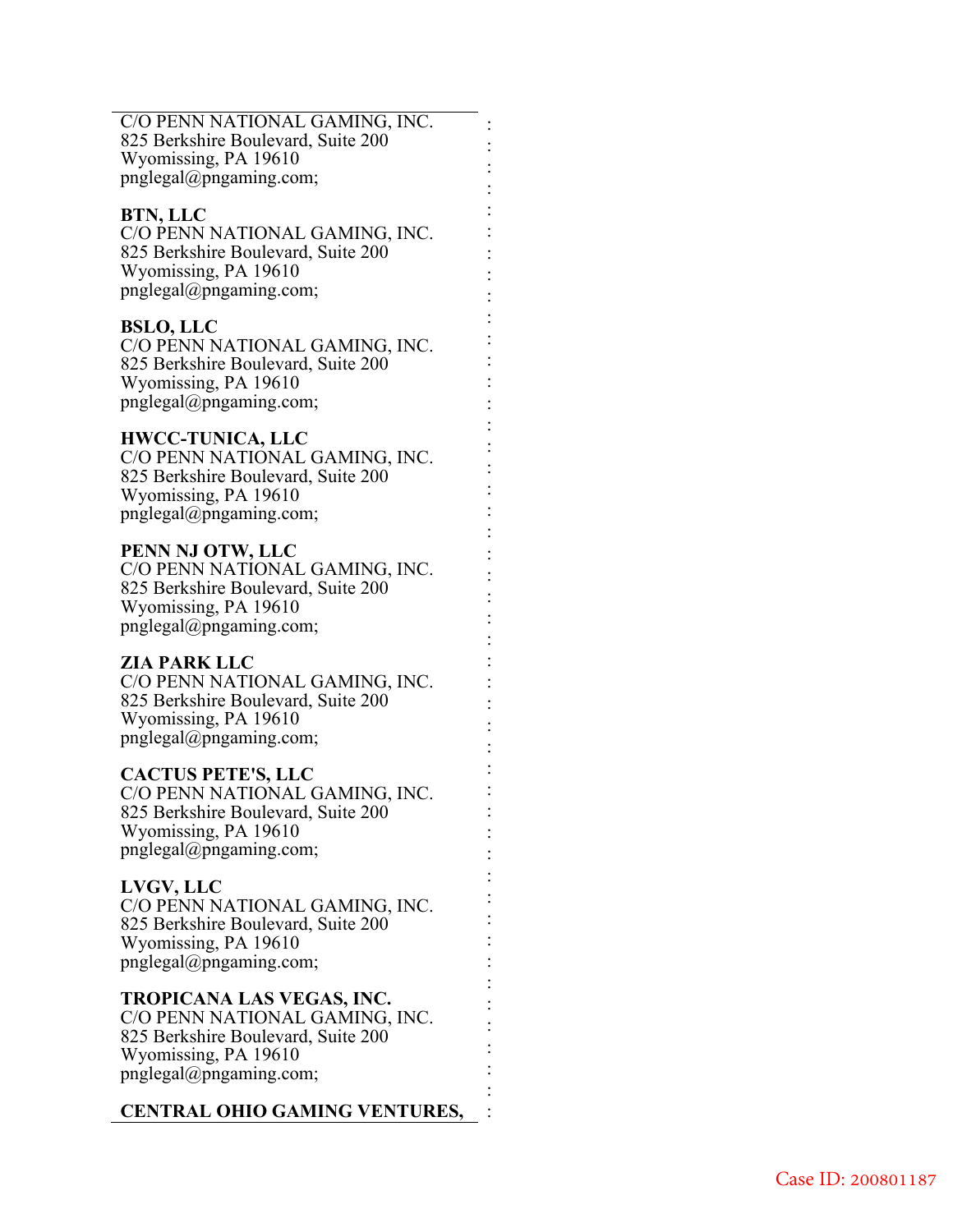### **LLC**

C/O PENN NATIONAL GAMING, INC. 825 Berkshire Boulevard, Suite 200 Wyomissing, PA 19610 pnglegal@pngaming.com;

: : : : : : : : : : : : : : : : : : : : : : : : : : : : : : : : : : : : : : : : : : : : : : :

### **TOLEDO GAMING VENTURES, LLC**

C/O PENN NATIONAL GAMING, INC. 825 Berkshire Boulevard, Suite 200 Wyomissing, PA 19610 pnglegal@pngaming.com;

## **DAYTON REAL ESTATE VENTURES, LLC**

C/O PENN NATIONAL GAMING, INC. 825 Berkshire Boulevard, Suite 200 Wyomissing, PA 19610 pnglegal@pngaming.com;

## **YOUNGSTOWN REAL ESTATE VENTURES, LLC**

C/O PENN NATIONAL GAMING, INC. 825 Berkshire Boulevard, Suite 200 Wyomissing, PA 19610 pnglegal@pngaming.com;

#### **MOUNTAINVIEW THOROUGHBRED RACING ASSOCIATION, LLC**  C/O PENN NATIONAL GAMING, INC. 825 Berkshire Boulevard, Suite 200 Wyomissing, PA 19610

pnglegal@pngaming.com;

## **CCR RACING MANAGEMENT**

C/O PENN NATIONAL GAMING, INC. 825 Berkshire Boulevard, Suite 200 Wyomissing, PA 19610 pnglegal@pngaming.com;

#### **WASHINGTON TROTTING ASSOCIATION, LLC**

C/O PENN NATIONAL GAMING, INC. 825 Berkshire Boulevard, Suite 200 Wyomissing, PA 19610 pnglegal@pngaming.com;

## **MARQUEE BY PENN, LLC**

C/O PENN NATIONAL GAMING, INC. 825 Berkshire Boulevard, Suite 200 Wyomissing, PA 19610 pnglegal@pngaming.com;

#### **SAM HOUSTON RACE PARK LLC**  C/O PENN NATIONAL GAMING, INC.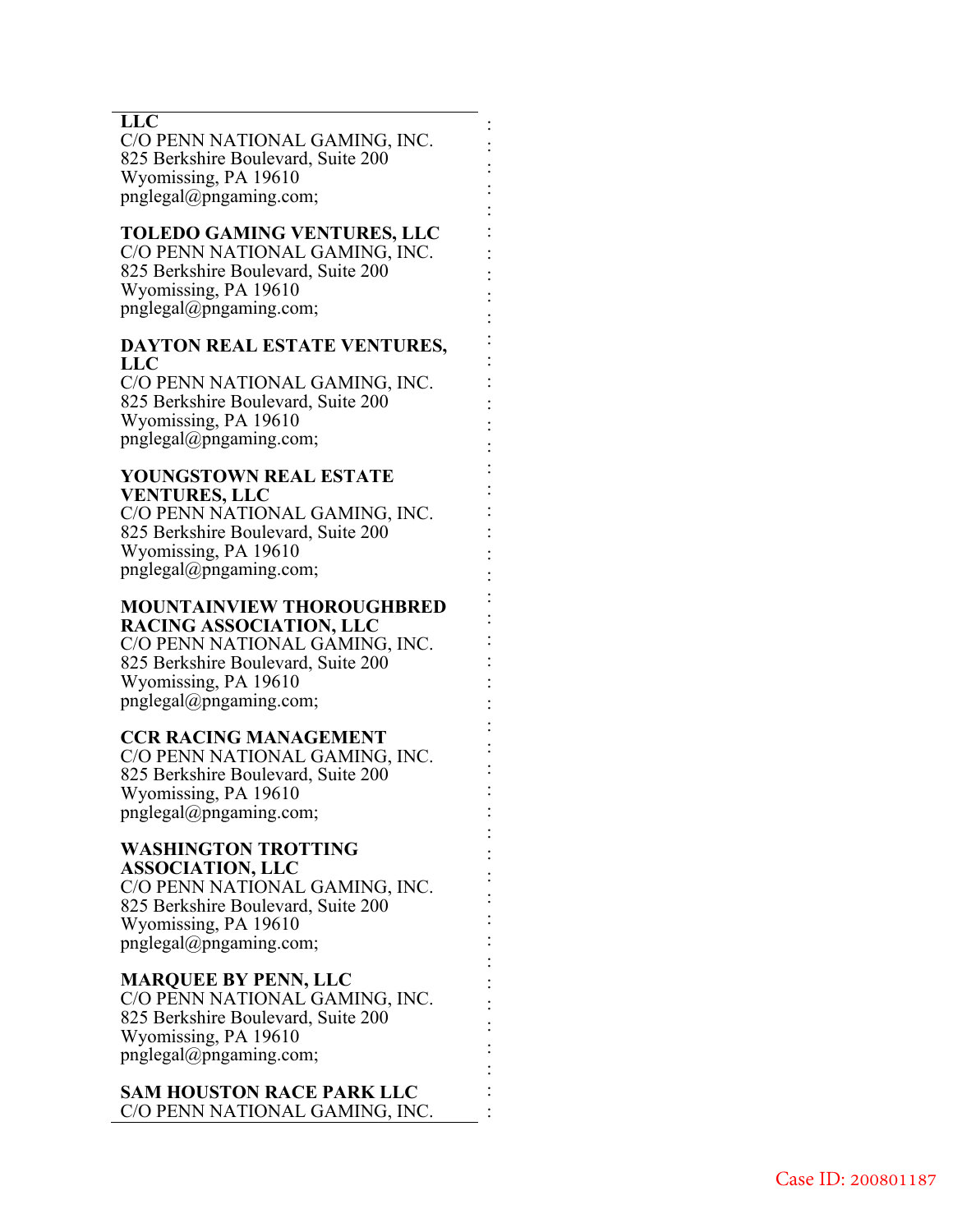825 Berkshire Boulevard, Suite 200 Wyomissing, PA 19610 pnglegal@pngaming.com;

and

: : : : : : : : : : : : : : : : : : : : : : : : : : : : : : : : : : : : : : : : : : : : : : :

#### **PNGI CHARLES TOWN GAMING, LLC**

825 Berkshire Boulevard, Suite 200 Wyomissing, PA 19610 pnglegal@pngaming.com,

Plaintiffs,

v.

#### **ZURICH AMERICAN INSURANCE COMPANY**

1299 Zurich Way Schaumburg, IL 60196;

#### **AIOI NISSAY DOWA INSURANCE CO. LTD.**

C/O ZURICH AMERICAN INSURANCE COMPANY 1299 Zurich Way Schaumburg, IL 60196;

### **CHINA RE**

C/O ZURICH AMERICAN INSURANCE COMPANY 1299 Zurich Way Schaumburg, IL 60196;

### **SWISS RE**

C/O ZURICH AMERICAN INSURANCE **COMPANY** 1299 Zurich Way Schaumburg, IL 60196;

#### **INTERSTATE FIRE & CASUALTY COMPANY**

225 W. Washington Street, Suite 1800 Chicago, IL 60606;

## **AMERICAN INTERNATIONAL GROUP UK LIMITED**

c/o Mendes & Mount LLP 750 Seventh Avenue New York, NY 10019;

## **ACE AMERICAN INSURANCE COMPANY**  436 Walnut Street Philadelphia, PA 19106;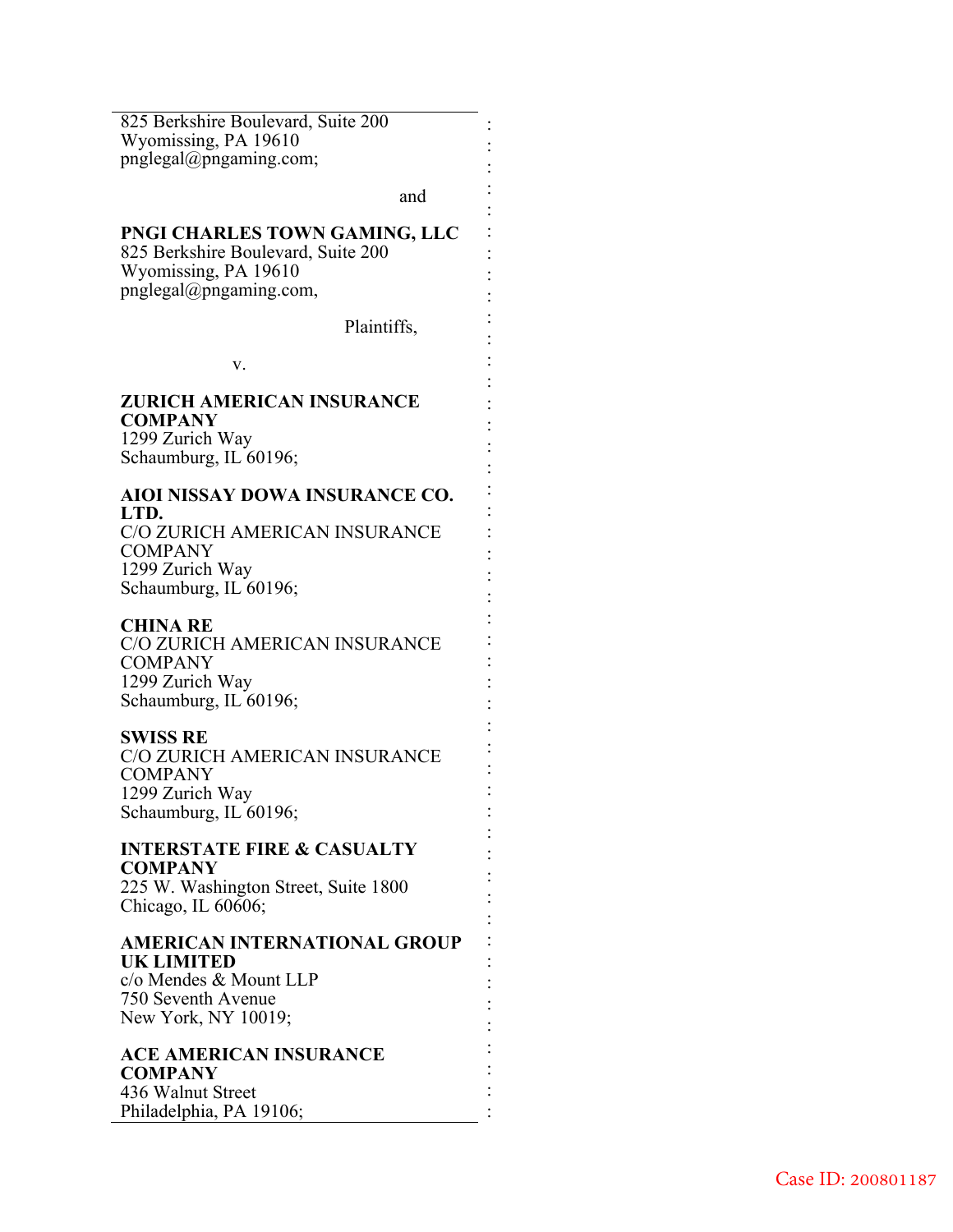### **HALLMARK SPECIALTY INSURANCE COMPANY**

: : : : : : : : : : : : : : : : : : : : : : : : : : : : : : : : : : : : : : : : : : : : : : :

777 Main Street, Suite 1000 Fort Worth, TX 76102;

#### **STARR SURPLUS LINES INSURANCE COMPANY**

399 Park Avenue, 8th Floor New York, NY 10022;

#### **KOREAN REINSURANCE COMPANY**

C/O STARR SURPLUS LINES INSURANCE COMPANY 399 Park Avenue, 8th Floor New York, NY 10022;

#### **BERKLEY RE**

C/O STARR SURPLUS LINES INSURANCE COMPANY 399 Park Avenue, 8th Floor New York, NY 10022;

# **SINOSAFE GENERAL INSURANCE CO., LTD.**

C/O STARR SURPLUS LINES INSURANCE COMPANY 399 Park Avenue, 8th Floor New York, NY 10022;

### **COLONY INSURANCE COMPANY**

175 E. Houston Street, Suite 1300 San Antonio, TX 78205;

#### **AXIS SURPLUS INSURANCE COMPANY**

11680 Great Oaks Way, Suite 500 Alpharetta, GA 30022;

#### **EVANSTON INSURANCE COMPANY** 10 Parkway North

Deerfield, IL 60015;

### **GREAT AMERICAN INSURANCE COMPANY** 301 E. Fourth Street Cincinnati, OH 45202;

**QBE SPECIALTY INSURANCE COMPANY**  55 Water Street

New York, NY 10004;

**NEON WORLDWIDE PROPERTY**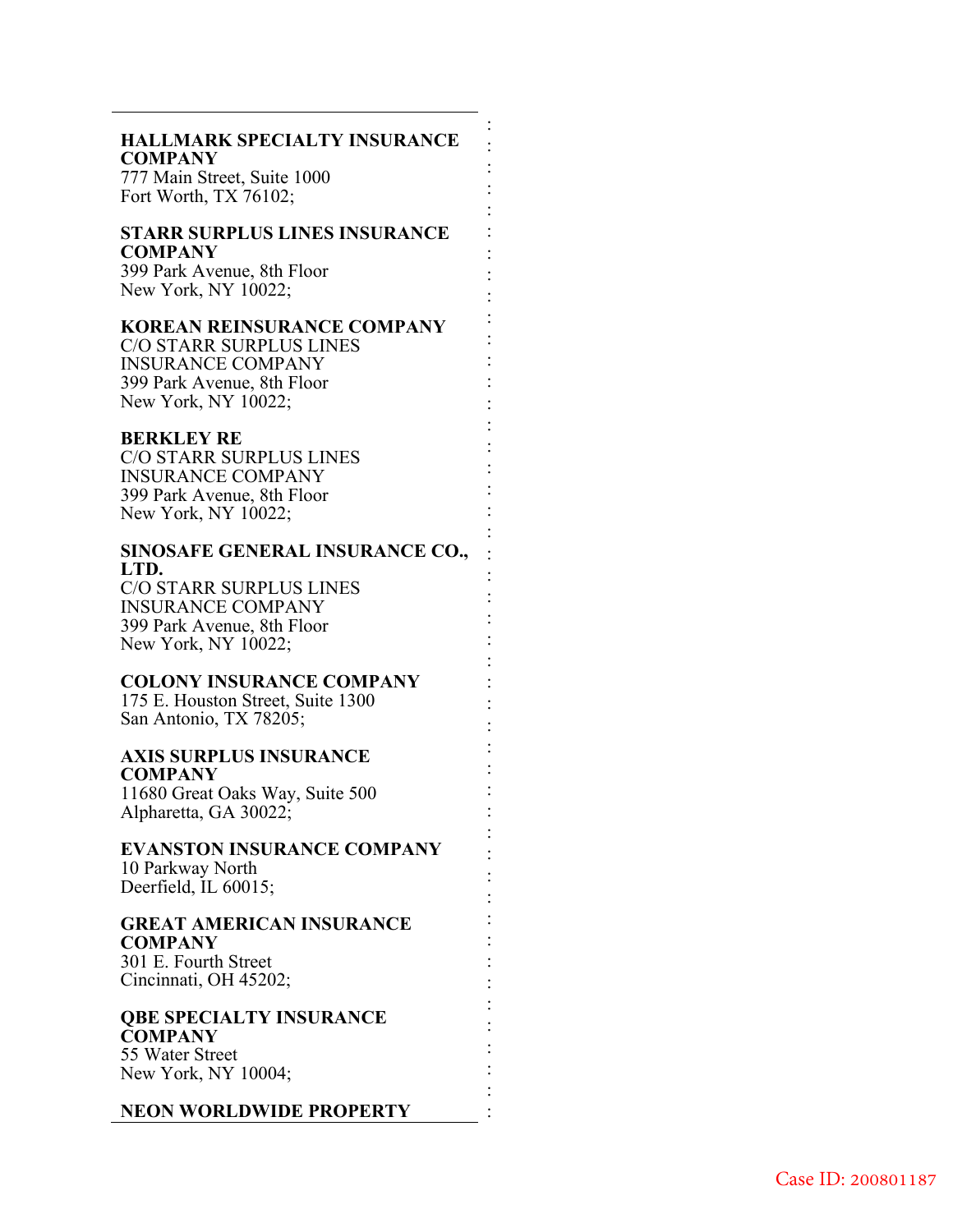# **CONSORTIUM 9761**

Attn: Legal Department 280 Park Avenue, East Tower, 25th Floor New York, NY 10017;

: : : : : : : : : : : : : : : : : : : : : : : : : : : : : : : : : : : : : : : : : : : : : : :

**CERTAIN UNDERWRITERS AT LLOYD'S, LONDON, KNOWN AS SYNDICATE NO. 1886 QBE** Attn: Legal Department 280 Park Avenue, East Tower, 25th Floor New York, NY 10017;

**CERTAIN UNDERWRITERS AT LLOYD'S, LONDON, KNOWN AS SYNDICATE NO. 1414 ASC**  Attn: Legal Department 280 Park Avenue, East Tower, 25th Floor New York, NY 10017;

**CERTAIN UNDERWRITERS AT LLOYD'S, LONDON, KNOWN AS SYNDICATE AXIS SPECIALTY EUROPE SE, LIRMA A9505**  Attn: Legal Department 280 Park Avenue, East Tower, 25th Floor New York, NY 10017;

**CERTAIN UNDERWRITERS AT LLOYD'S, LONDON, KNOWN AS SYNDICATE NO. 2468 NEO**  Attn: Legal Department 280 Park Avenue, East Tower, 25th Floor New York, NY 10017;

**CERTAIN UNDERWRITERS AT LLOYD'S, LONDON, KNOWN AS SYNDICATE NO. 0033 HIS** Attn: Legal Department 280 Park Avenue, East Tower, 25th Floor New York, NY 10017;

**CERTAIN UNDERWRITERS AT LLOYD'S, LONDON, KNOWN AS SYNDICATE NO. 1183 TAL**  Attn: Legal Department 280 Park Avenue, East Tower, 25th Floor New York, NY 10017;

**CERTAIN UNDERWRITERS AT LLOYD'S, LONDON, KNOWN AS SYNDICATE NO. 1200 AMA**  Attn: Legal Department 280 Park Avenue, East Tower, 25th Floor New York, NY 10017;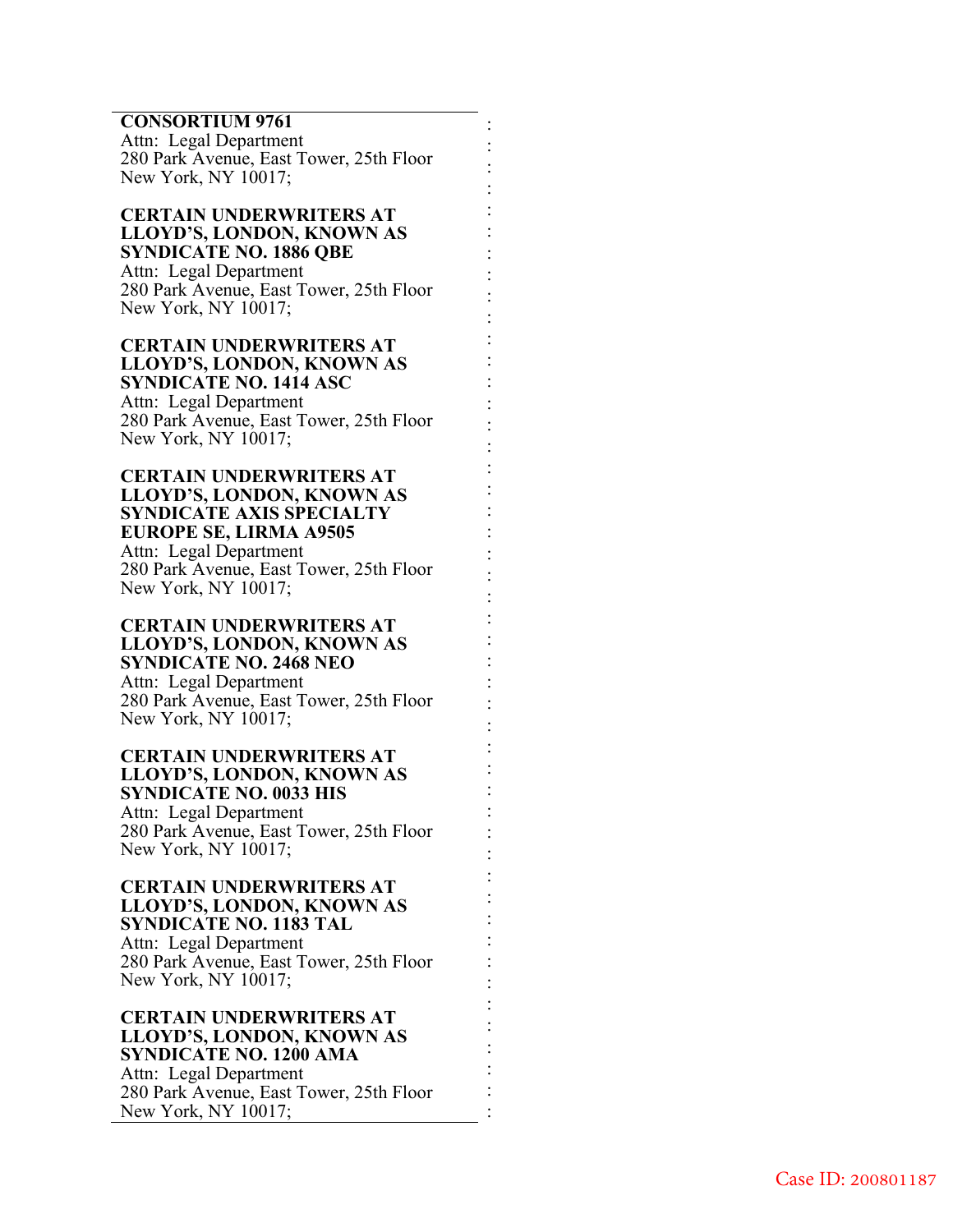# **HCC INTERNATIONAL INSURANCE COMPANY PLC** Attn: Legal Department 280 Park Avenue, East Tower, 25th Floor New York, NY 10017; **CERTAIN UNDERWRITERS AT LLOYD'S, LONDON, KNOWN AS SYNDICATE NO. 4444 CNP**  Attn: Legal Department 280 Park Avenue, East Tower, 25th Floor New York, NY 10017; **CERTAIN UNDERWRITERS AT LLOYD'S, LONDON, KNOWN AS SYNDICATE NO. 1458 RNR**  Attn: Legal Department 280 Park Avenue, East Tower, 25th Floor New York, NY 10017; and **CERTAIN UNDERWRITERS AT LLOYD'S, LONDON, KNOWN AS SYNDICATE NO. 0609 AUW**

Attn: Legal Department 280 Park Avenue, East Tower, 25th Floor New York, NY 10017,

 $\overline{a}$ 

Defendants.<sup>1</sup>

## **NOTICE TO DEFEND**

: : : : : : : : : : : : : : : : : : : : : : : : : : :

**You have been sued in court. If you wish to defend against the claims set forth in the following pages, you must take action within twenty (20) days after this complaint and notice are served, by entering a written appearance personally or by attorney and filing in writing with the court your defenses or objections to the claims set forth against you. You are warned that if you fail to do so the case may proceed without you and a judgment may be entered against you by the court without further notice for any money claimed in the complaint of for any other claim or relief requested by the plaintiff. You may lose money or property or other rights important to you.** 

*You should take this paper to your lawyer at once. If you do not have a lawyer or cannot afford one, go to or telephone the office set forth below to find out where you can get legal help.* 

> **Philadelphia Bar Association Lawyer Referral and Information Service**

<sup>&</sup>lt;sup>1</sup> Plaintiffs do not have the electronic mail addresses of the Defendants to provide in this caption per Phila. Civ. R. 1018. Plaintiffs have previously communicated with Defendants through Defendants' retained adjuster, Sedgwick, whose representative has provided the following electronic mail address: Brian.Tovinsky@Sedgwick.com.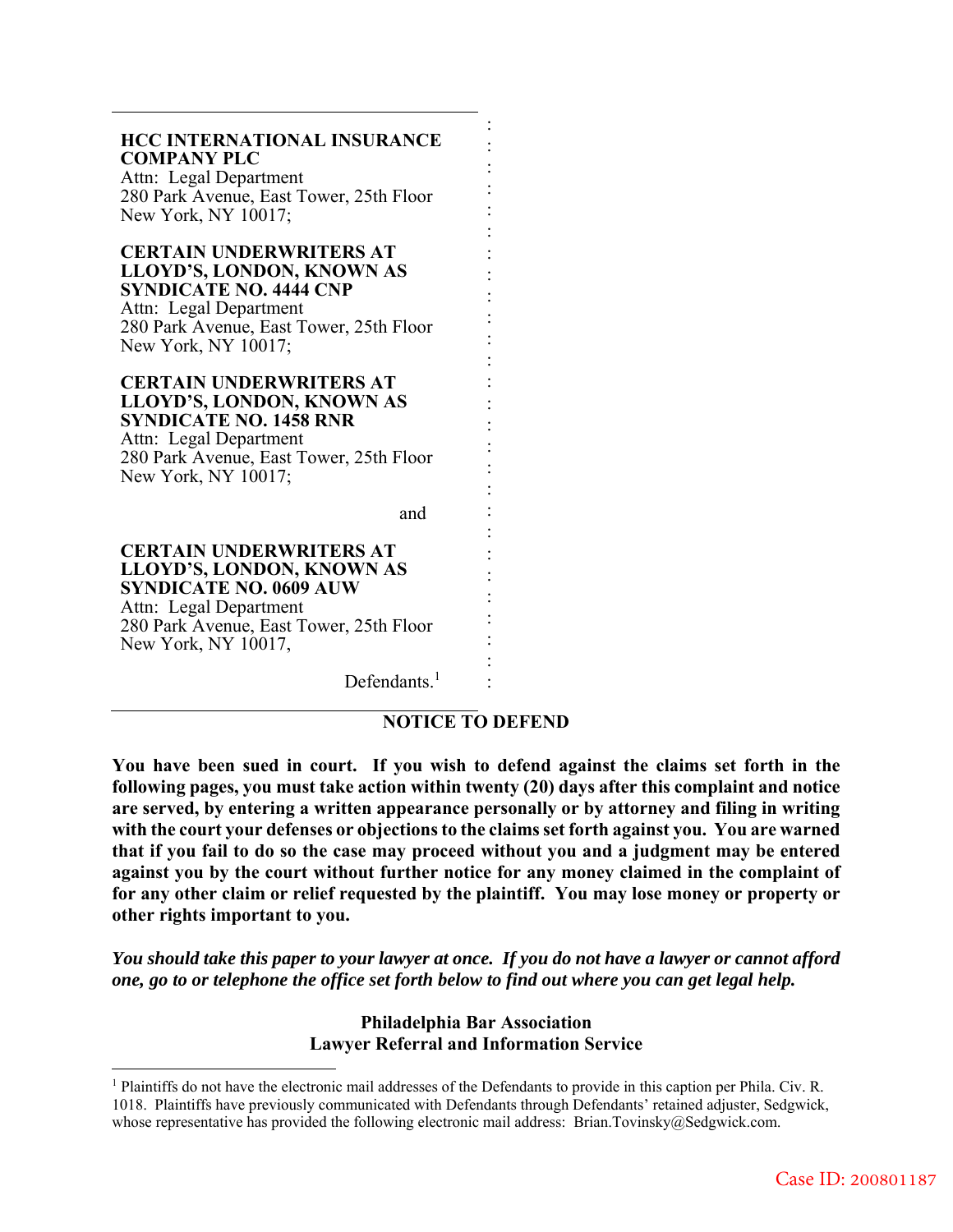## **1101 Market Street, 11th Floor Philadelphia, PA 19107 (215) 238-6333**

#### **AVISO**

**Le han demandado a usted en la corte. Si usted quiere defenderse de estas demandas expuestas en las paginas siguientes, usted tiene veinte (20) dias de plazo al partir de la fecha de la demanda y la notificacion. Hace falta ascentar una comparencia escrita o en persona o con un abogado y entregar a la corte en forma escrita sus defensas o sus objeciones a las demandas en contra de su persona. Sea avisado que si usted no se defiende, la corte tomara medidas y puede continuar la demanda en contra suya sin previo aviso o notificacion. Ademas, la corte puede decider a favor del demandante y requiere que usted cumpla con todas las provisiones de esta demanda. Usted puede perder dinero o sus propiedades u otros derechos importantes para usted.** 

*Lleve esta demanda a un abogado immediatamente. Si no tiene abogado o si no tiene el dinero suficiente de pagar tal servicio. Vaya en persona o llame por telefono a la oficina cuya direccion se encuentra escrita abajo para averiguar donde se puede conseguir asistencia legal.* 

> **Asociacion De Licenciados De Filadelfia Servicio De Referencia E Informacion Legal 1101 Market St., 11th Piso Filadelfia, Pennsylvania 19107 (215) 238-6333**

> > Respectfully submitted,

Dated: August 13, 2020 /s/ John N. Ellison

John N. Ellison, Esq. (PA I.D. No. 51098) Lin Zheng, Esq. (PA I.D. No. 327991) **REED SMITH LLP** Three Logan Square 1717 Arch Street, Suite 3100 Philadelphia, PA, 19103 Phone: (215) 851-8100 Fax: (215) 851-1420 Email: jellison@reedsmith.com lzheng@reedsmith.com

*Attorneys for Plaintiff Penn National Gaming, Inc. et al.*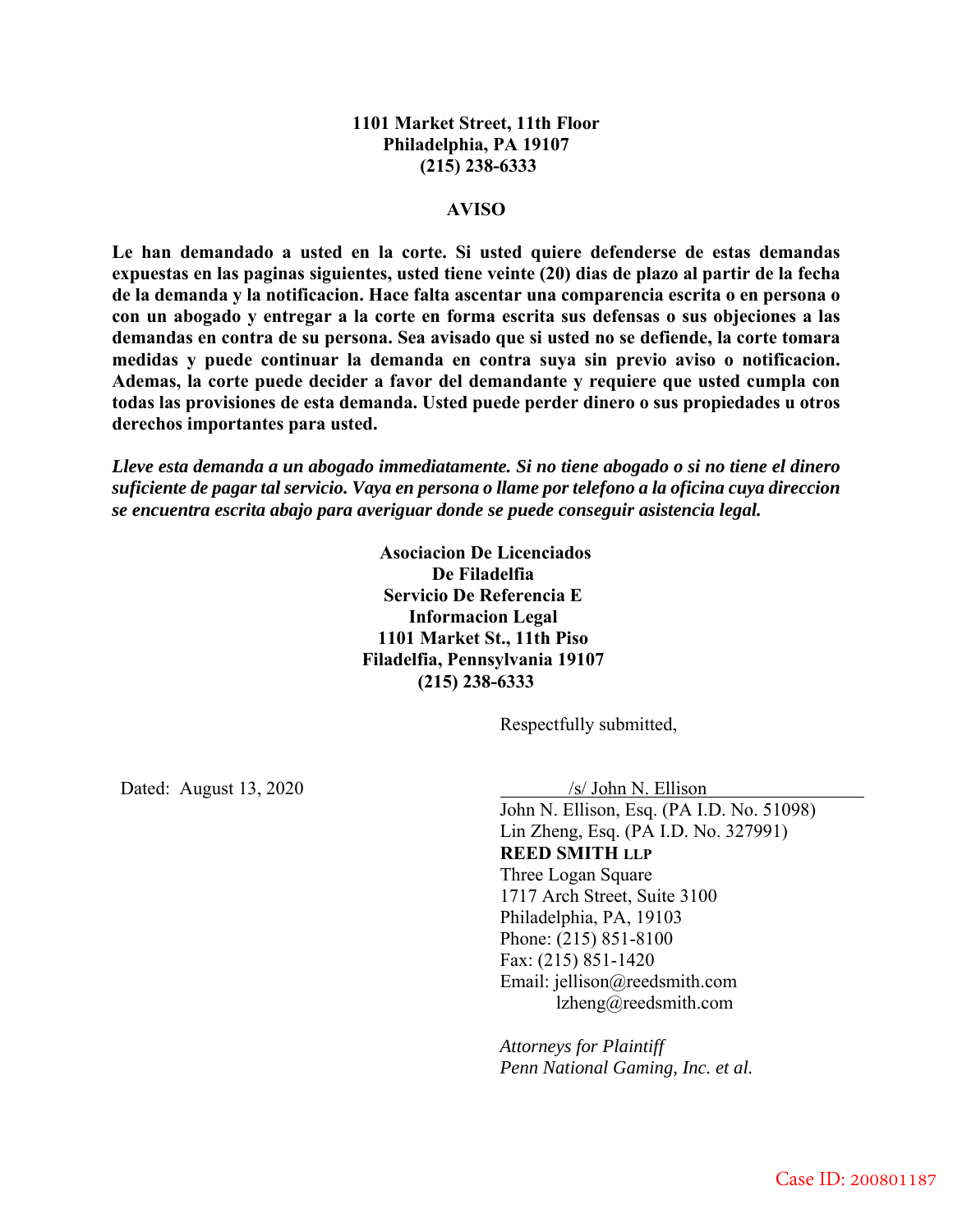## **REED SMITH LLP**

John N. Ellison, Esq. (PA I.D. No. 51098) Lin Zheng, Esq. (PA I.D. No. 327991) Three Logan Square 1717 Arch Street, Suite 3100 Philadelphia, PA, 19103 Phone: (215) 851-8100 Fax: (215) 851-1420 Email: jellison@reedsmith.com lzheng@reedsmith.com

## **PENN NATIONAL GAMING, INC.**

825 Berkshire Boulevard, Suite 200 Wyomissing, PA 19610 pnglegal@pngaming.com;

### **AMERISTAR CASINO BLACK HAWK, LLC**

C/O PENN NATIONAL GAMING, INC. 825 Berkshire Boulevard, Suite 200 Wyomissing, PA 19610 pnglegal@pngaming.com;

## **SOKC, LLC**

C/O PENN NATIONAL GAMING, INC. 825 Berkshire Boulevard, Suite 200 Wyomissing, PA 19610 pnglegal@pngaming.com;

#### **PENN SANFORD, LLC**

C/O PENN NATIONAL GAMING, INC. 825 Berkshire Boulevard, Suite 200 Wyomissing, PA 19610 pnglegal@pngaming.com;

### **AMERISTAR CASINO COUNCIL BLUFFS, LLC**  C/O PENN NATIONAL GAMING, INC. 825 Berkshire Boulevard, Suite 200

Wyomissing, PA 19610 pnglegal@pngaming.com;

## **ALTON CASINO, LLC**

C/O PENN NATIONAL GAMING, INC. 825 Berkshire Boulevard, Suite 200 Wyomissing, PA 19610 pnglegal@pngaming.com;

## **HC AURORA, LLC**

C/O PENN NATIONAL GAMING, INC. 825 Berkshire Boulevard, Suite 200

*Attorneys for Plaintiff Penn National Gaming, Inc. et al.*

## : **COURT OF COMMON PLEAS**  : **PHILADELPHIA COUNTY**

: CIVIL ACTION

: AUGUST TERM, 2020

: NO.

:

:

:

:

:

: : : : : : : : : : : : : : : : : : : : : : : : :

: JURY TRIAL DEMANDED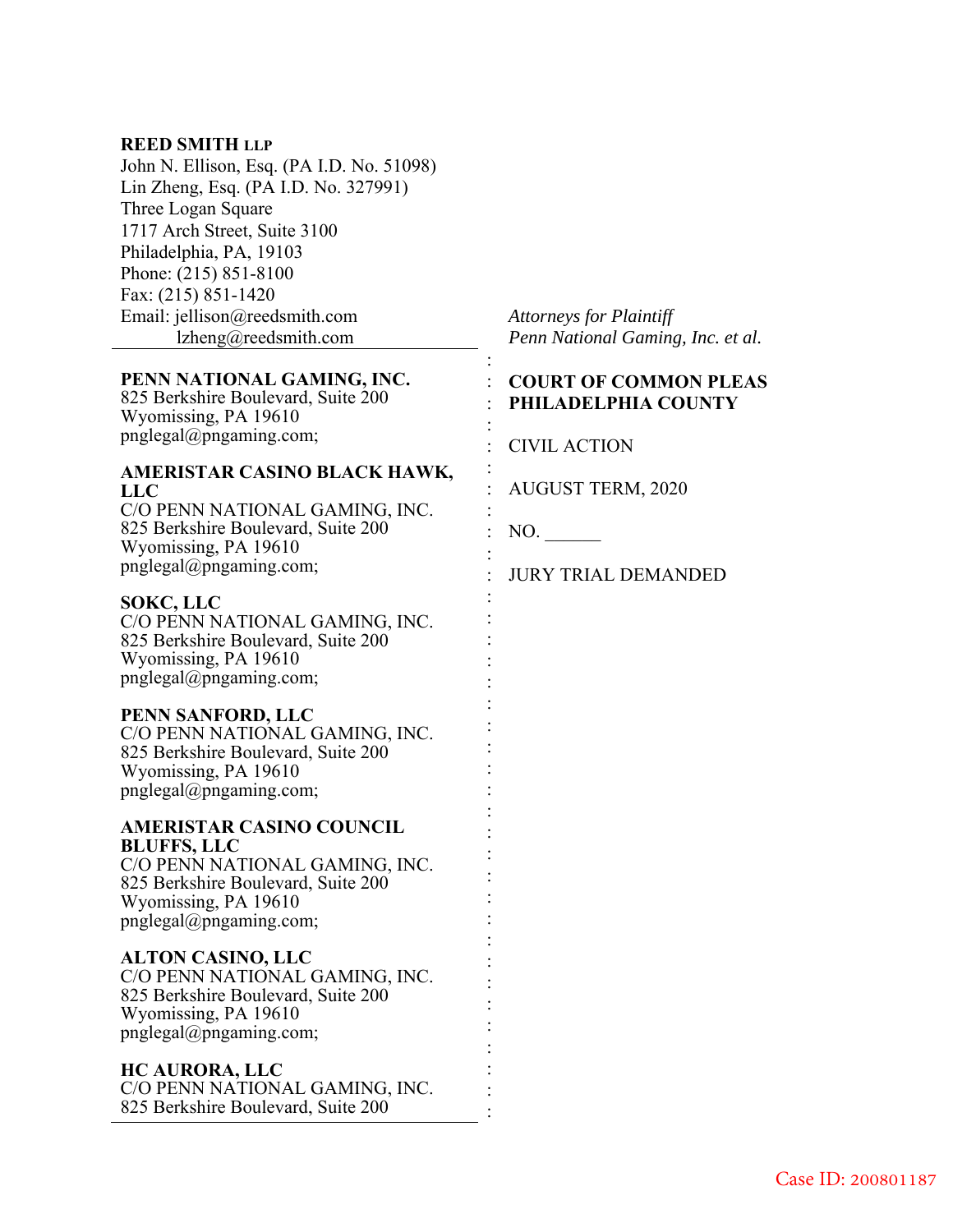Wyomissing, PA 19610 pnglegal@pngaming.com;

#### **HC JOLIET, LLC**  C/O PENN NATIONAL GAMING, INC. 825 Berkshire Boulevard, Suite 200 Wyomissing, PA 19610 pnglegal@pngaming.com;

## **ILLINOIS GAMING INVESTORS LLC**

C/O PENN NATIONAL GAMING, INC. 825 Berkshire Boulevard, Suite 200 Wyomissing, PA 19610 pnglegal@pngaming.com;

## **AMERISTAR CASINO EAST CHICAGO, LLC**

C/O PENN NATIONAL GAMING, INC. 825 Berkshire Boulevard, Suite 200 Wyomissing, PA 19610 pnglegal@pngaming.com;

## **INDIANA GAMING COMPANY, LLC**

C/O PENN NATIONAL GAMING, INC. 825 Berkshire Boulevard, Suite 200 Wyomissing, PA 19610 pnglegal@pngaming.com;

## **KANSAS ENTERTAINMENT, LLC**

C/O PENN NATIONAL GAMING, INC. 825 Berkshire Boulevard, Suite 200 Wyomissing, PA 19610 pnglegal@pngaming.com;

## **PNK (BOSSIER CITY), L.L.C.**

C/O PENN NATIONAL GAMING, INC. 825 Berkshire Boulevard, Suite 200 Wyomissing, PA 19610 pnglegal@pngaming.com;

## **LOUISIANA-I GAMING**

C/O PENN NATIONAL GAMING, INC. 825 Berkshire Boulevard, Suite 200 Wyomissing, PA 19610 pnglegal@pngaming.com;

## **PNK (BATON ROUGE) PARTNERSHIP**

C/O PENN NATIONAL GAMING, INC. 825 Berkshire Boulevard, Suite 200 Wyomissing, PA 19610 pnglegal@pngaming.com;

## **PNK (LAKE CHARLES), L.L.C.**  C/O PENN NATIONAL GAMING, INC.

: : : : : : : : : : : : : : : : : : : : : : : : : : : : : : : : : : : : : : : : : : : : : : :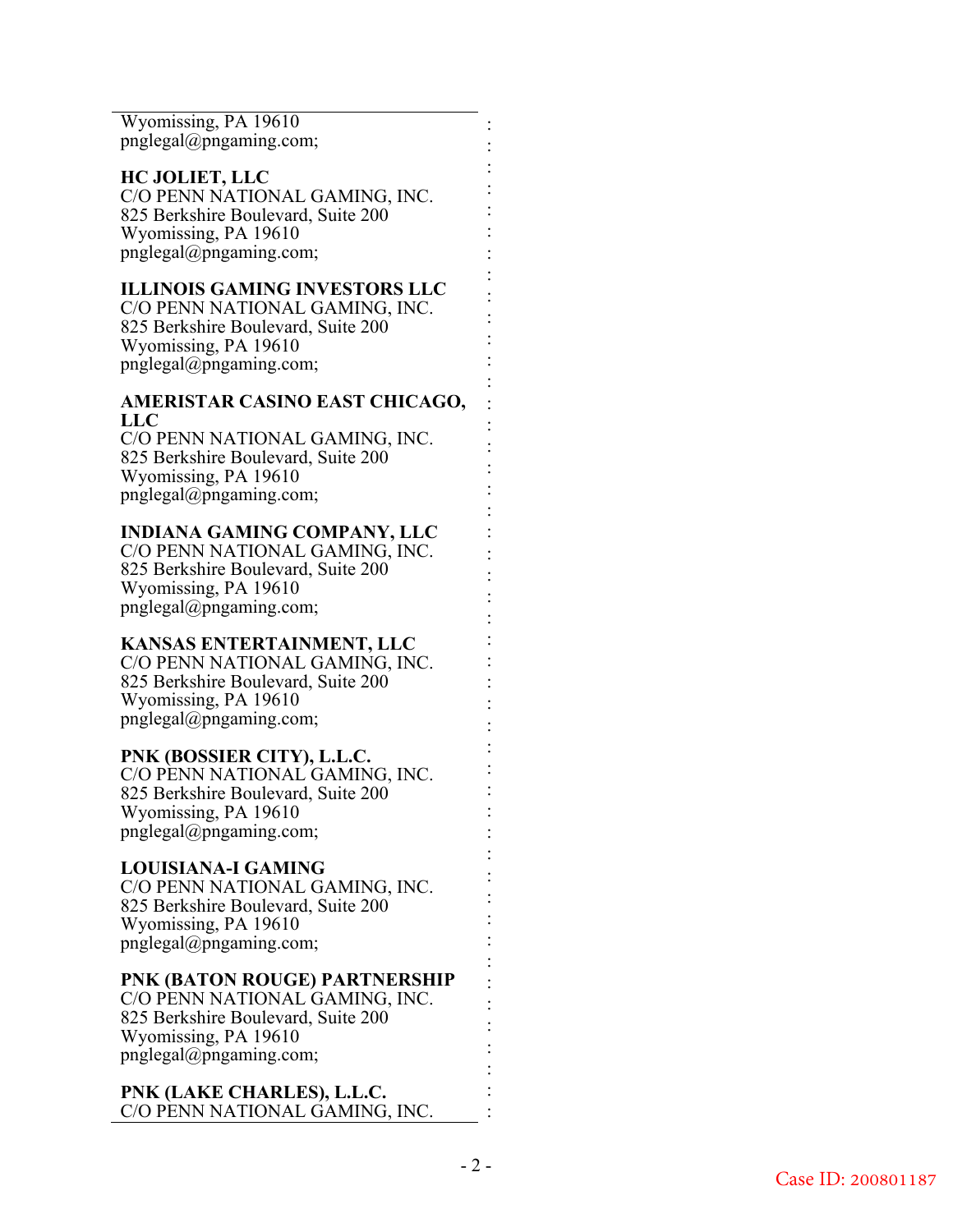825 Berkshire Boulevard, Suite 200 Wyomissing, PA 19610 pnglegal@pngaming.com;

## **BOSSIER CASINO VENTURE, LLC**

C/O PENN NATIONAL GAMING, INC. 825 Berkshire Boulevard, Suite 200 Wyomissing, PA 19610 pnglegal@pngaming.com;

#### **PLAINVILLE GAMING AND REDEVELOPMENT, LLC**

C/O PENN NATIONAL GAMING, INC. 825 Berkshire Boulevard, Suite 200 Wyomissing, PA 19610 pnglegal@pngaming.com;

## **HC BANGOR, LLC**

C/O PENN NATIONAL GAMING, INC. 825 Berkshire Boulevard, Suite 200 Wyomissing, PA 19610 pnglegal@pngaming.com;

## **GREEKTOWN CASINO, L.L.C.**

C/O PENN NATIONAL GAMING, INC. 825 Berkshire Boulevard, Suite 200 Wyomissing, PA 19610 pnglegal@pngaming.com;

## **THE MISSOURI GAMING COMPANY, LLC**

C/O PENN NATIONAL GAMING, INC. 825 Berkshire Boulevard, Suite 200 Wyomissing, PA 19610 pnglegal@pngaming.com;

## **ST. LOUIS GAMING VENTURES, LLC**

C/O PENN NATIONAL GAMING, INC. 825 Berkshire Boulevard, Suite 200 Wyomissing, PA 19610 pnglegal@pngaming.com;

## **PNK (RIVER CITY), LLC**

C/O PENN NATIONAL GAMING, INC. 825 Berkshire Boulevard, Suite 200 Wyomissing, PA 19610 pnglegal@pngaming.com;

## **RIH ACQUISITIONS MS II, LLC**

C/O PENN NATIONAL GAMING, INC. 825 Berkshire Boulevard, Suite 200 Wyomissing, PA 19610 pnglegal@pngaming.com;

: : : : : : : : : : : : : : : : : : : : : : : : : : : : : : : : : : : : : : : : : : : : : : :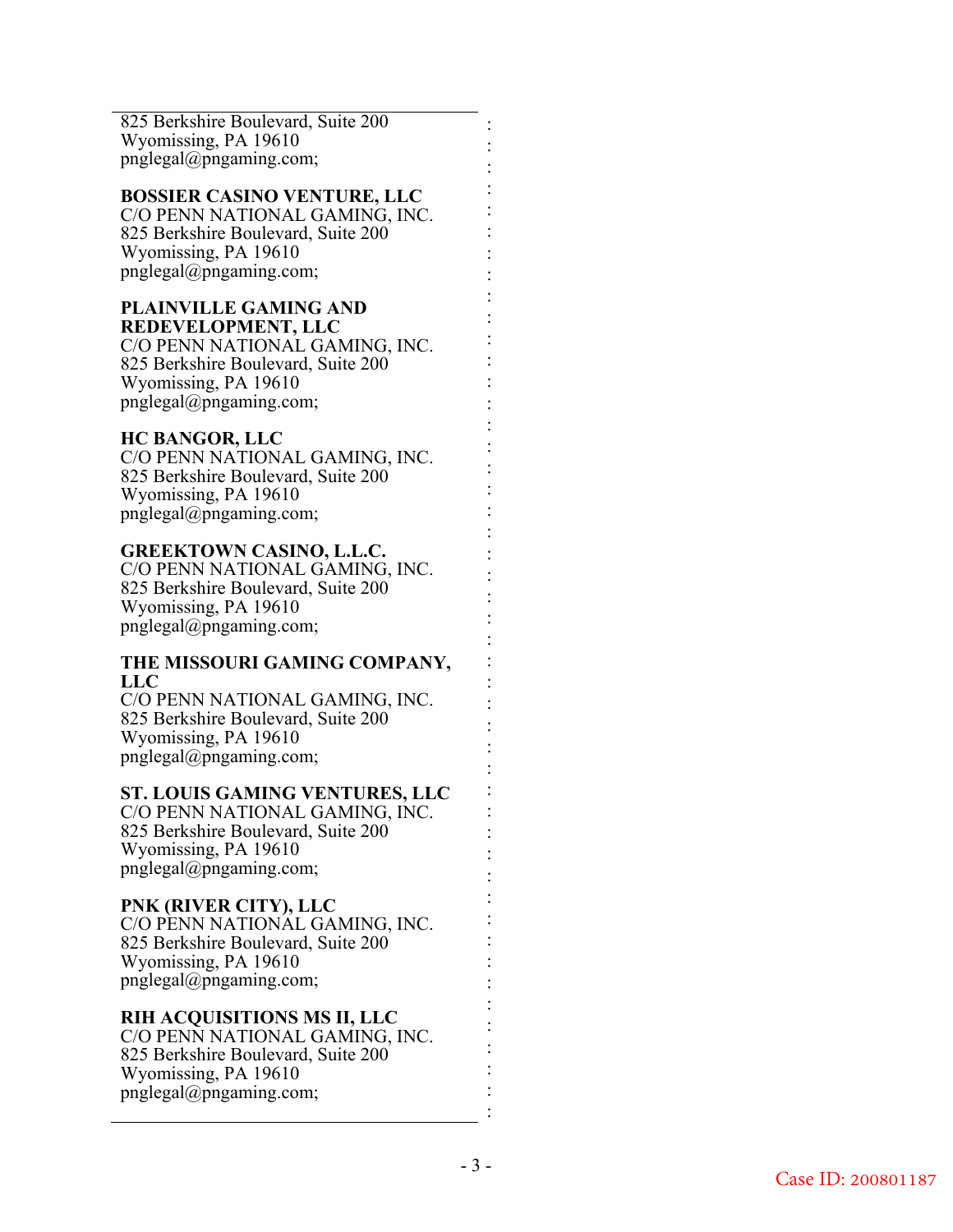## **PNK VICKSBURG, LLC**

C/O PENN NATIONAL GAMING, INC. 825 Berkshire Boulevard, Suite 200 Wyomissing, PA 19610 pnglegal@pngaming.com;

: : : : : : : : : : : : : : : : : : : : : : : : : : : : : : : : : : : : : : : : : : : : : : :

## **BTN, LLC**

C/O PENN NATIONAL GAMING, INC. 825 Berkshire Boulevard, Suite 200 Wyomissing, PA 19610 pnglegal@pngaming.com;

## **BSLO, LLC**

C/O PENN NATIONAL GAMING, INC. 825 Berkshire Boulevard, Suite 200 Wyomissing, PA 19610 pnglegal@pngaming.com;

## **HWCC-TUNICA, LLC**

C/O PENN NATIONAL GAMING, INC. 825 Berkshire Boulevard, Suite 200 Wyomissing, PA 19610 pnglegal@pngaming.com;

## **PENN NJ OTW, LLC**

C/O PENN NATIONAL GAMING, INC. 825 Berkshire Boulevard, Suite 200 Wyomissing, PA 19610 pnglegal@pngaming.com;

## **ZIA PARK LLC**

C/O PENN NATIONAL GAMING, INC. 825 Berkshire Boulevard, Suite 200 Wyomissing, PA 19610 pnglegal@pngaming.com;

## **CACTUS PETE'S, LLC**

C/O PENN NATIONAL GAMING, INC. 825 Berkshire Boulevard, Suite 200 Wyomissing, PA 19610 pnglegal@pngaming.com;

## **LVGV, LLC**

C/O PENN NATIONAL GAMING, INC. 825 Berkshire Boulevard, Suite 200 Wyomissing, PA 19610 pnglegal@pngaming.com;

## **TROPICANA LAS VEGAS, INC.**

C/O PENN NATIONAL GAMING, INC. 825 Berkshire Boulevard, Suite 200 Wyomissing, PA 19610 pnglegal@pngaming.com;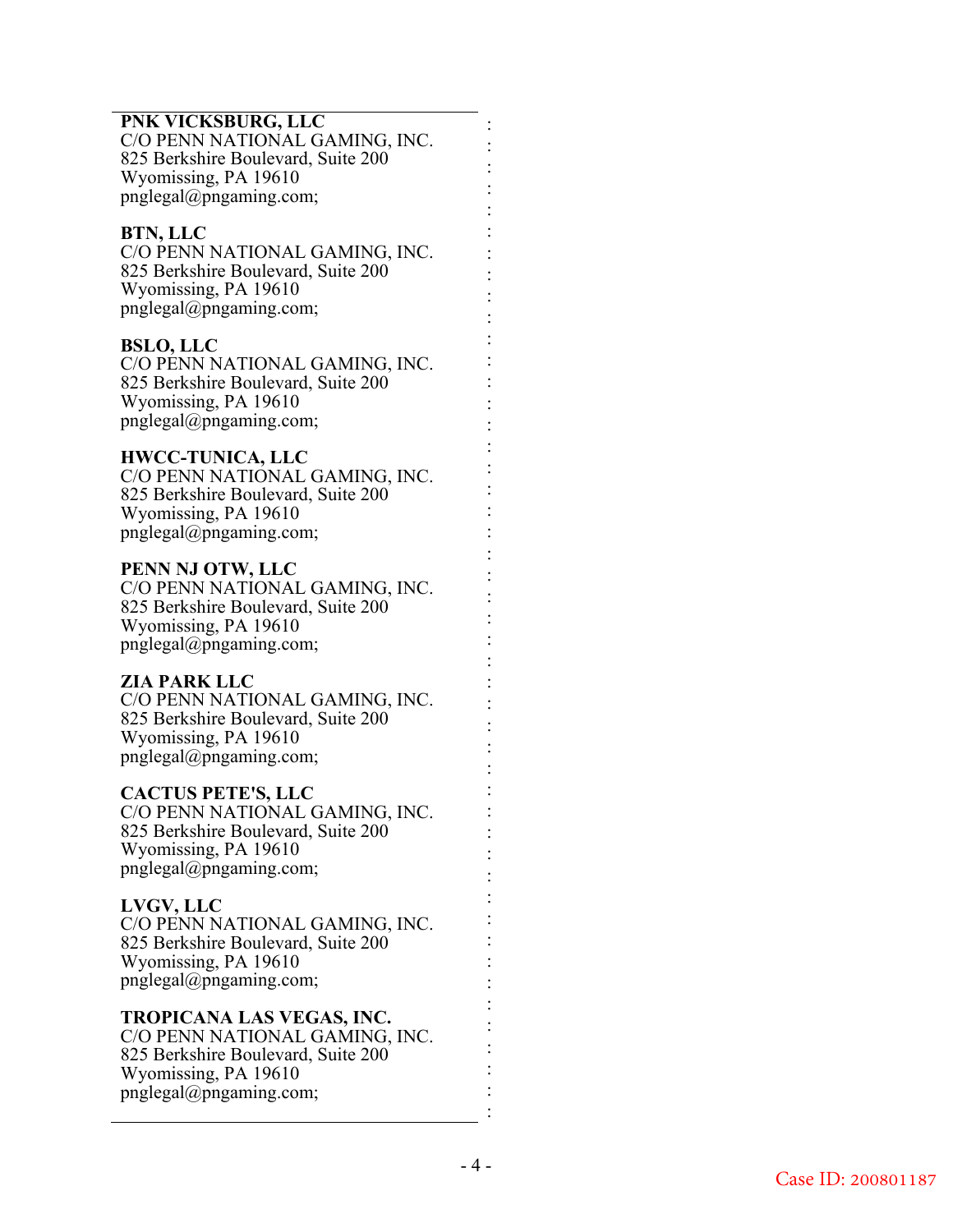## **CENTRAL OHIO GAMING VENTURES,**  : **LLC**

: : : : : : : : : : : : : : : : : : : : : : : : : : : : : : : : : : : : : : : : : : : : : :

C/O PENN NATIONAL GAMING, INC. 825 Berkshire Boulevard, Suite 200 Wyomissing, PA 19610 pnglegal@pngaming.com;

## **TOLEDO GAMING VENTURES, LLC**

C/O PENN NATIONAL GAMING, INC. 825 Berkshire Boulevard, Suite 200 Wyomissing, PA 19610 pnglegal@pngaming.com;

## **DAYTON REAL ESTATE VENTURES, LLC**

C/O PENN NATIONAL GAMING, INC. 825 Berkshire Boulevard, Suite 200 Wyomissing, PA 19610 pnglegal@pngaming.com;

#### **YOUNGSTOWN REAL ESTATE VENTURES, LLC**

C/O PENN NATIONAL GAMING, INC. 825 Berkshire Boulevard, Suite 200 Wyomissing, PA 19610 pnglegal@pngaming.com;

#### **MOUNTAINVIEW THOROUGHBRED RACING ASSOCIATION, LLC**

C/O PENN NATIONAL GAMING, INC. 825 Berkshire Boulevard, Suite 200 Wyomissing, PA 19610 pnglegal@pngaming.com;

## **CCR RACING MANAGEMENT**

C/O PENN NATIONAL GAMING, INC. 825 Berkshire Boulevard, Suite 200 Wyomissing, PA 19610 pnglegal@pngaming.com;

#### **WASHINGTON TROTTING ASSOCIATION, LLC**

C/O PENN NATIONAL GAMING, INC. 825 Berkshire Boulevard, Suite 200 Wyomissing, PA 19610 pnglegal@pngaming.com;

# **MARQUEE BY PENN, LLC**

C/O PENN NATIONAL GAMING, INC. 825 Berkshire Boulevard, Suite 200 Wyomissing, PA 19610 pnglegal@pngaming.com;

# **SAM HOUSTON RACE PARK LLC**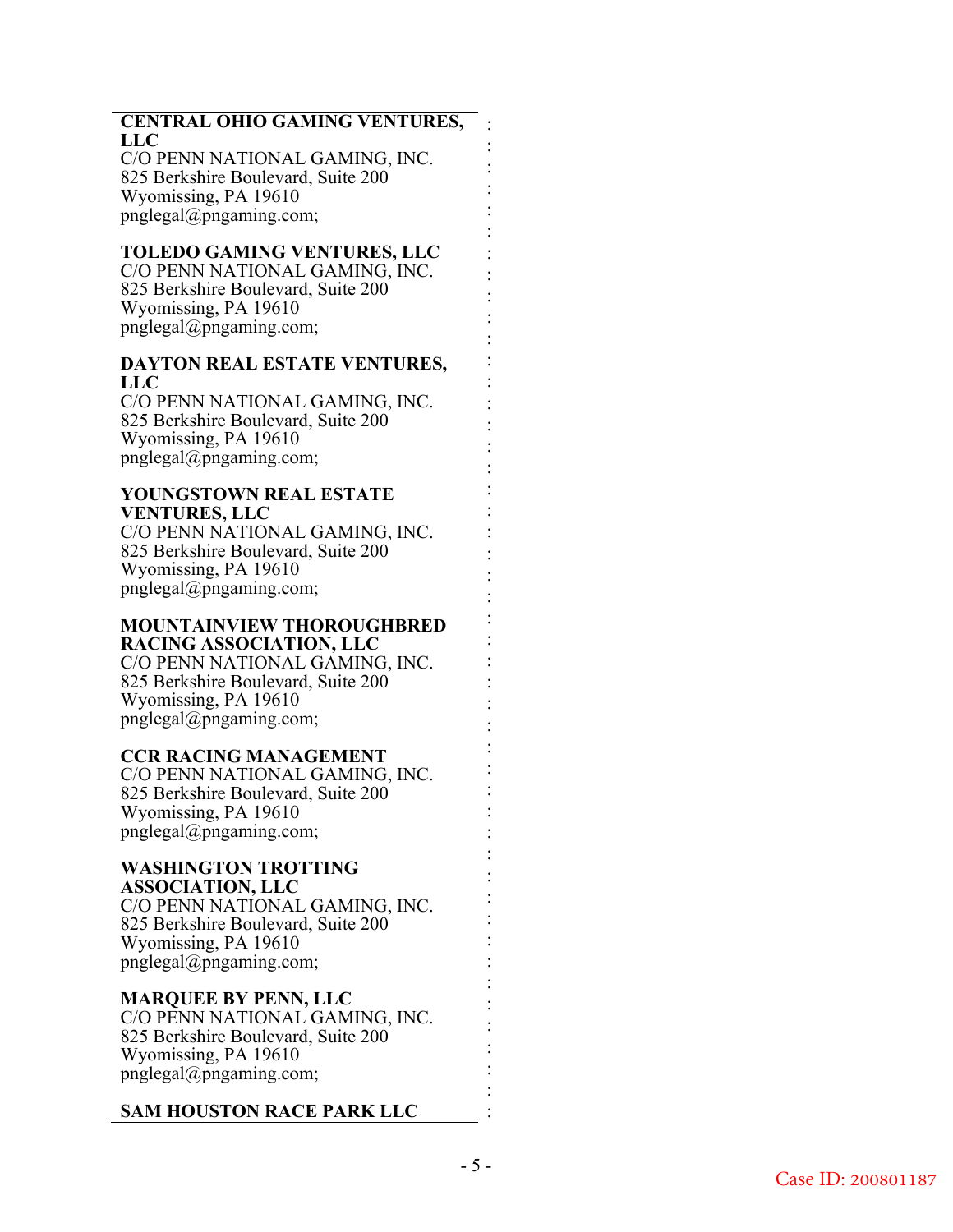C/O PENN NATIONAL GAMING, INC. 825 Berkshire Boulevard, Suite 200 Wyomissing, PA 19610 pnglegal@pngaming.com;

and

: : : : : : : : : : : : : : : : : : : : : : : : : : : : : : : : : : : : : : : : : : : : : : :

## **PNGI CHARLES TOWN GAMING, LLC**

825 Berkshire Boulevard, Suite 200 Wyomissing, PA 19610 pnglegal@pngaming.com,

Plaintiffs,

v.

## **ZURICH AMERICAN INSURANCE COMPANY**  1299 Zurich Way

Schaumburg, IL 60196;

## **AIOI NISSAY DOWA INSURANCE CO. LTD.**

C/O ZURICH AMERICAN INSURANCE **COMPANY** 1299 Zurich Way Schaumburg, IL 60196;

## **CHINA RE**

C/O ZURICH AMERICAN INSURANCE **COMPANY** 1299 Zurich Way Schaumburg, IL 60196;

## **SWISS RE**

C/O ZURICH AMERICAN INSURANCE COMPANY 1299 Zurich Way Schaumburg, IL 60196;

#### **INTERSTATE FIRE & CASUALTY COMPANY**

225 W. Washington Street, Suite 1800 Chicago, IL 60606;

# **AMERICAN INTERNATIONAL GROUP UK LIMITED**

c/o Mendes & Mount LLP 750 Seventh Avenue New York, NY 10019;

**ACE AMERICAN INSURANCE COMPANY**  436 Walnut Street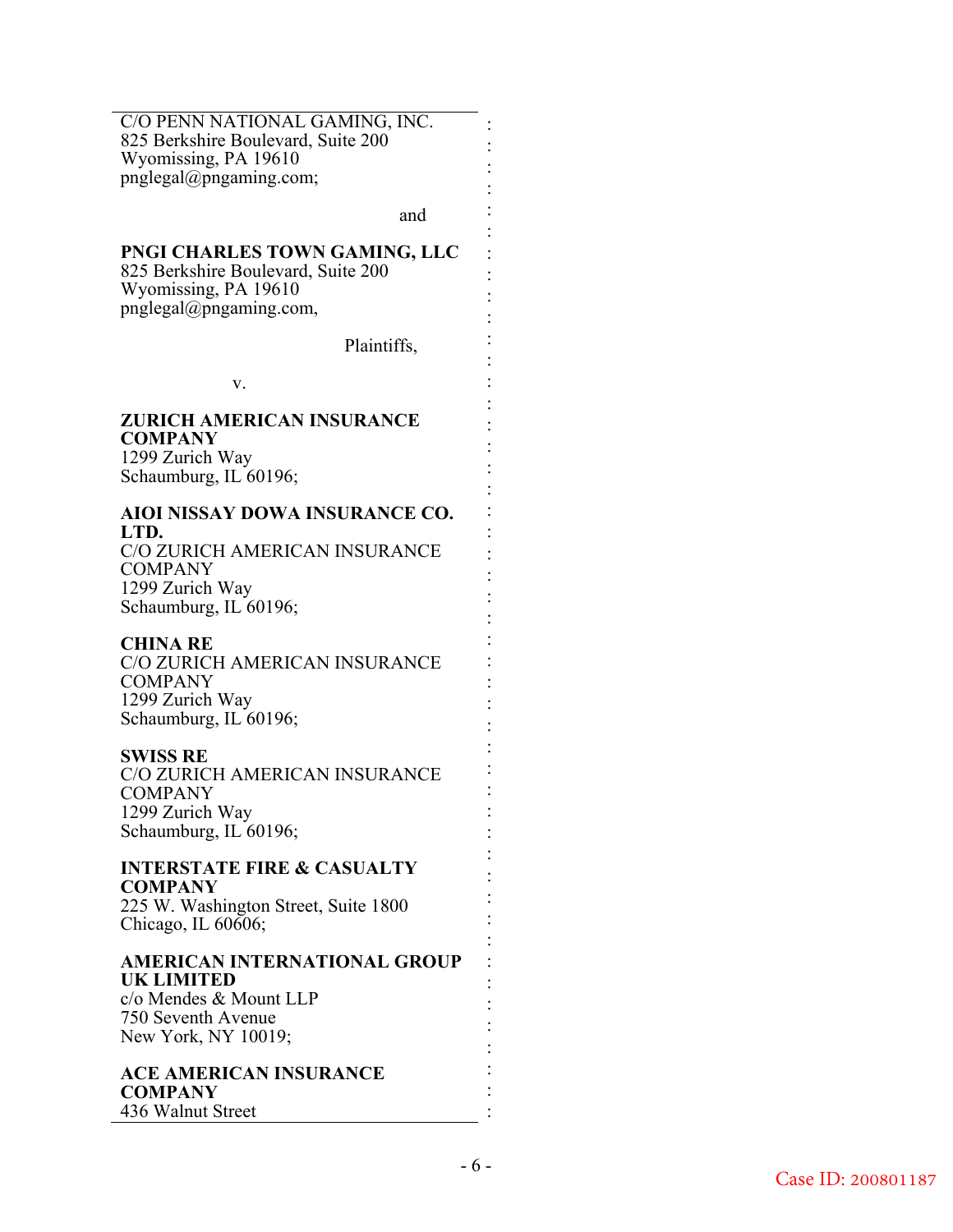Philadelphia, PA 19106;

### **HALLMARK SPECIALTY INSURANCE COMPANY**

: : : : : : : : : : : : : : : : : : : : : : : : : : : : : : : : : : : : : : : : : : : : : : :

777 Main Street, Suite 1000 Fort Worth, TX 76102;

## **STARR SURPLUS LINES INSURANCE COMPANY**

399 Park Avenue, 8th Floor New York, NY 10022;

## **KOREAN REINSURANCE COMPANY**

C/O STARR SURPLUS LINES INSURANCE COMPANY 399 Park Avenue, 8th Floor New York, NY 10022;

## **BERKLEY RE**

C/O STARR SURPLUS LINES INSURANCE COMPANY 399 Park Avenue, 8th Floor New York, NY 10022;

## **SINOSAFE GENERAL INSURANCE CO., LTD.**

C/O STARR SURPLUS LINES INSURANCE COMPANY 399 Park Avenue, 8th Floor New York, NY 10022;

## **COLONY INSURANCE COMPANY**

175 E. Houston Street, Suite 1300 San Antonio, TX 78205;

#### **AXIS SURPLUS INSURANCE COMPANY**

11680 Great Oaks Way, Suite 500 Alpharetta, GA 30022;

### **EVANSTON INSURANCE COMPANY** 10 Parkway North Deerfield, IL 60015;

## **GREAT AMERICAN INSURANCE COMPANY**

301 E. Fourth Street Cincinnati, OH 45202;

#### **QBE SPECIALTY INSURANCE COMPANY**  55 Water Street

New York, NY 10004;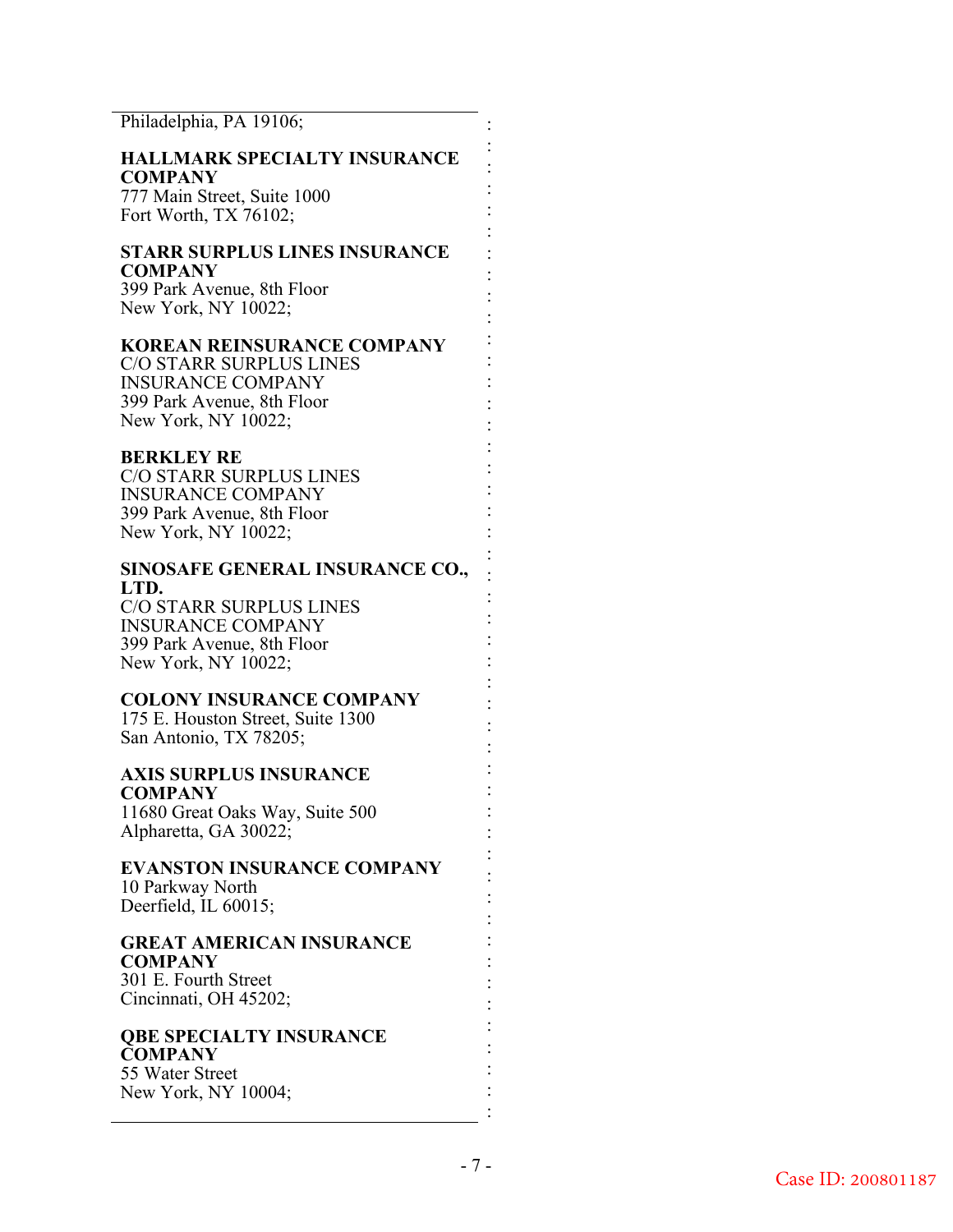#### **NEON WORLDWIDE PROPERTY CONSORTIUM 9761**

Attn: Legal Department 280 Park Avenue, East Tower, 25th Floor New York, NY 10017;

### **CERTAIN UNDERWRITERS AT LLOYD'S, LONDON, KNOWN AS SYNDICATE NO. 1886 QBE** Attn: Legal Department 280 Park Avenue, East Tower, 25th Floor New York, NY 10017;

### **CERTAIN UNDERWRITERS AT LLOYD'S, LONDON, KNOWN AS SYNDICATE NO. 1414 ASC**  Attn: Legal Department

280 Park Avenue, East Tower, 25th Floor New York, NY 10017;

### **CERTAIN UNDERWRITERS AT LLOYD'S, LONDON, KNOWN AS SYNDICATE AXIS SPECIALTY EUROPE SE, LIRMA A9505**  Attn: Legal Department 280 Park Avenue, East Tower, 25th Floor New York, NY 10017;

### **CERTAIN UNDERWRITERS AT LLOYD'S, LONDON, KNOWN AS SYNDICATE NO. 2468 NEO**  Attn: Legal Department 280 Park Avenue, East Tower, 25th Floor New York, NY 10017;

### **CERTAIN UNDERWRITERS AT LLOYD'S, LONDON, KNOWN AS SYNDICATE NO. 0033 HIS** Attn: Legal Department

280 Park Avenue, East Tower, 25th Floor New York, NY 10017;

### **CERTAIN UNDERWRITERS AT LLOYD'S, LONDON, KNOWN AS SYNDICATE NO. 1183 TAL**  Attn: Legal Department

280 Park Avenue, East Tower, 25th Floor New York, NY 10017;

#### **CERTAIN UNDERWRITERS AT LLOYD'S, LONDON, KNOWN AS SYNDICATE NO. 1200 AMA**  Attn: Legal Department 280 Park Avenue, East Tower, 25th Floor

: : : : : : : : : : : : : : : : : : : : : : : : : : : : : : : : : : : : : : : : : : : : : : :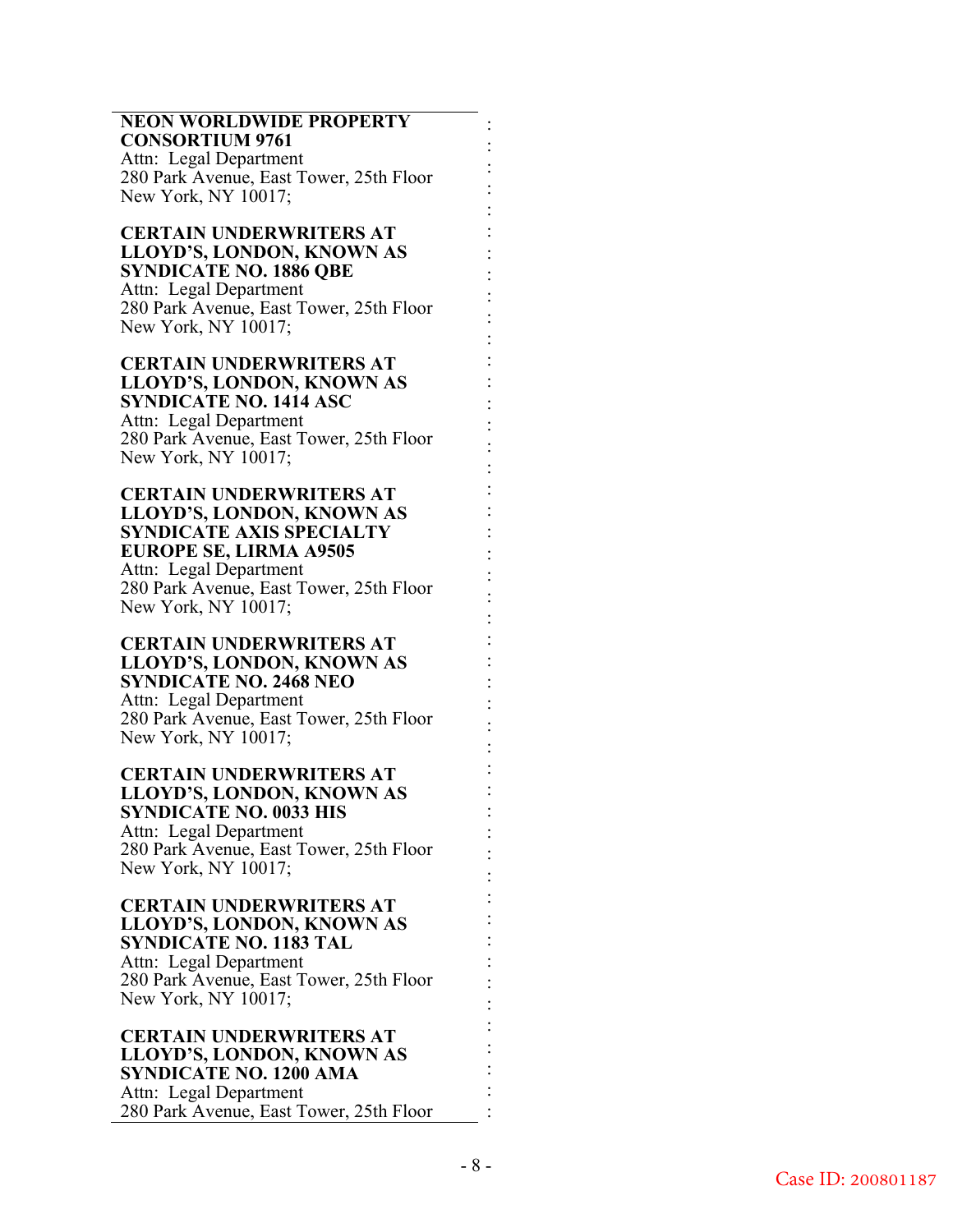New York, NY 10017; **HCC INTERNATIONAL INSURANCE COMPANY PLC** Attn: Legal Department 280 Park Avenue, East Tower, 25th Floor New York, NY 10017; **CERTAIN UNDERWRITERS AT LLOYD'S, LONDON, KNOWN AS SYNDICATE NO. 4444 CNP**  Attn: Legal Department 280 Park Avenue, East Tower, 25th Floor New York, NY 10017; **CERTAIN UNDERWRITERS AT LLOYD'S, LONDON, KNOWN AS SYNDICATE NO. 1458 RNR**  Attn: Legal Department 280 Park Avenue, East Tower, 25th Floor New York, NY 10017; and **CERTAIN UNDERWRITERS AT LLOYD'S, LONDON, KNOWN AS SYNDICATE NO. 0609 AUW** Attn: Legal Department 280 Park Avenue, East Tower, 25th Floor New York, NY 10017, : : : : : : : : : : : : : : : : : : : : : : : : : :

Defendants.<sup>1</sup>

## **COMPLAINT FOR DECLARATORY RELIEF AND DAMAGES**

: :

Plaintiff Penn National Gaming, Inc. ("PNG"), on behalf of itself and its subsidiaries

identified above, by and through its attorneys, Reed Smith LLP, as its Complaint against the

Defendant insurance companies, and in support of the claims made below, alleges as follows:

## **I. NATURE OF THE ACTION**

 $\overline{a}$ 

1. PNG is a Pennsylvania-based gaming company that, through various subsidiaries,

owns, manages, or has ownership interests in more than forty gaming operations, all of which

<sup>&</sup>lt;sup>1</sup> Plaintiffs do not have the electronic mail addresses of the Defendants to provide in this caption per Phila. Civ. R. 1018. Plaintiffs have previously communicated with Defendants through Defendants' retained adjuster, Sedgwick, whose representative has provided the following electronic mail address: Brian.Tovinsky@Sedgwick.com.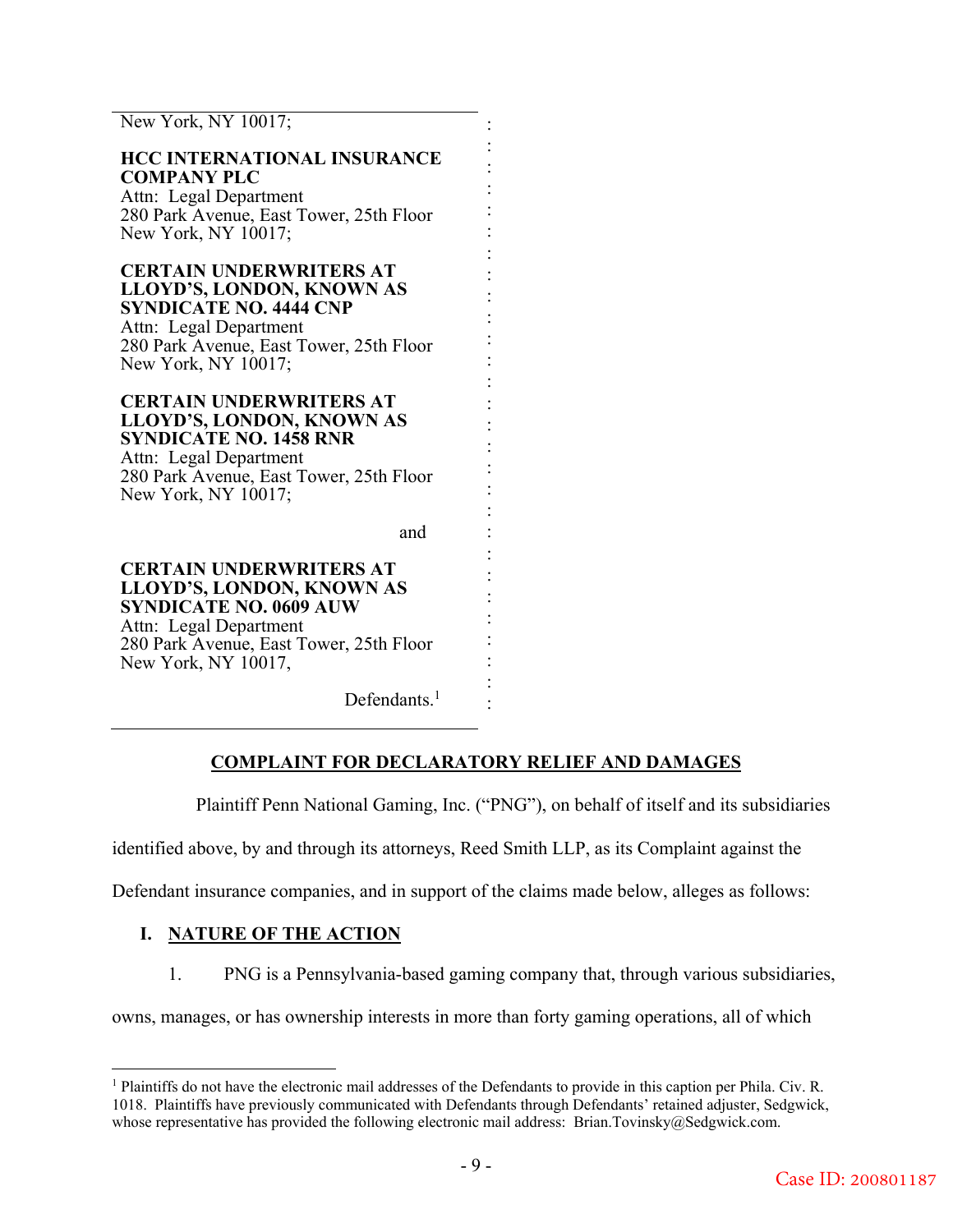were completely closed beginning in late March and early April due to orders of gaming control boards and similar civil authorities as a result of anticipated or actual property damage from the ubiquitous presence of the novel coronavirus formally known as SARS-CoV-2. As of June 15, 2020, PNG's losses of income from these compulsory closures were in excess of \$500 million, and will continue to increase until PNG can resume normal operations.

2. Prior to the outbreak of the disease known as COVID-19 caused by SARS-CoV-2, and as of December 31, 2019, PNG and its properties had approximately 28,300 full-time and part-time employees, many of whom are represented by ten distinct unions under thirty different collective bargaining agreements. The spread of SARS-CoV-2 and the mandatory closure orders produced unprecedented challenges to PNG's financial condition and liquidity. In response, PNG was compelled to undertake aggressive mitigation measures in order to remain viable, including: (i) furloughing and placing on unpaid leave approximately 26,000 employees, which represents over ninety percent of PNG's pre-COVID-19 workforce; (ii) enacting significant compensation reductions among PNG's remaining mission-critical personnel; (iii) drawing down the remaining available funds under PNG's revolving credit facility; (iv) entering into an amended credit agreement with PNG's lenders for temporary relief from financial covenants; (v) reducing rent payments by selling real estate assets in exchange for rent credits from a principal landlord; and (vi) executing substantial reductions in operating expenses, capital expenditures, including temporary suspension of planned development projects, and overall costs.

3. To protect itself from the revenue losses of closures such as the recent shutdown orders, PNG purchases business interruption insurance from numerous insurance companies that provide PNG and its subsidiaries with \$725 million in coverage under a group of similar, but not identical, "all risk" policies (the "All Risk Policies"). For this coverage, PNG paid over \$14 million in premiums in the year in question.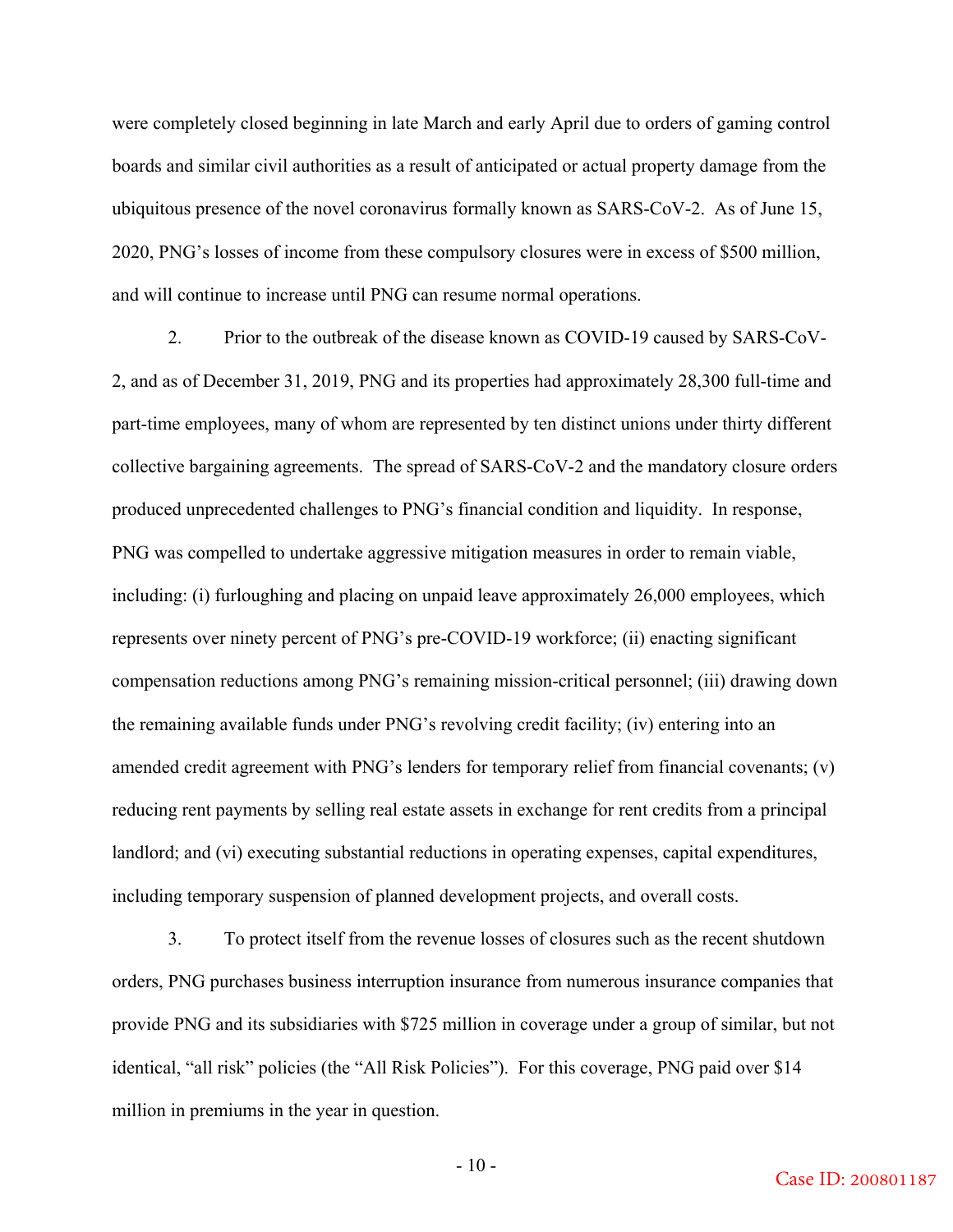4. "All risk" property insurance policies are broad policies that cover all risks of direct physical loss or damage to insured property, unless particular risks are specifically excluded. Therefore, unless an insurance company specifically excludes the particular risk at issue, the policy is designed and written to cover the risk.

5. PNG is entitled to insurance coverage under a number of the All Risk Policies' broad and overlapping coverages. Defendants (collectively "All Risk Insurers") have nevertheless refused to pay for PNG's SARS-CoV-2 losses under the All Risk Policies.

6. In addition to standard clauses commonly found in all risk business interruption policies, PNG's All Risk Policies include a unique and relevant type of coverage, which is triggered when orders of a gaming control board (or similar authority) prohibit access to any of PNG's casinos, racetracks or other gaming operations ("Gaming Facilities"). This Interruption by Gaming Control Board or Commission coverage applies even if the Gaming Facility never suffers any physical loss or damage ("Loss"), so long as the order was made in *anticipation* of such Loss.

7. Accordingly, for coverage to be triggered under this unique provision, an order closing a PNG Gaming Facility need not be based on actual Loss caused by SARS-CoV-2 or the presence of persons contracting COVID-19 at one of PNG's Gaming Facilities, but merely the anticipation of such Loss.

8. State gaming control boards and other equivalent regulatory authorities, who issue and control the licenses under which PNG operates, have imposed mandatory orders in anticipation of SARS-CoV-2-related Losses. These orders specifically compelled the complete suspension of operations and closure of Gaming Facilities in all of the states in which PNG operates. In this highly regulated industry and being dependent on state gaming control boards for its operating licenses, PNG was unconditionally required to shut down abruptly and pursuant

- 11 -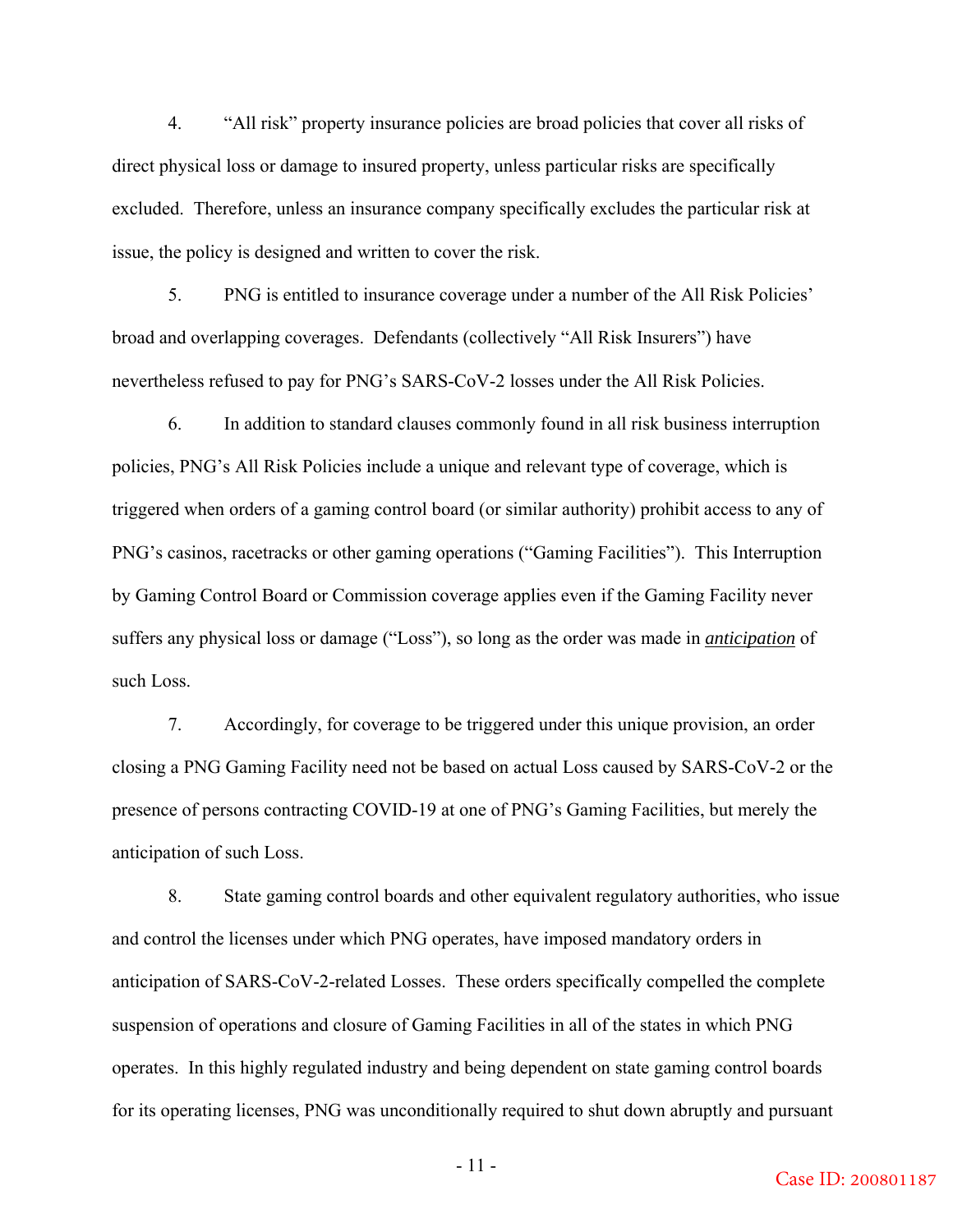to regulatory authorities' timetables. Losses from these closure orders are specially covered by the unique Interruption by Gaming Control Board or Commission language in the PNG Insurance Tower (as defined below).

9. PNG is further entitled to recover under other clauses in its All Risk Policies, including a provision covering loss when an order of a civil authority prohibits access to PNG's Gaming Facilities as a result of on-site or nearby property damage.

10. Under Pennsylvania law, property which cannot be used or occupied for its intended purpose and/or is rendered untenantable has suffered physical loss or damage or Loss as defined here. Loss does not require structural alteration of the insured property if the property was rendered unfit or uninhabitable for its intended purpose.

11. Here, PNG has suffered Loss because all of its Gaming Facilities have been closed due to the ubiquitous presence of SARS-CoV-2 particles in the area of, attached to and damaging PNG's property, which made PNG's premises unsafe and unusable.

12. Thus, PNG has suffered Loss at every one of its insured Gaming Facilities because SARS-CoV-2 and the orders imposed by gaming control boards and civil authorities wholly prevented PNG from using or occupying its Gaming Facilities for their intended purpose.

13. There are multiple vectors for transmission of SARS-CoV-2, but it is widely accepted by the scientific community that two of the primary vectors involve transmission from an infected person to property to another person, or from infected persons to other persons in indoor spaces where numbers of people are present. The presence or suspected presence of SARS-CoV-2 causes Loss because it renders the physical property unfit and unsafe for its intended use. This Loss from SARS-CoV-2 was ubiquitous in the areas surrounding PNG's Gaming Facilities, and the orders of civil authority closing PNG's Gaming Facilities were motivated by this Loss.

- 12 -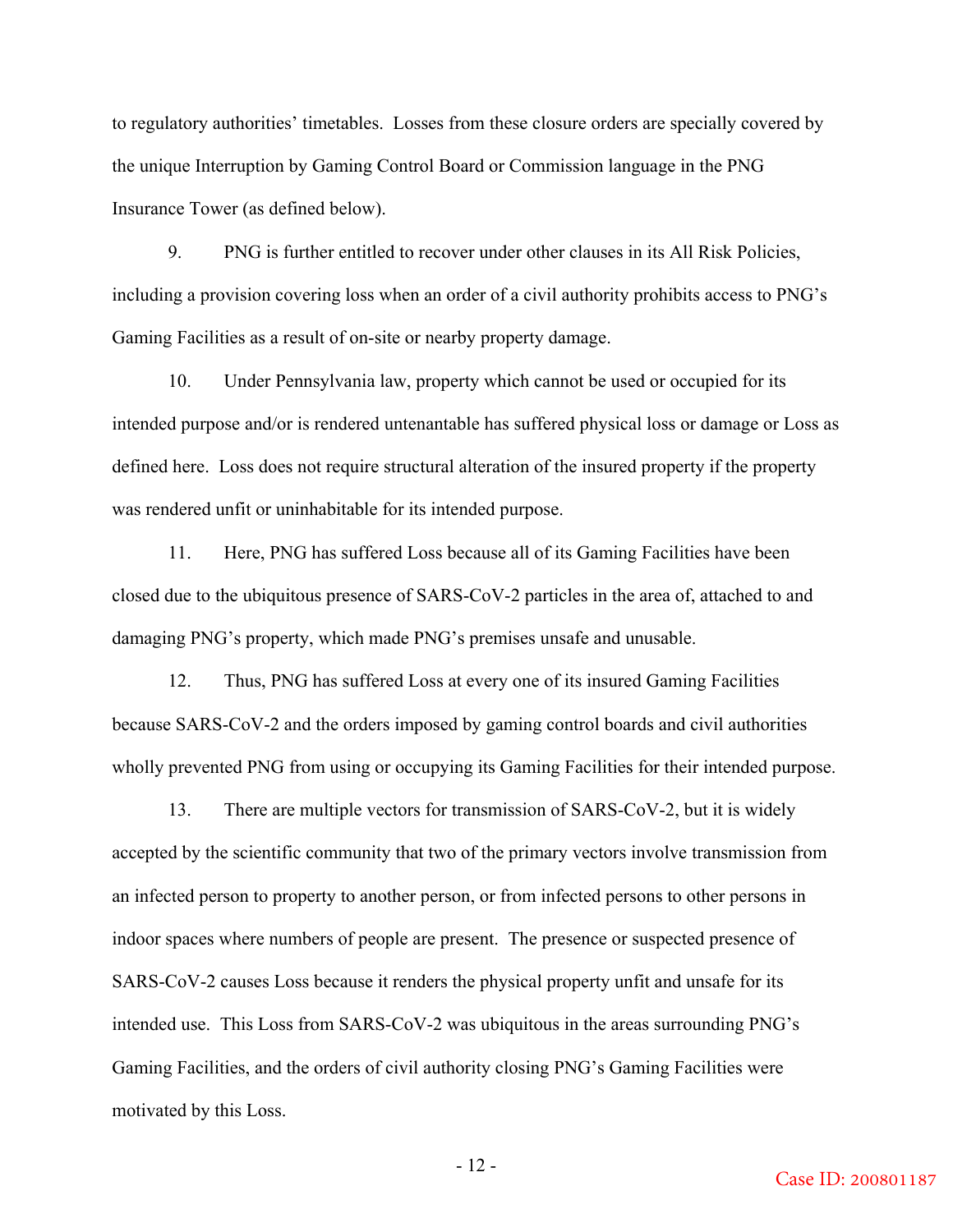14. All of the insurance companies in the PNG Insurance Tower had multiple opportunities to review the same "all risk" core policy wording (the "Policy Form"). Each insurance company could either sign on to cover PNG under the Policy Form's wording or make changes, including carving out exclusions, creating policy sublimits, or adding, editing or eliminating endorsements. Each had extended and multiple opportunities to review the language in detail and to make changes which PNG would likely have had to accept.

15. Indeed, two insurance companies in the PNG Insurance Tower made changes in their respective policies to the Interruption by Gaming Control Board or Commission coverage clause. Chubb Bermuda Insurance Ltd., an insurance company not named as a defendant here due to its London arbitration provision, explicitly stated in its policy that it was not providing Interruption by Gaming Control Board or Commission coverage. Defendant Interstate Fire & Casualty Company specified in its policy that it was not providing Interruption by Gaming Control Board or Commission coverage for a particular layer covering losses in excess of \$300 million. All of the other insurance companies in the PNG Insurance Tower, including the Defendants named here, agreed to cover PNG's losses under this bespoke and unique provision.

16. Other insurance companies in the PNG Insurance Tower made some changes, and notably, three insurance companies added exclusions for losses of income caused by a virus or communicable disease. Those three insurance companies are not named here as Defendants. None of the other twenty-nine insurance carriers, the All Risk Insurers named as Defendants here, added such exclusions to their All Risk Policies.

17. PNG submitted timely notice of its covered losses to the All Risk Insurers and regularly corresponded with the All Risk Insurers' retained adjuster, Sedgwick. By letter dated August 6, 2020, Sedgwick, on behalf of virtually every insurance company participating in and collecting premium in the PNG Insurance Tower, denied coverage for losses suffered at PNG's

- 13 -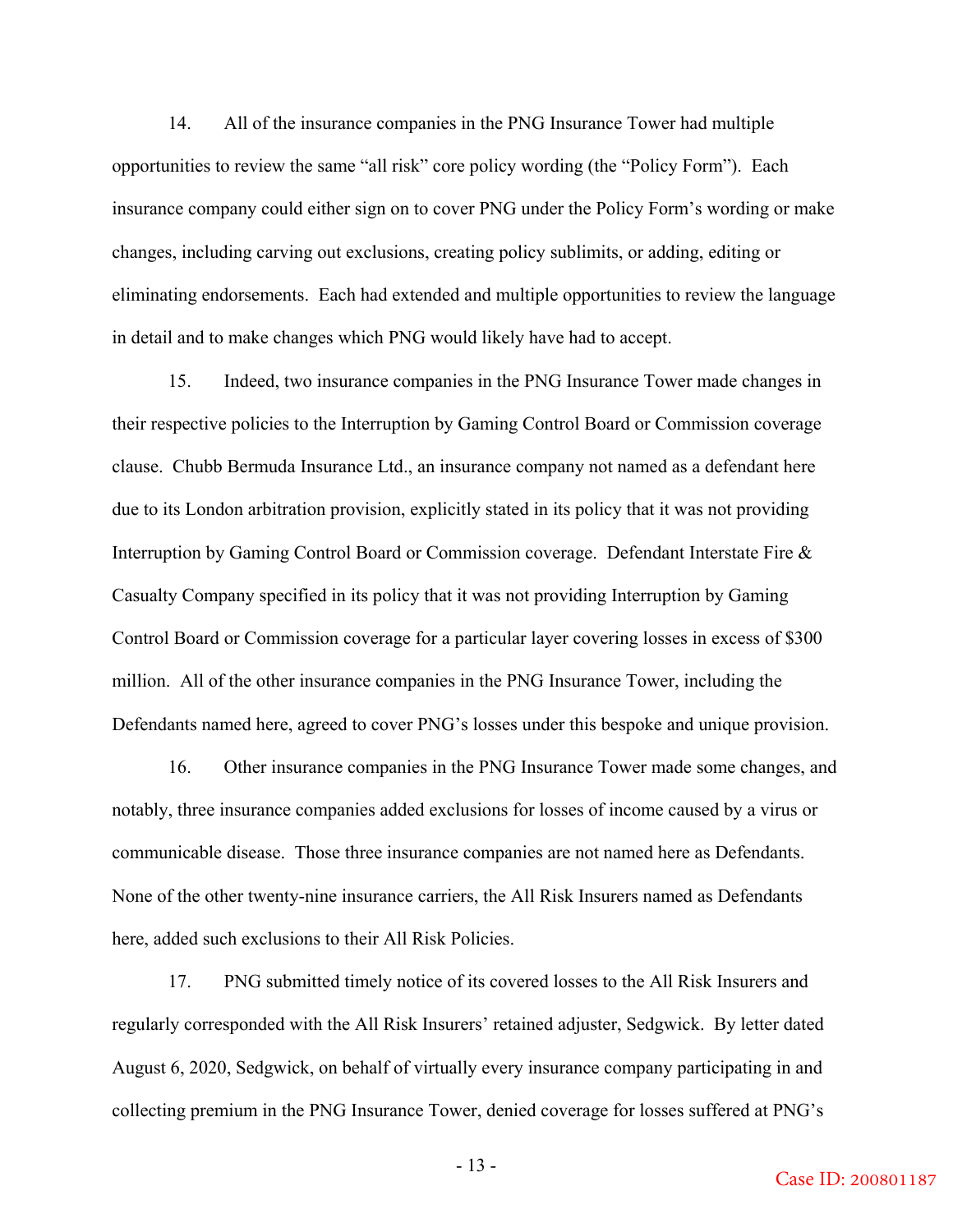Gaming Facilities with only minor inconsequential exceptions amounting to less than one percent (1%) of PNG's total losses.

18. PNG purchases hundreds of millions of dollars of insurance for business income losses precisely to cover catastrophic situations such as this, where all of PNG's Gaming Facilities were ordered to close and where PNG has suffered losses in excess of \$500 million. Despite the obvious purpose and intent of the All Risk Policies and the unique coverages for lost income in those policies, Defendant All Risk Insurers have refused to provide the coverage PNG purchased and have thereby refused to honor their obligations.

19. Thus, PNG seeks a declaration that PNG and its subsidiaries are covered for their losses and related expenses under the broad and overlapping coverages in the All Risk Policies.

20. PNG also seeks relief for the All Risk Insurers' breach of contract, including an award of damages, consequential damages, and pre- and post-judgment interest.

### **II. THE PARTIES**

21. Plaintiff Penn National Gaming, Inc. is a corporation organized and existing under the laws of the Commonwealth of Pennsylvania with its principal place of business located at 825 Berkshire Boulevard, Suite 200, Wyomissing, PA 19610.

22. Plaintiff Ameristar Casino Black Hawk, LLC is a limited liability company organized and existing under the laws of the State of Colorado with its principal place of business in Colorado.

23. Plaintiff SOKC, LLC is a limited liability company organized and existing under the laws of the State of Delaware with its principal place of business in Florida.

24. Plaintiff Penn Sanford, LLC is a limited liability company organized and existing under the laws of the State of Delaware with its principal place of business in Florida.

- 14 -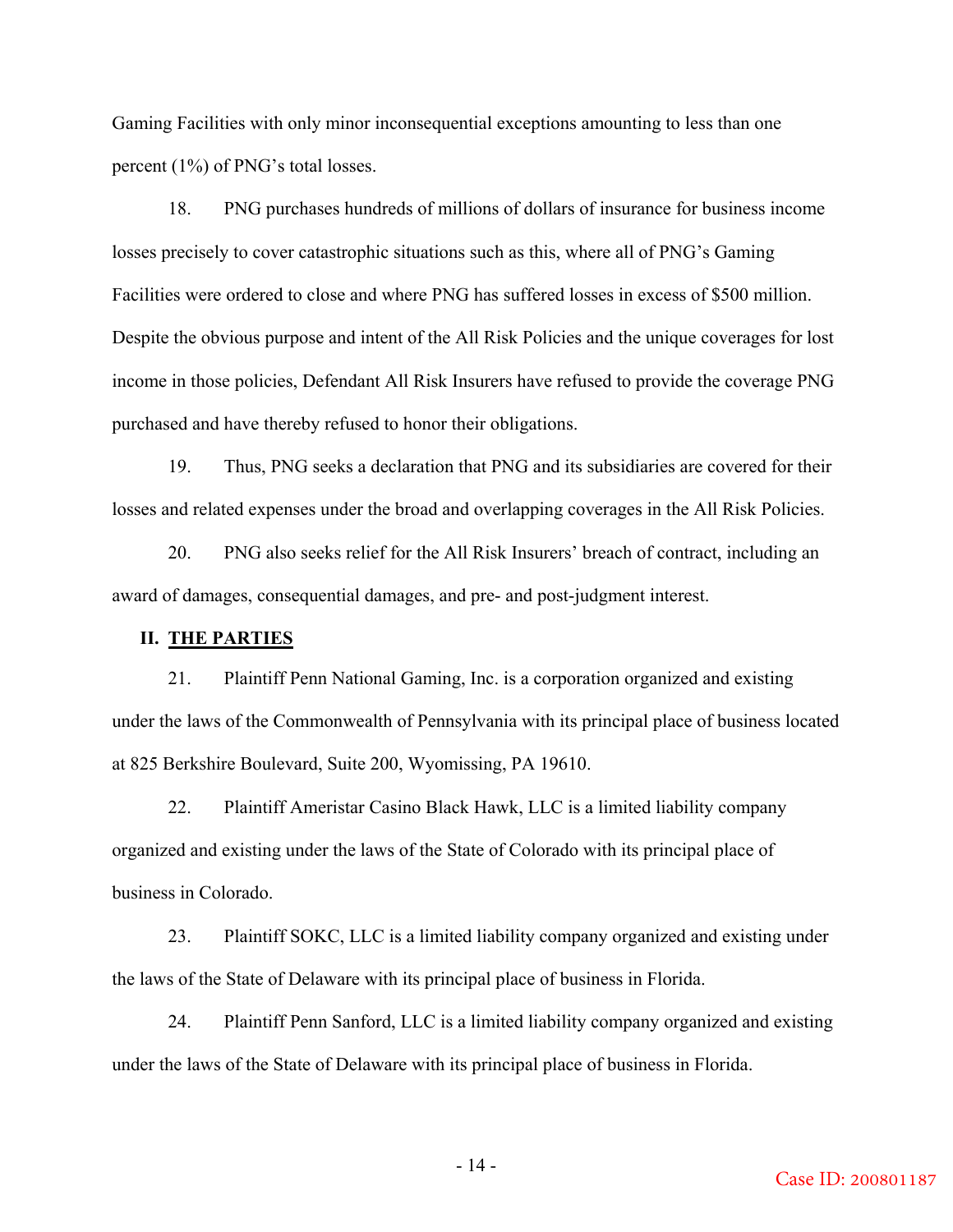25. Plaintiff Ameristar Casino Council Bluffs, LLC is a limited liability company organized and existing under the laws of the State of Iowa with its principal place of business in Iowa.

26. Plaintiff Alton Casino, LLC is a limited liability company organized and existing under the laws of the State of Illinois with its principal place of business in Illinois.

27. Plaintiff HC Aurora, LLC is a limited liability company organized and existing under the laws of the State of Illinois with its principal place of business in Illinois.

28. Plaintiff HC Joliet, LLC is a limited liability company organized and existing under the laws of the State of Illinois with its principal place of business in Illinois.

29. Plaintiff Illinois Gaming Investors LLC is a limited liability company organized and existing under the laws of the State of Delaware with its principal place of business in Illinois.

30. Plaintiff Ameristar Casino East Chicago, LLC is a limited liability company organized and existing under the laws of the State of Indiana with its principal place of business in Indiana.

31. Plaintiff Indiana Gaming Company, LLC is a limited liability company organized and existing under the laws of the State of Indiana with its principal place of business in Indiana.

32. Plaintiff Kansas Entertainment, LLC is a limited liability company organized and existing under the laws of the State of Delaware with its principal place of business in Kansas.

33. Plaintiff PNK (Bossier City), L.L.C. is a limited liability company organized and existing under the laws of the State of Louisiana with its principal place of business in Louisiana.

34. Plaintiff Louisiana-I Gaming is a partnership in commendam organized and existing under the laws of the State of Louisiana with its principal place of business in Louisiana.

- 15 -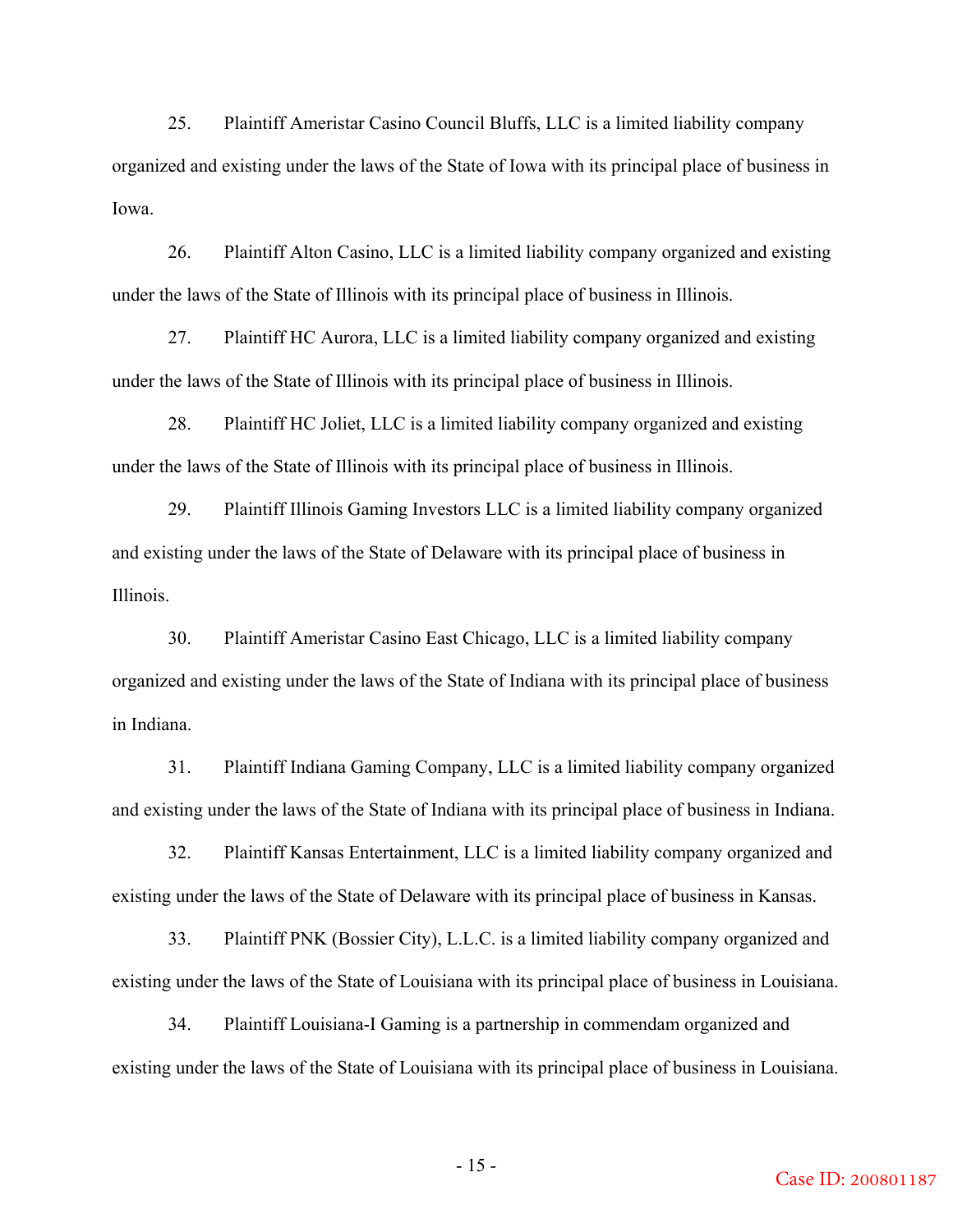35. Plaintiff PNK (Baton Rouge) Partnership is a partnership organized and existing under the laws of the State of Louisiana with its principal place of business in Louisiana.

36. Plaintiff PNK (Lake Charles), L.L.C. is a limited liability company organized and existing under the laws of the State of Louisiana with its principal place of business in Louisiana.

37. Plaintiff Bossier Casino Venture, LLC is a limited liability company organized and existing under the laws of the State of Louisiana with its principal place of business in Louisiana.

38. Plaintiff Plainville Gaming and Redevelopment, LLC is a limited liability company organized and existing under the laws of the State of Delaware with its principal place of business in Massachusetts.

39. Plaintiff HC Bangor, LLC is a limited liability company organized and existing under the laws of the State of Maine with its principal place of business in Maine.

40. Plaintiff Greektown Casino, L.L.C. is a limited liability company organized and existing under the laws of the State of Michigan with its principal place of business in Michigan.

41. Plaintiff The Missouri Gaming Company, LLC is a limited liability company organized and existing under the laws of the State of Missouri with its principal place of business in Missouri.

42. Plaintiff St. Louis Gaming Ventures, LLC is a limited liability company organized and existing under the laws of the State of Delaware with its principal place of business in Missouri.

43. Plaintiff PNK (River City), LLC is a limited liability company organized and existing under the laws of the State of Missouri with its principal place of business in Missouri.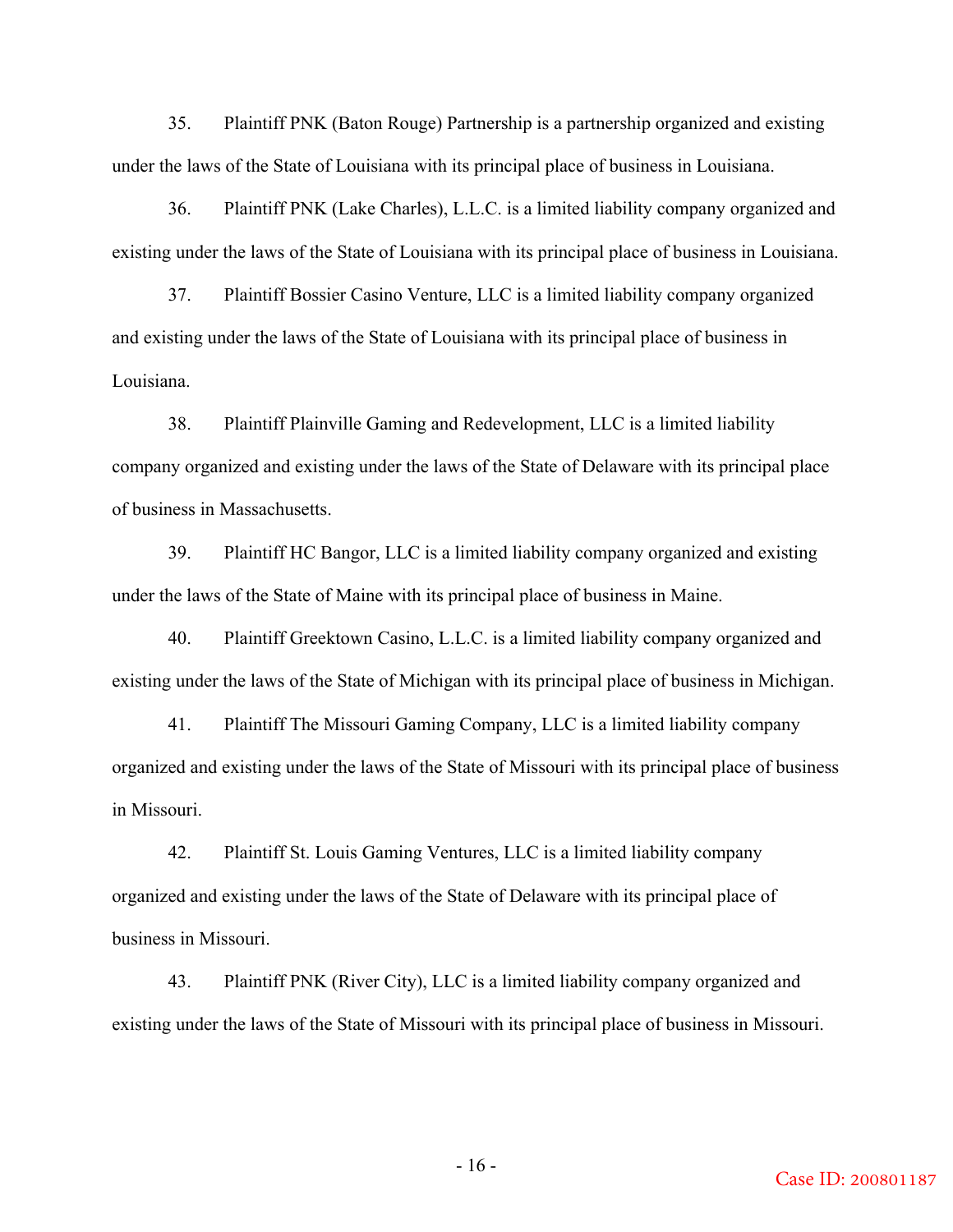44. Plaintiff RIH Acquisitions MS II, LLC is a limited liability company organized and existing under the laws of the State of Mississippi with its principal place of business in Mississippi.

45. Plaintiff PNK Vicksburg, LLC is a limited liability company organized and existing under the laws of the State of Mississippi with its principal place of business in Mississippi.

46. Plaintiff BTN, LLC is a limited liability company organized and existing under the laws of the State of Mississippi with its principal place of business in Mississippi.

47. Plaintiff BSLO, LLC is a limited liability company organized and existing under the laws of the State of Mississippi with its principal place of business in Mississippi.

48. Plaintiff HWCC-Tunica, LLC is a limited liability company organized and existing under the laws of the State of Texas with its principal place of business in Mississippi.

49. Plaintiff Penn NJ OTW, LLC is a limited liability company organized and existing under the laws of the State of New Jersey with its principal place of business in New Jersey.

50. Plaintiff Zia Park LLC is a limited liability company organized and existing under the laws of the State of Delaware with its principal place of business in New Mexico.

51. Plaintiff Cactus Pete's, LLC is a limited liability company organized and existing under the laws of the State of Nevada with its principal place of business in Nevada.

52. Plaintiff LVGV, LLC is a limited liability company organized and existing under the laws of the State of Nevada with its principal place of business in Nevada.

53. Plaintiff Tropicana Las Vegas, Inc. is a corporation organized and existing under the laws of the State of Nevada with its principal place of business in Nevada.

- 17 -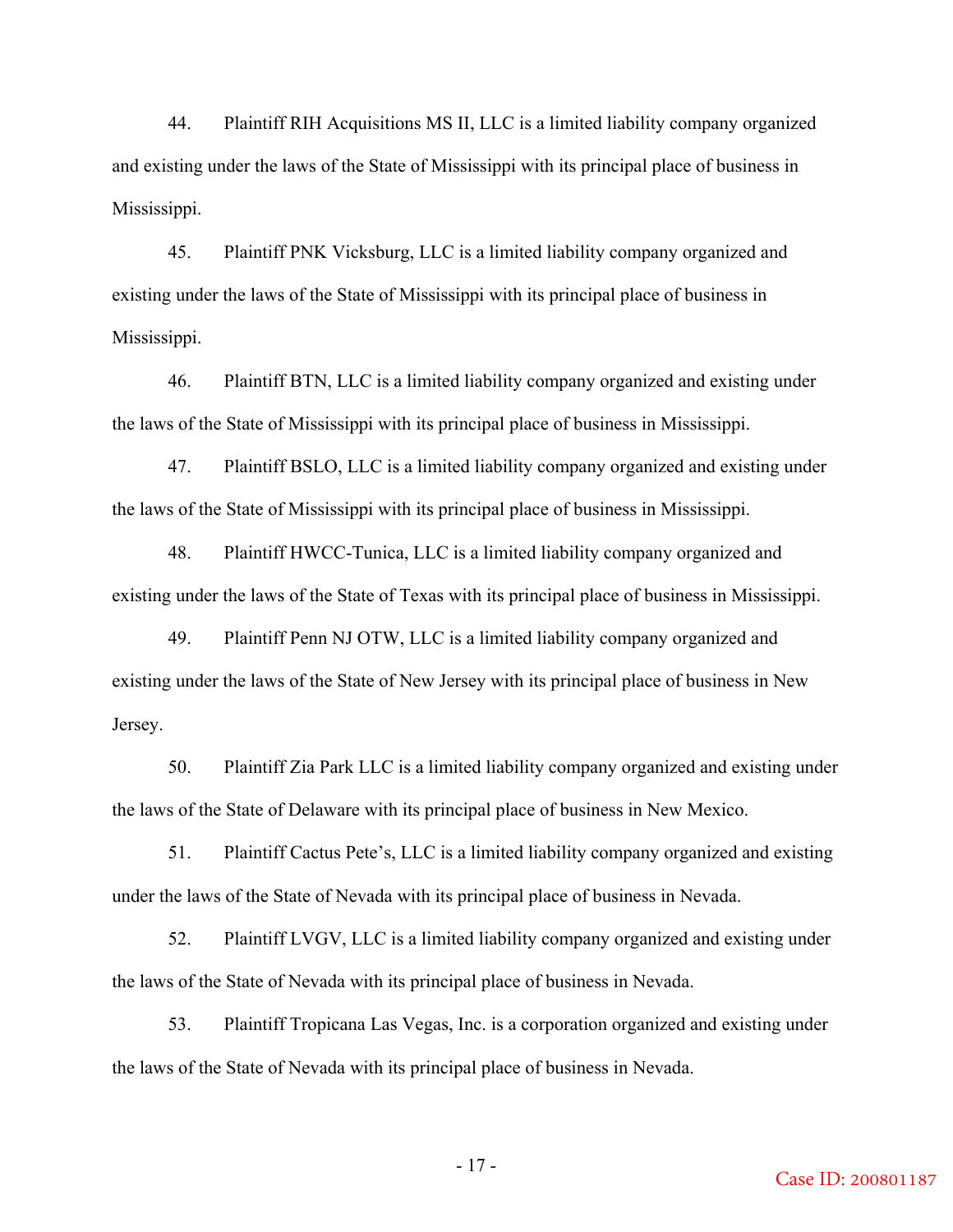54. Plaintiff Central Ohio Gaming Ventures, LLC is a limited liability company organized and existing under the laws of the State of Ohio with its principal place of business in Ohio.

55. Plaintiff Toledo Gaming Ventures, LLC is a limited liability company organized and existing under the laws of the State of Delaware with its principal place of business in Ohio.

56. Plaintiff Dayton Real Estate Ventures, LLC is a limited liability company organized and existing under the laws of the State of Ohio with its principal place of business in Ohio.

57. Plaintiff Youngstown Real Estate Ventures, LLC is a limited liability company organized and existing under the laws of the State of Ohio with its principal place of business in Ohio.

58. Plaintiff Mountainview Thoroughbred Racing Association, LLC is a limited liability company organized and existing under the laws of the Commonwealth of Pennsylvania with its principal place of business in Pennsylvania.

59. Plaintiff CCR Racing Management is a partnership organized and existing under the laws of the Commonwealth of Pennsylvania with its principal place of business in Pennsylvania.

60. Plaintiff Washington Trotting Association, LLC is a limited liability company organized and existing under the laws of the State of Delaware with its principal place of business in Pennsylvania.

61. Plaintiff Marquee by Penn, LLC is a limited liability company organized and existing under the laws of the State of Delaware with its principal place of business in Pennsylvania.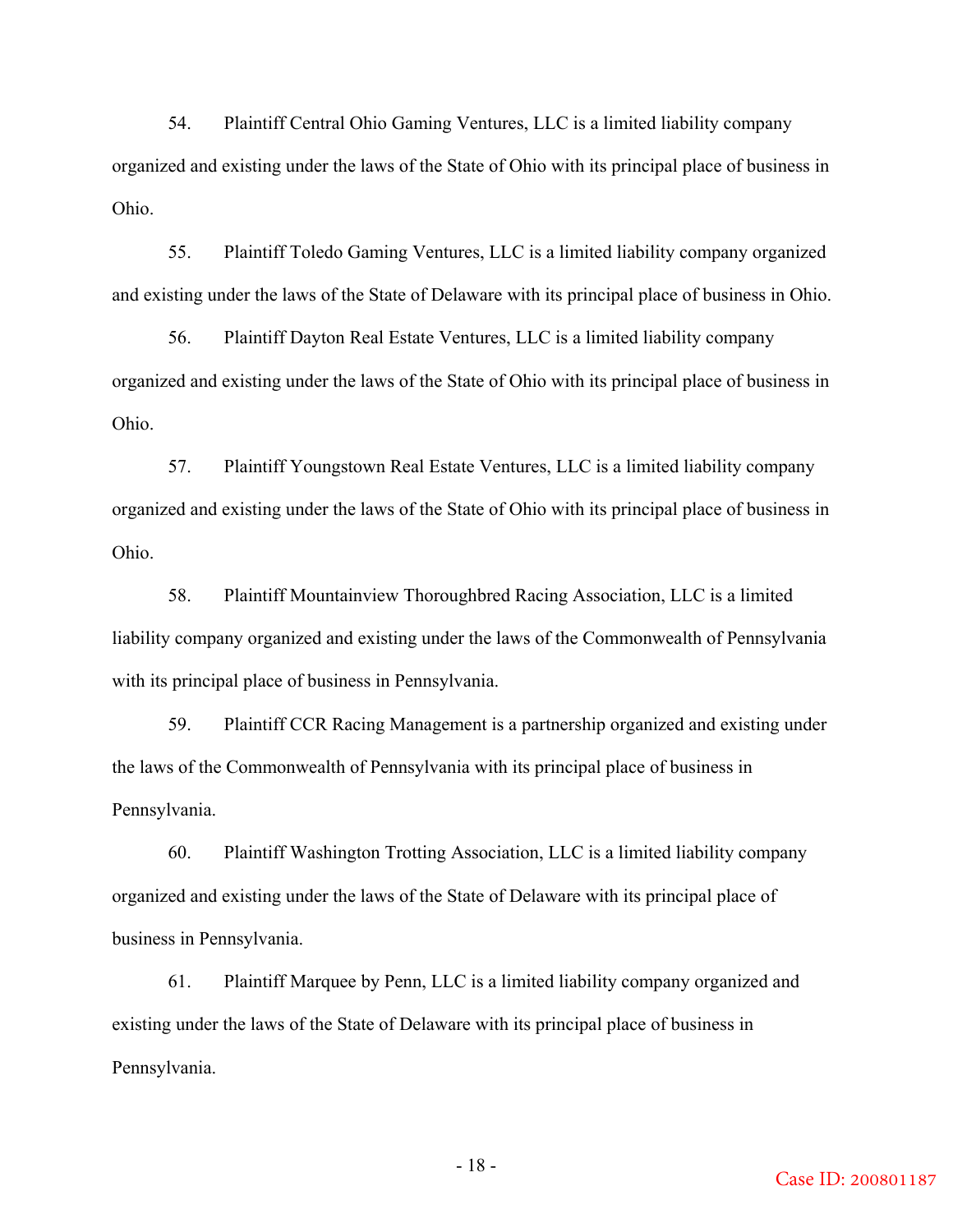62. Plaintiff Sam Houston Race Park LLC is a limited liability company organized and existing under the laws of the State of Texas with its principal place of business in Texas.

63. Plaintiff PNGI Charles Town Gaming, LLC is a limited liability company organized and existing under the laws of the State of West Virginia with its principal place of business in West Virginia.

64. Upon information and belief, Defendant Zurich American Insurance Company ("Zurich") is an insurance company organized and existing under the laws of the State of New York with its principal place of business in Illinois.

65. Upon information and belief, Defendant Aioi Nissay Dowa Insurance Co. Ltd. ("Aioi") is a foreign insurance carrier with its principal place of business in Japan.

66. Upon information and belief, Defendant China Re ("China Re") is a foreign insurance carrier with its principal place of business in China.

67. Upon information and belief, Defendant Swiss Re ("Swiss Re") is an insurance carrier organized and existing under the laws of the State of New York with its principal place of business in Armonk, New York.

68. Upon information and belief, Defendant Interstate Fire & Casualty Company ("Alternus") is an insurance company organized and existing under the laws of the State of Illinois with its principal place of business in Illinois.

69. Upon information and belief, Defendant American International Group UK Limited ("Lexington London") is a foreign insurance carrier with its principal place of business in London, England.

70. Upon information and belief, Defendant American Insurance Company ("Chubb US") is an insurance company organized and existing under the laws of the Commonwealth of Pennsylvania with its principal place of business in Pennsylvania.

- 19 -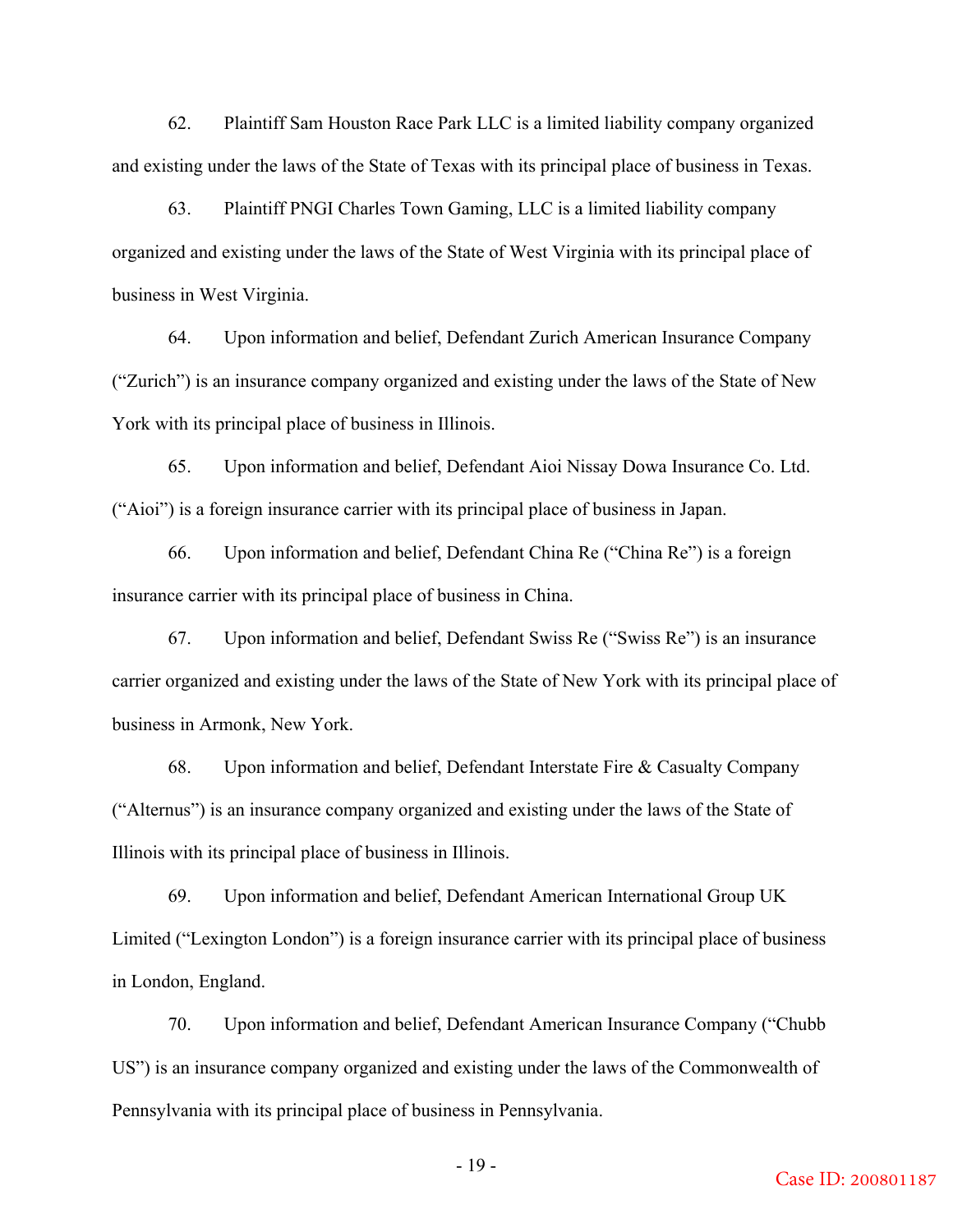71. Upon information and belief, Defendant Hallmark Specialty Insurance Company ("Hallmark") is an insurance company organized and existing under the laws of the State of Oklahoma with its principal place of business in Texas.

72. Upon information and belief, Defendant Starr Surplus Lines Insurance Company ("Starr") is an insurance company organized and existing under the laws of the State of Illinois with its principal place of business in New York.

73. Upon information and belief, Defendant Korean Reinsurance Company ("Korean Re") is a foreign insurance carrier with its principal place of business in Seoul, South Korea.

74. Upon information and belief, Defendant Berkley Re ("Berkley Re") is an insurance carrier organized and existing under the laws of the State of Delaware with its principal place of business in Connecticut.

75. Upon information and belief, Defendant Sinosafe General Insurance Co., Ltd. ("Sinosafe") is a foreign insurance carrier with its principal place of business in Shenzhen, China.

76. Upon information and belief, Defendant Colony Insurance Company ("Colony") is an insurance company organized and existing under the laws of the Commonwealth of Virginia with its principal place of business in Texas.

77. Upon information and belief, Defendant Axis Surplus Insurance Company ("Axis Surplus") is an insurance company organized and existing under the laws of the State of Illinois with its principal place of business in Georgia.

78. Upon information and belief, Defendant Evanston Insurance Company ("Markel") is an insurance company organized and existing under the laws of the State of Illinois with its principal place of business in Illinois.

 $-20-$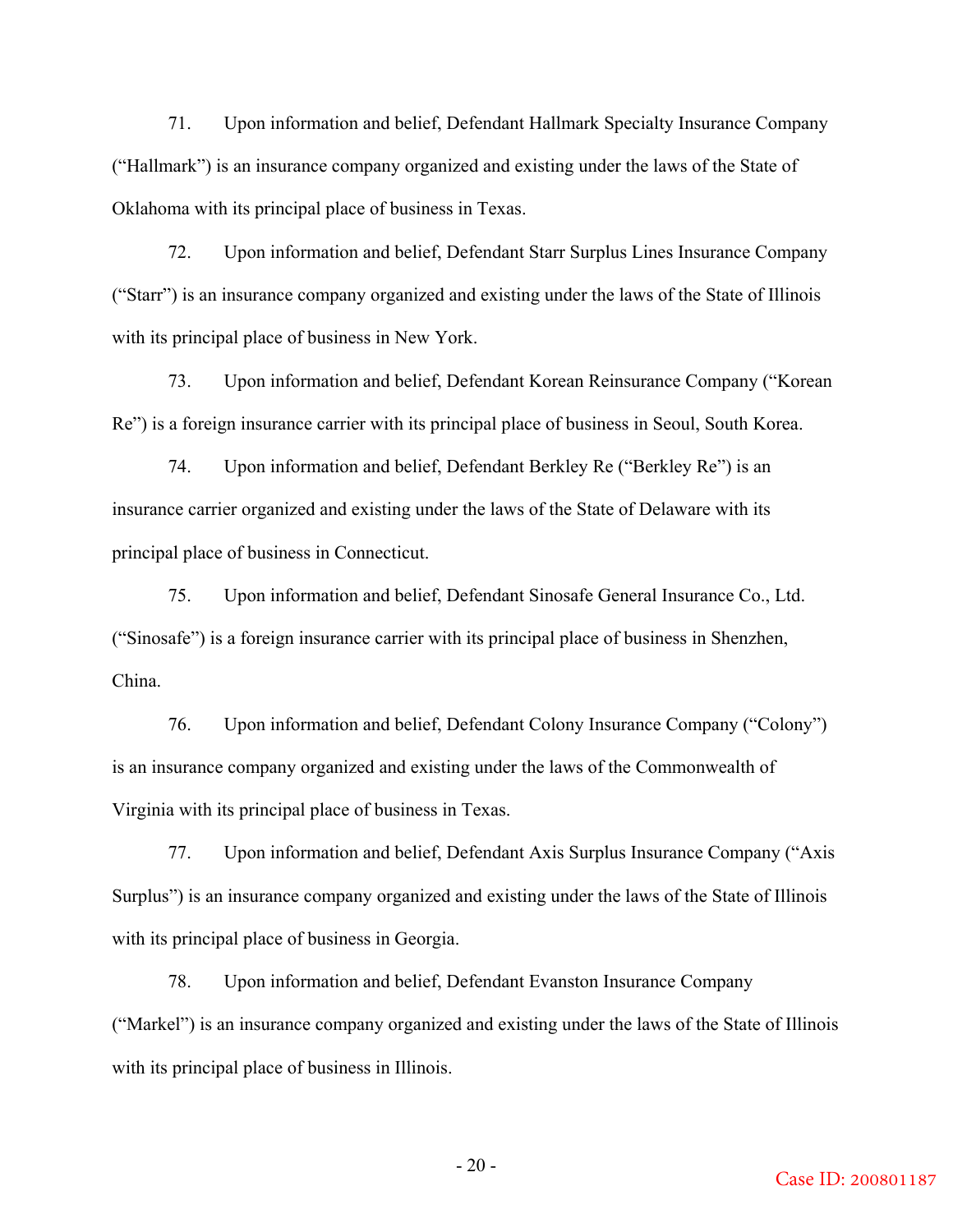79. Upon information and belief, Defendant Great American Insurance Company ("Great American") is an insurance company organized and existing under the laws of the State of Ohio with its principal place of business in Ohio.

80. Upon information and belief, Defendant QBE Specialty Insurance Company ("QBE US") is an insurance company organized and existing under the laws of the State of North Dakota with its principal place of business in New York.

81. Upon information and belief, Defendant Certain Underwriters at Lloyd's, London ("Lloyd's") is an unincorporated association and/or limited partnership organized under the laws of Great Britain for providing infrastructure for the international insurance market.

82. Upon information and belief, Lloyd's itself does not insure any risk, but rather, it is comprised of individual underwriters known as "members" or "syndicates" that assume all or a portion of the risk underwritten.

83. Upon information and belief, the members are either individuals or corporations, with different or multiple residences or principal places of business.

84. Twelve syndicates at Lloyd's have subscribed to the All Risk Policies that are at issue in this case.

85. Upon information and belief, Certain Underwriters at Lloyd's, London, known as Syndicate No. 1886 QBE ("QBE Syndicate London") is a syndicate member of Lloyd's who has given the following address for service of suit: Lloyd's America, Inc., Attn: Legal Department, 280 Park Ave., East Tower, 25th Floor, New York, NY 10017.

86. Upon information and belief, Certain Underwriters at Lloyd's, London, known as Syndicate No. 1414 ASC ("Ascot") is a syndicate member of Lloyd's who has given the following address for service of suit: Lloyd's America, Inc., Attn: Legal Department, 280 Park Ave., East Tower, 25th Floor, New York, NY 10017.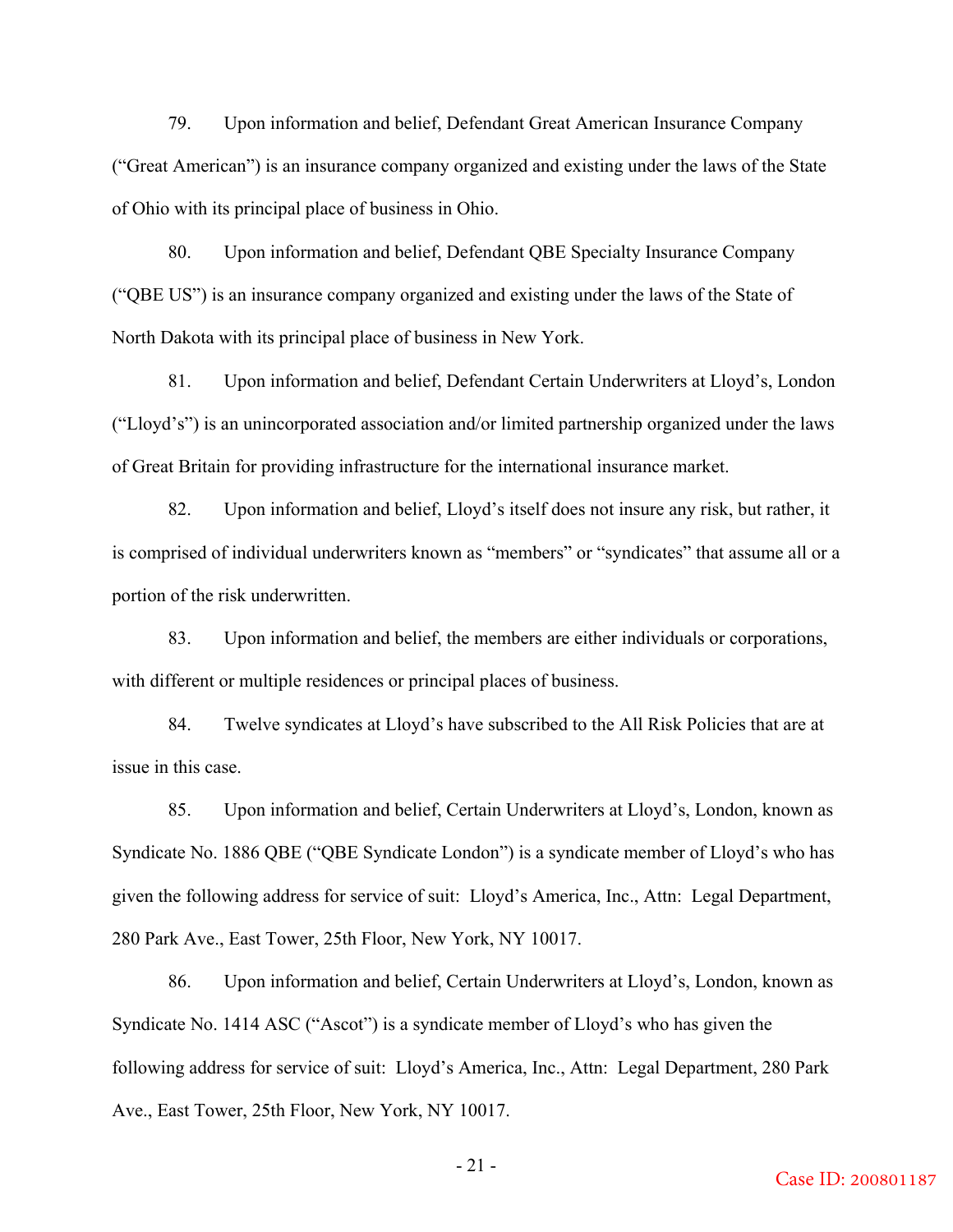87. Upon information and belief, Certain Underwriters at Lloyd's, London, known as Syndicate Axis Specialty Europe SE, LIRMA A9505 ("Axis Specialty") is a syndicate member of Lloyd's who has given the following address for service of suit: Lloyd's America, Inc., Attn: Legal Department, 280 Park Ave., East Tower, 25th Floor, New York, NY 10017.

88. Upon information and belief, Neon Worldwide Property Consortium 9761 ("Neon") is a syndicate member of Lloyd's who has given the following address for service of suit: Lloyd's America, Inc., Attn: Legal Department, 280 Park Ave., East Tower, 25th Floor, New York, NY 10017.

89. Upon information and belief, Certain Underwriters at Lloyd's, London, known as Syndicate No. 2468 NEO ("Neon Syndicate London") is a syndicate member of Lloyd's who has given the following address for service of suit: Lloyd's America, Inc., Attn: Legal Department, 280 Park Ave., East Tower, 25th Floor, New York, NY 10017.

90. Upon information and belief, Certain Underwriters at Lloyd's, London, known as Syndicate No. 0033 HIS ("Hiscox") is a syndicate member of Lloyd's who has given the following address for service of suit: Lloyd's America, Inc., Attn: Legal Department, 280 Park Ave., East Tower, 25th Floor, New York, NY 10017.

91. Upon information and belief, Certain Underwriters at Lloyd's, London, known as Syndicate No. 1183 TAL ("Talbot") is a syndicate member of Lloyd's who has given the following address for service of suit: Lloyd's America, Inc., Attn: Legal Department, 280 Park Ave., East Tower, 25th Floor, New York, NY 10017.

92. Upon information and belief, Certain Underwriters at Lloyd's, London, known as Syndicate No. 1200 AMA ("Argo") is a syndicate member of Lloyd's who has given the following address for service of suit: Lloyd's America, Inc., Attn: Legal Department, 280 Park Ave., East Tower, 25th Floor, New York, NY 10017.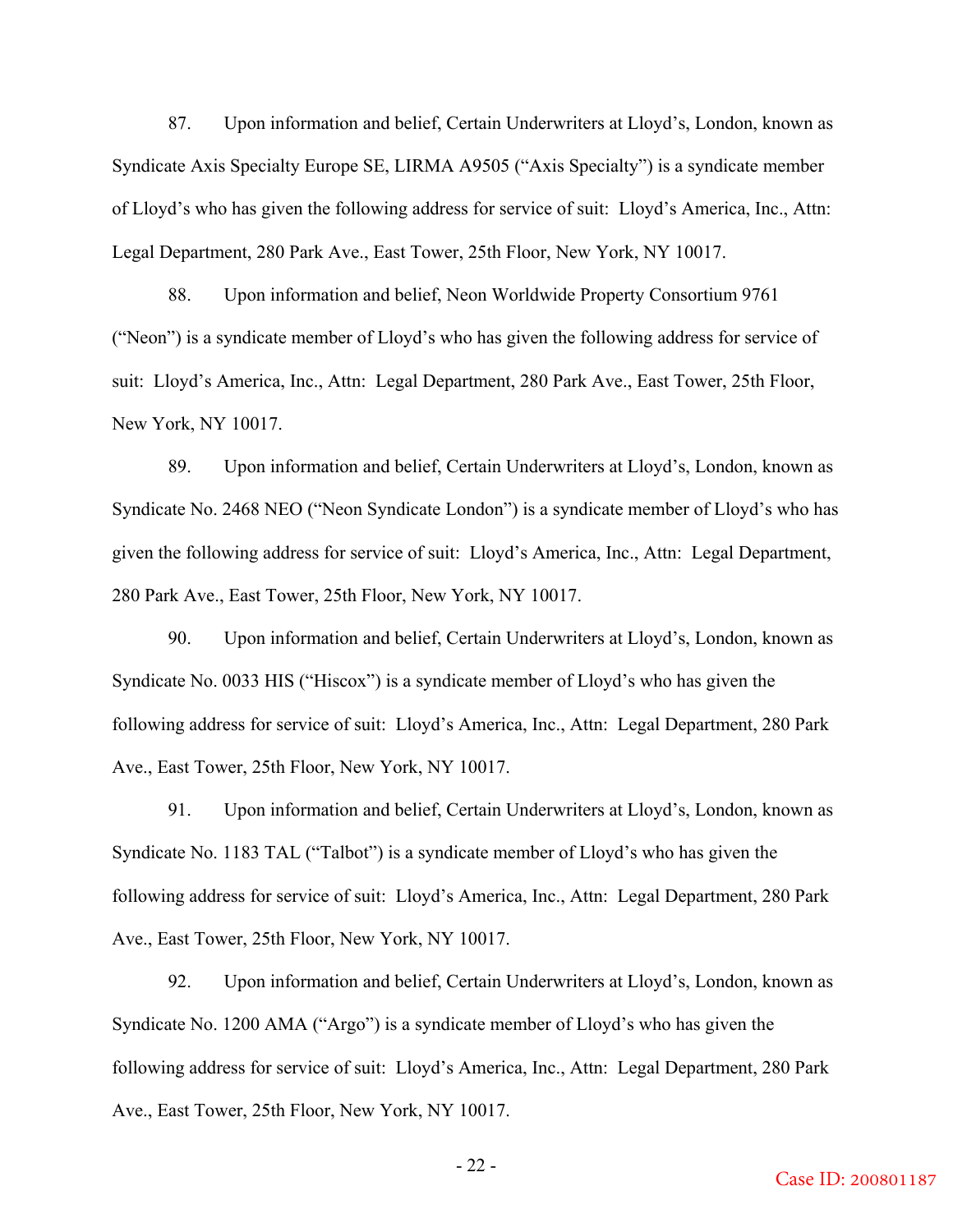93. Upon information and belief, HCC International Insurance Company PLC ("HCC") is a syndicate member of Lloyd's who has given the following address for service of suit: Lloyd's America, Inc., Attn: Legal Department, 280 Park Ave., East Tower, 25th Floor, New York, NY 10017.

94. Upon information and belief, Certain Underwriters at Lloyd's, London, known as Syndicate No. 4444 CNP ("Canopius") is a syndicate member of Lloyd's who has given the following address for service of suit: Lloyd's America, Inc., Attn: Legal Department, 280 Park Ave., East Tower, 25th Floor, New York, NY 10017.

95. Upon information and belief, Certain Underwriters at Lloyd's, London, known as Syndicate No. 1458 RNR ("Renaissance Re") is a syndicate member of Lloyd's who has given the following address for service of suit: Lloyd's America, Inc., Attn: Legal Department, 280 Park Ave., East Tower, 25th Floor, New York, NY 10017.

96. Upon information and belief, Certain Underwriters at Lloyd's, London, known as Syndicate No. 0609 AUW ("AUW") is a syndicate member of Lloyd's who has given the following address for service of suit: Lloyd's America, Inc., Attn: Legal Department, 280 Park Ave., East Tower, 25th Floor, New York, NY 10017.

97. The All Risk Insurers collectively sold the All Risk Policies to PNG, agreeing to be bound by the All Risk Policies' terms, which they reviewed, revised and ultimately adopted as their own.

#### **III.JURISDICTION AND VENUE**

98. This Court has subject matter jurisdiction over this action pursuant to 42 Pa. C.S.  $§ 931(a).$ 

99. Further, Ascot's All Risk Policy includes a choice-of-law provision providing that Pennsylvania law will govern Ascot's All Risk Policy, and eleven other All Risk Insurers –

- 23 -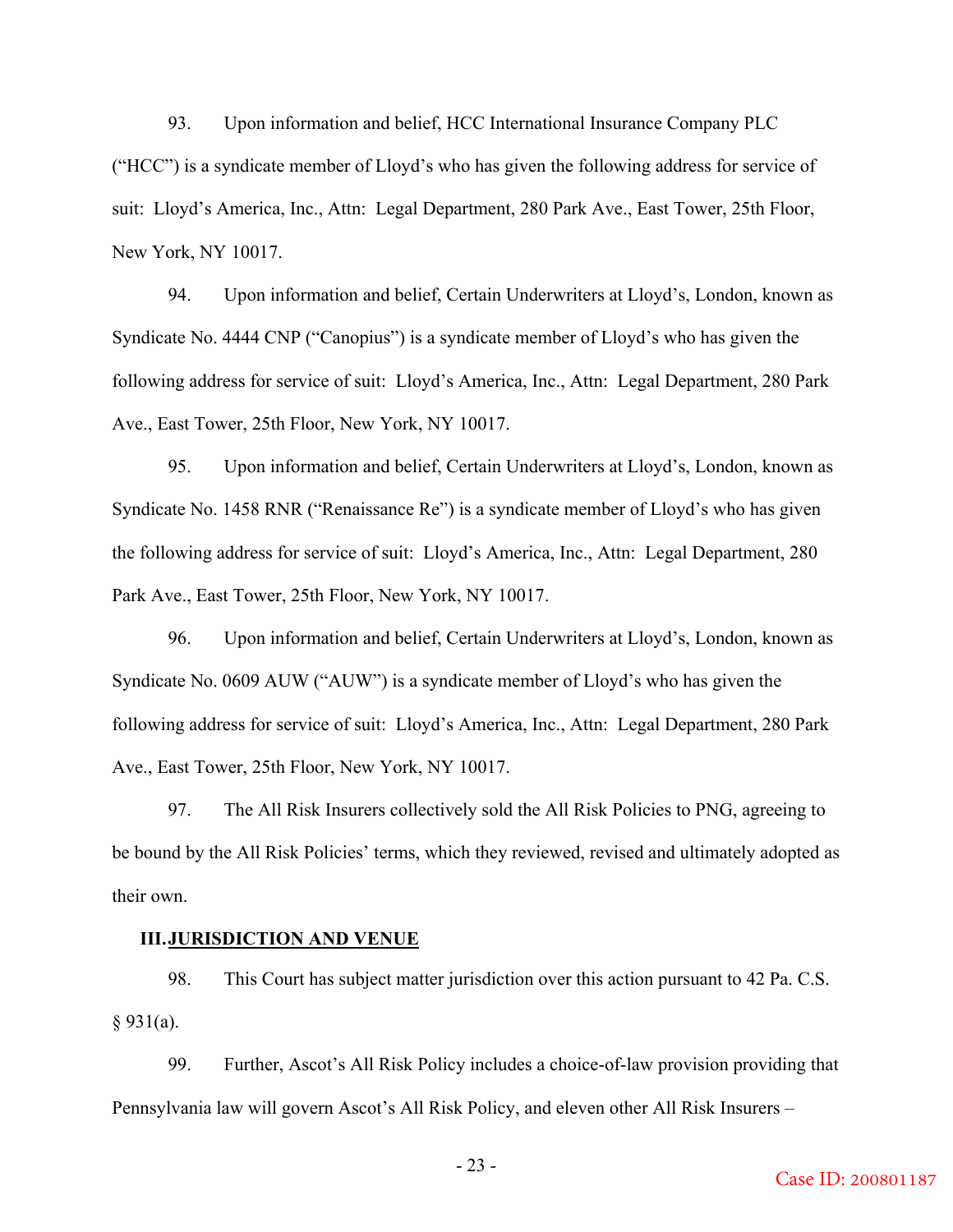namely, QBE Syndicate London, Axis Specialty, Neon, Neon Syndicate London, Hiscox, Talbot, Argo, HCC, Canopius, Renaissance Re and AUW – agreed to follow the terms of Ascot's All Risk Policy.

100. This Court has personal jurisdiction over Defendant All Risk Insurers pursuant to 42 Pa. C.S. § 5322(a)(6) because Defendant All Risk Insurers have contracted to insure the property of PNG, a Pennsylvania corporation located within this Commonwealth at the time of contracting.

101. Jurisdiction for the declaratory judgment sought exists pursuant to 42 Pa. C.S. § 7532 and Pa. R.C.P. 1602.

102. Venue is proper in this Court pursuant to Pa. R.C.P. 2156 and Pa. R.C.P. 2179 because this county is where the transaction took place out of which PNG's cause of action arose. Specifically, Defendant All Risk Insurers negotiated the All Risk Policies and delivered the finalized All Risk Policies through PNG's insurance broker, Marsh USA Inc., through its office located in Philadelphia, Pennsylvania. In addition, Defendant Chubb US, which insures certain percentages of six out of the seven layers in the PNG Insurance Tower, is located in Philadelphia, Pennsylvania.

### **IV.FACTUAL BACKGROUND**

### A. **The SARS-CoV-2 Virus in the United States**

103. In December 2019, during the term of the All Risk Policies, an outbreak of COVID-19 was first identified in Wuhan, Hubei Province, China. In an unprecedented event that has not occurred in more than a century, the virus quickly spread to Europe and then to the United States.

104. The rapid spread of COVID-19 is due in part to the highly transmissible character of the virus. For example, as of March 1, 2020, there were 42,198 confirmed COVID-19 cases

- 24 -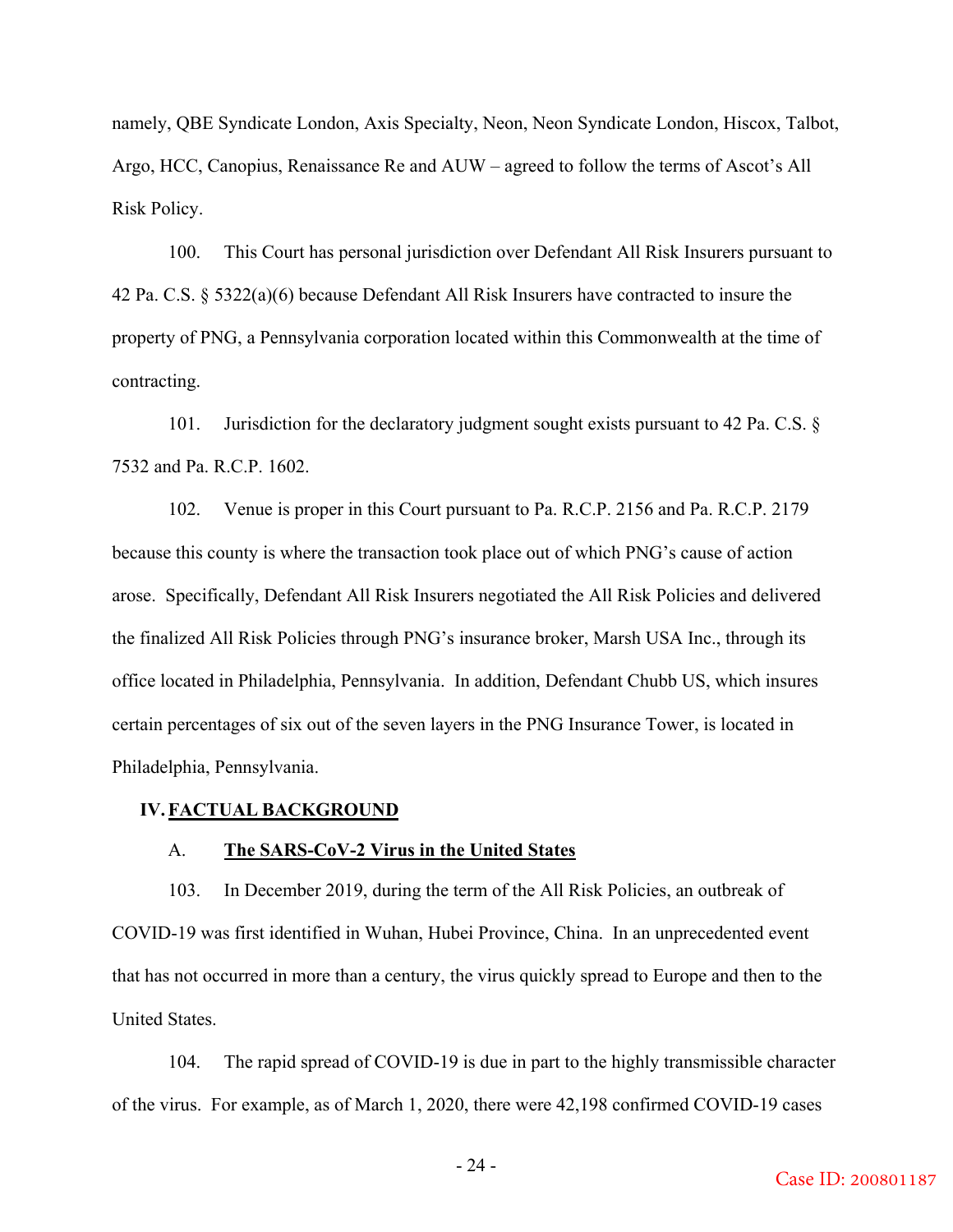across the globe. That number increased to 747,899 confirmed cases in April and 2,421,669 cases in May. *See* https://graphics.reuters.com/CHINA-HEALTH-

MAP/0100B59S39E/index.html. As of August 10, 2020, there have been more than 5 million cases in the United States and over 160,000 deaths. *See*

https://www.cnn.com/interactive/2020/health/coronavirus-us-maps-and-cases/.

105. According to the Centers for Disease Control and Prevention ("CDC"), "everyone is at risk for getting COVID-19." *See* https://www.cdc.gov/coronavirus/2019-ncov/need-extraprecautions/people-at-increased-risk.html. According to the CDC and World Health Organization (the "WHO"), a person may become infected by: (1) coming into close contact (about 6 feet) with a person who has COVID-19; (2) being exposed to respiratory droplets when an infected person talks, sneezes, or coughs; and/or (3) touching surfaces or objects that have the virus on them, and then touching his or her mouth, eyes, or nose. *See* https://www.cdc.gov/coronavirus/2019-ncov/faq.html; https://www.who.int/newsroom/commentaries/detail/modes-of-transmission-of-virus-causing-covid-19-implications-foripc-precaution-recommendations.

106. Asymptomatic individuals may also transmit the virus. *See* https://www.nature.com/articles/s41591-020-0869-5. At least 44% of all infections occur from people without any symptoms. *Id.*; https://www.nbcnews.com/health/healthnews/asymptomatic-covid-19-cases-may-be-more-common-suspected-n1215481. Thus, even individuals who appear healthy and present no identifiable symptoms of infection can have, and can continue to spread, the virus by breathing, speaking, or touching objects and surfaces.

107. According to a report in *The New York Times*, "[a]n infected person talking for five minutes in a poorly ventilated space can also produce as many viral droplets as one infectious cough." https://www.nytimes.com/interactive/2020/04/14/science/coronavirus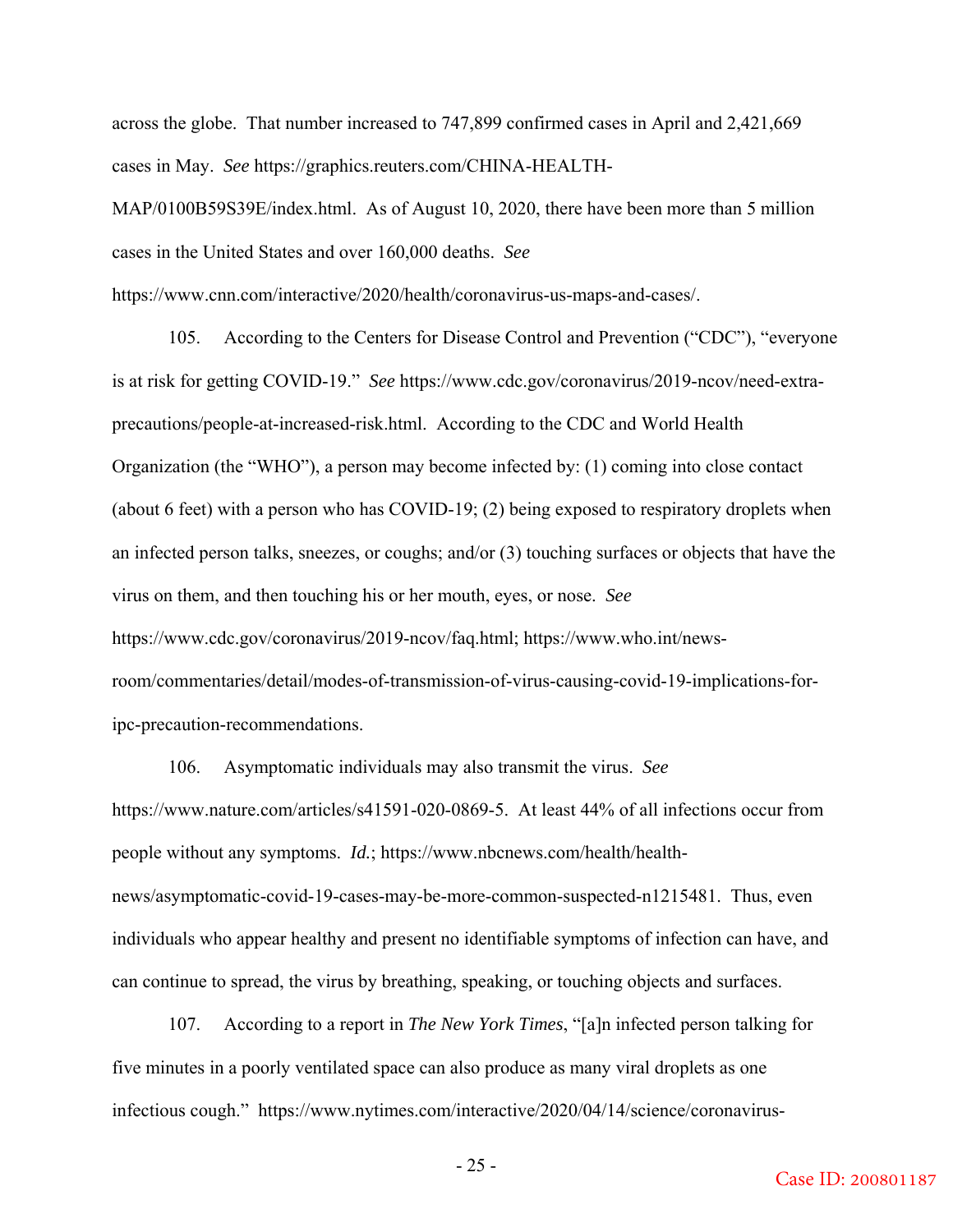transmission-cough-6-feet-ar-ul.html. Moreover, one human sneeze can expel droplets that can travel up to 27 feet at nearly a hundred miles an hour.

https://www.nationalgeographic.com/science/2020/04/coronavirus-covid-sneeze-fluid-dynamicsin-photos/.

108. Although these virus-containing droplets are very small, they are still physical objects that can travel and attach to other surfaces, thereby causing Loss to property.

109. Current evidence suggests that SARS-CoV-2 may remain viable for hours to days on surfaces made from a variety of materials, including materials used by PNG throughout its Gaming Facilities. *See* https://www.cdc.gov/coronavirus/2019-

ncov/community/organizations/cleaning-disinfection.html. The virus can survive and remain virulent on stainless steel and plastic for two to three days, on cardboard for up to twenty-four hours, and in aerosols for up to three hours. *See* https://www.nih.gov/news-events/nih-researchmatters/study-suggests-new-coronavirus-may-remain-surfaces-days. In addition, the CDC confirmed that the virus was identified on surfaces of the *Diamond Princess* cruise ship a full 17 days after the cabins were vacated. https://www.cdc.gov/mmwr/volumes/69/wr/mm6912e3.htm.

110. Indoor spaces, especially crowded ones, are reportedly particularly susceptible to circumstances favorable to the spread of the virus. A recent article published by the CDC analyzed a case study of three families (families A, B, and C) who had eaten at neighboring tables in the same indoor, windowless restaurant in Guangzhou, China. *See* https://wwwnc.cdc.gov/eid/article/26/7/20-0764 article. One member of family A, patient A1, had recently traveled from Wuhan, China. On January 24, 2020, patient A1 ate at a restaurant with families A, B, and C. By February 5, 2020, four members of family A, three members of family B, and two members of family C had become ill with COVID-19. *Id.* The only known source for those affected persons in families B and C was patient A1 at the restaurant.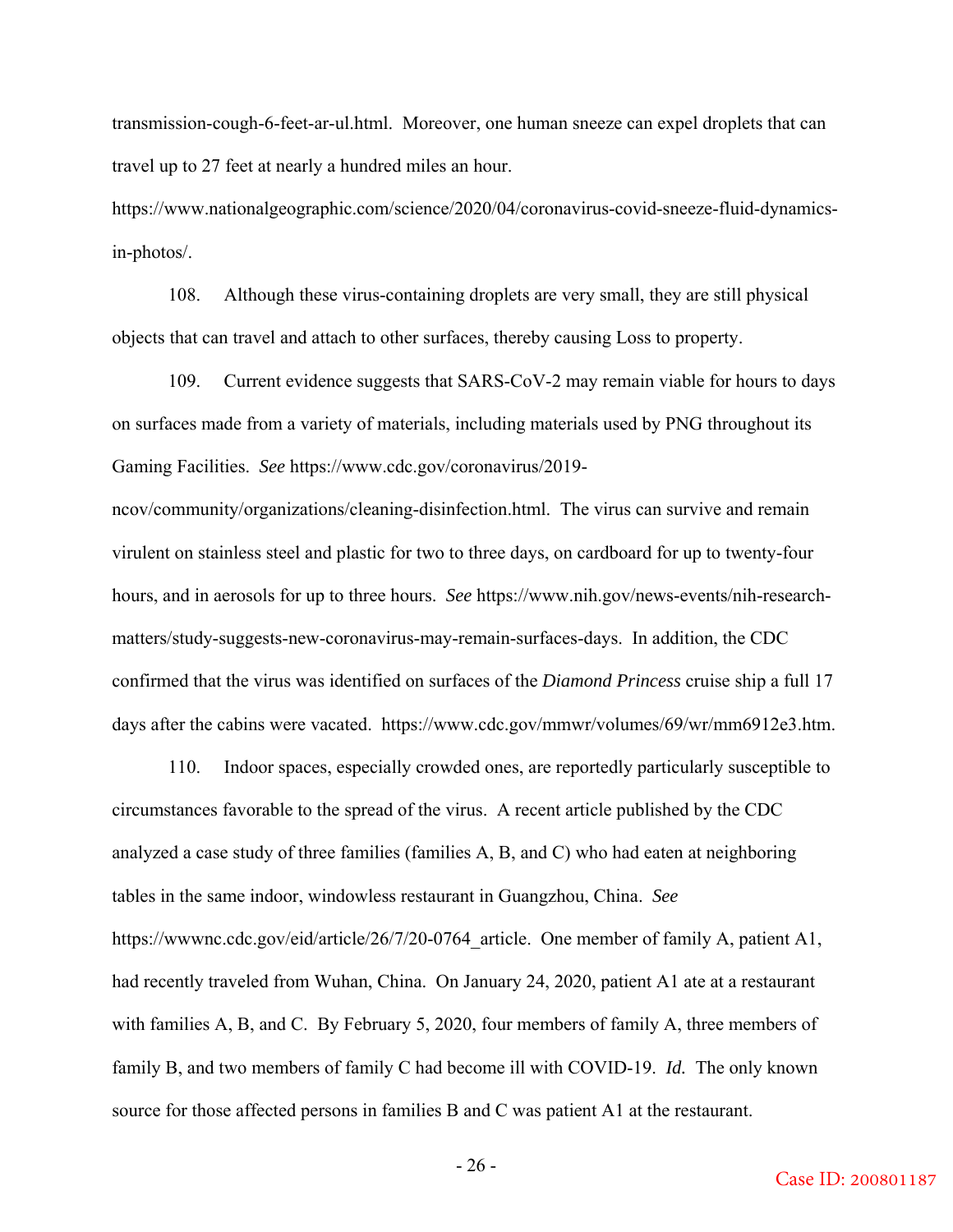111. Without any generally recognized and reliable treatment or vaccine to protect against COVID-19, state and local governments as well as gaming authorities have tried to limit the transmission of the virus by issuing orders designed to reduce indoor human-to-human and human-to-surface-to-human exposure.

112. By ordering the closure of all non-life-sustaining businesses and all Gaming Facilities, state and local governments as well as gaming authorities and their equivalents have recognized the heightened risk that publically-accessible commercial property, where human contact and interaction are necessarily present, will cause injury through person-to-property-toperson infections.

113. Indeed, civil authorities issuing such orders in states where PNG operates have expressly cited the virus's threat to property as among the reasons motivating the orders.

114. In upholding Governor Tom Wolf of Pennsylvania's proclamation of a state-wide disaster emergency and March 19, 2020 Executive Order mandating the closure of physical operations at all non-life-sustaining businesses within Pennsylvania, the Pennsylvania Supreme Court acknowledged that because "one in four carriers of the virus are asymptomatic, and the virus can live on surfaces for up to four days," "any location [] where two or more people can congregate is within the disaster area." *See Friends of DeVito v. Wolf*, No. 68 MM 2020, \*34 (Pa. Apr. 13, 2020).

115. As there is no generally recognized and reliable method to test for the presence of SARS-CoV-2 on property, as many of those infected with COVID-19 are asymptomatic yet able to transmit the virus, and as PNG's employees and guests were so numerous, it is statistically certain that the virus was in and on PNG's insured properties and was and continues to be on surrounding properties. Moreover, local and state authorities have confirmed that the virus has been present in every county in which PNG's Gaming Facilities operate. Loss at PNG's Gaming

- 27 -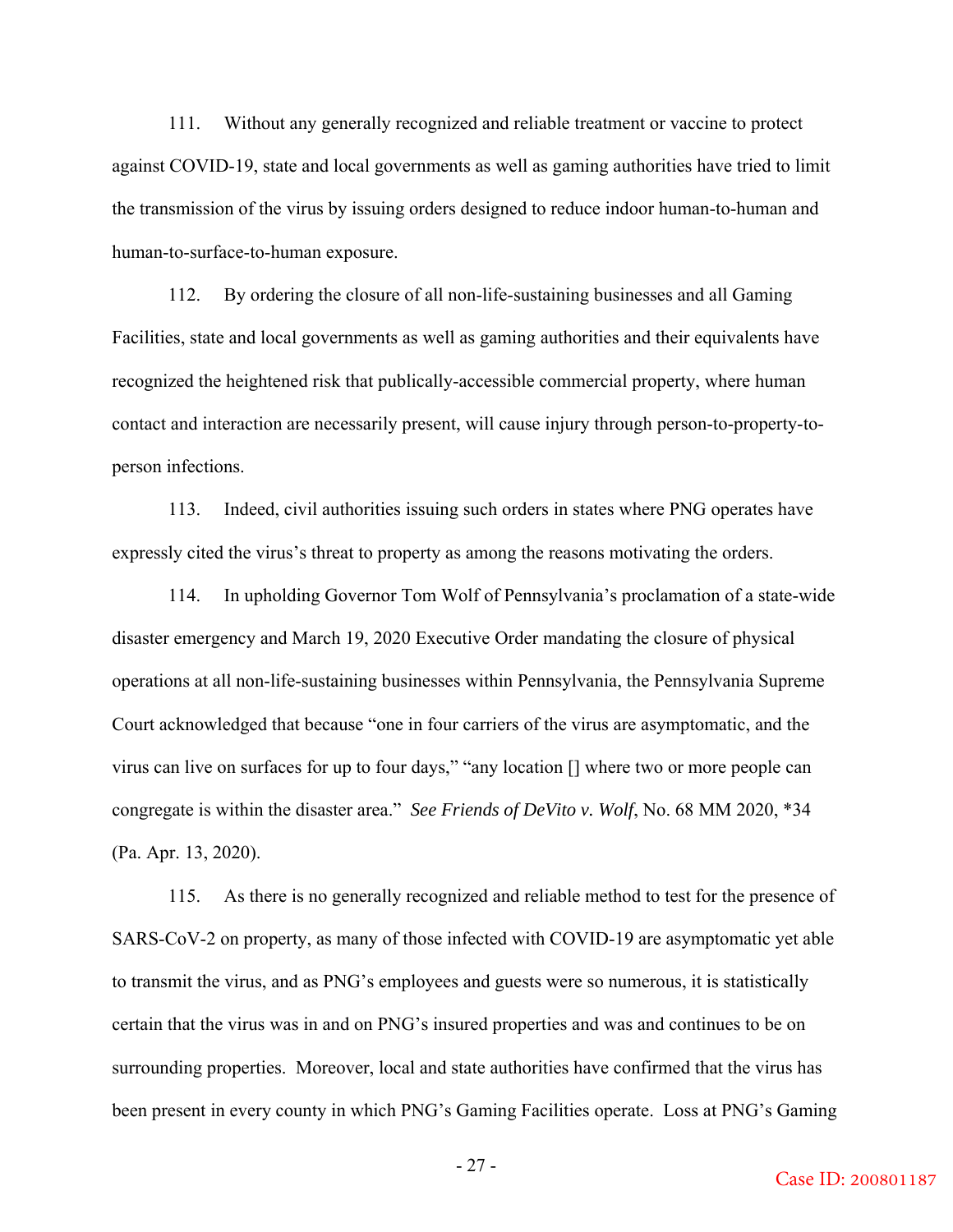Facilities and at surrounding properties within five miles of PNG's Gaming Facilities existed or must be presumed to have existed.

116. As acknowledged by the Pennsylvania Supreme Court and various civil authorities, SARS-CoV-2 caused Loss to PNG's property, because SARS-CoV-2 rendered PNG's Gaming Facilities unusable for their intended purpose and unsafe for normal human occupancy or continued use. PNG's Gaming Facilities are intended to be used as gaming and racing facilities, restaurants and bars with on-site dining, hotel rooms, and event spaces. Because the highly contagious and deadly SARS-CoV-2 is spread by surface-to-human contact, PNG's Gaming Facilities were no longer able to serve their intended purpose and suffered Loss.

117. Indeed, the insurance industry has known, for years, that the presence of diseasecausing agents on property constitutes Loss to that property. Since the 1960s, courts have held that the presence of disease-causing agents, in addition to other events which render property unfit or unsafe for its intended purpose, causes Loss to property.

118. In response to the most similar recent event to the current situation, insurance companies were paying claims under property insurance policies related to the SARS outbreak in the early 2000s without claiming there was a lack of property damage.

119. In 2006, when the insurance industry's drafting arm, the Insurance Services Office, Inc. (the "ISO"), sought regulatory approval for the introduction of its standard "Exclusion of Loss Due to Virus or Bacteria" – an exclusion which appears nowhere in the All Risk Policies of Defendant All Risk Insurers – the ISO recognized that "disease-causing agents" can cause property damage and lead to "business interruption (time element) losses." Filing CF-2006-OVBEF, "Amendatory Endorsement – Exclusion of Loss Due to Virus or Bacteria" at 1 (ISO Properties, Inc., 2006).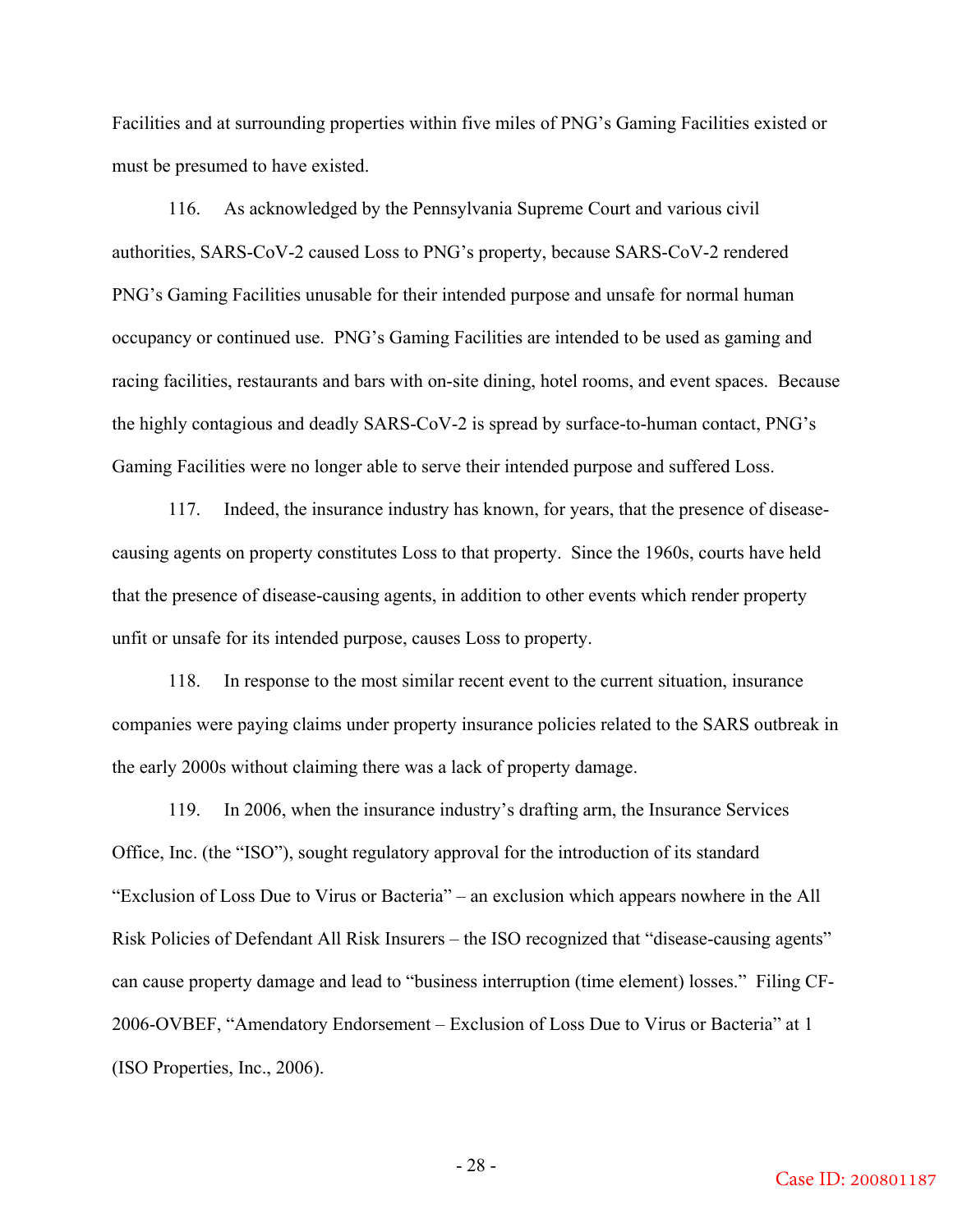## B. **PNG's Gaming Operations**

120. PNG operates more than forty Gaming Facilities in nineteen states. PNG's Gaming Facilities feature approximately 50,000 gaming machines, 1,300 table games and 8,800 hotel rooms.

121. The vast majority of PNG's revenue is gaming revenue, which is highly dependent upon the volume of customers at PNG's Gaming Facilities. PNG's gaming revenue is derived primarily from slot machines (which represented approximately 92%, 92% and 87% of PNG's gaming revenue in 2019, 2018 and 2017, respectively) and, to a lesser extent, table games and sports betting. Aside from gaming revenue, PNG's revenues are derived from PNG's hotel, dining, retail, concessions and certain other ancillary activities, and PNG's racing operations.

122. PNG operates in the highly regulated industries of gaming and racing. Each of PNG's Gaming Facilities is subject to extensive regulation under the laws, rules and regulations of the jurisdiction where it is located. Violations of laws or regulations in one jurisdiction can result in disciplinary action in other jurisdictions.

123. Typically, a state's gaming regulatory environment is established by statute and is administered by a regulatory body with broad discretion to regulate the owners and managers of gaming operations. Among other responsibilities, gaming authorities or their equivalents in the various jurisdictions in which PNG operates adopt, interpret, and enforce gaming laws, rules and regulations. Gaming laws are generally based upon declarations of public policy designed to protect gaming consumers and the viability and integrity of the gaming industry. Thus, PNG must satisfy the requirements of gaming control boards or their equivalents and comply with their orders, such as the closure orders at issue in this case, in order to maintain the licenses, registrations, permits and approvals necessary to continue PNG's operations.

- 29 -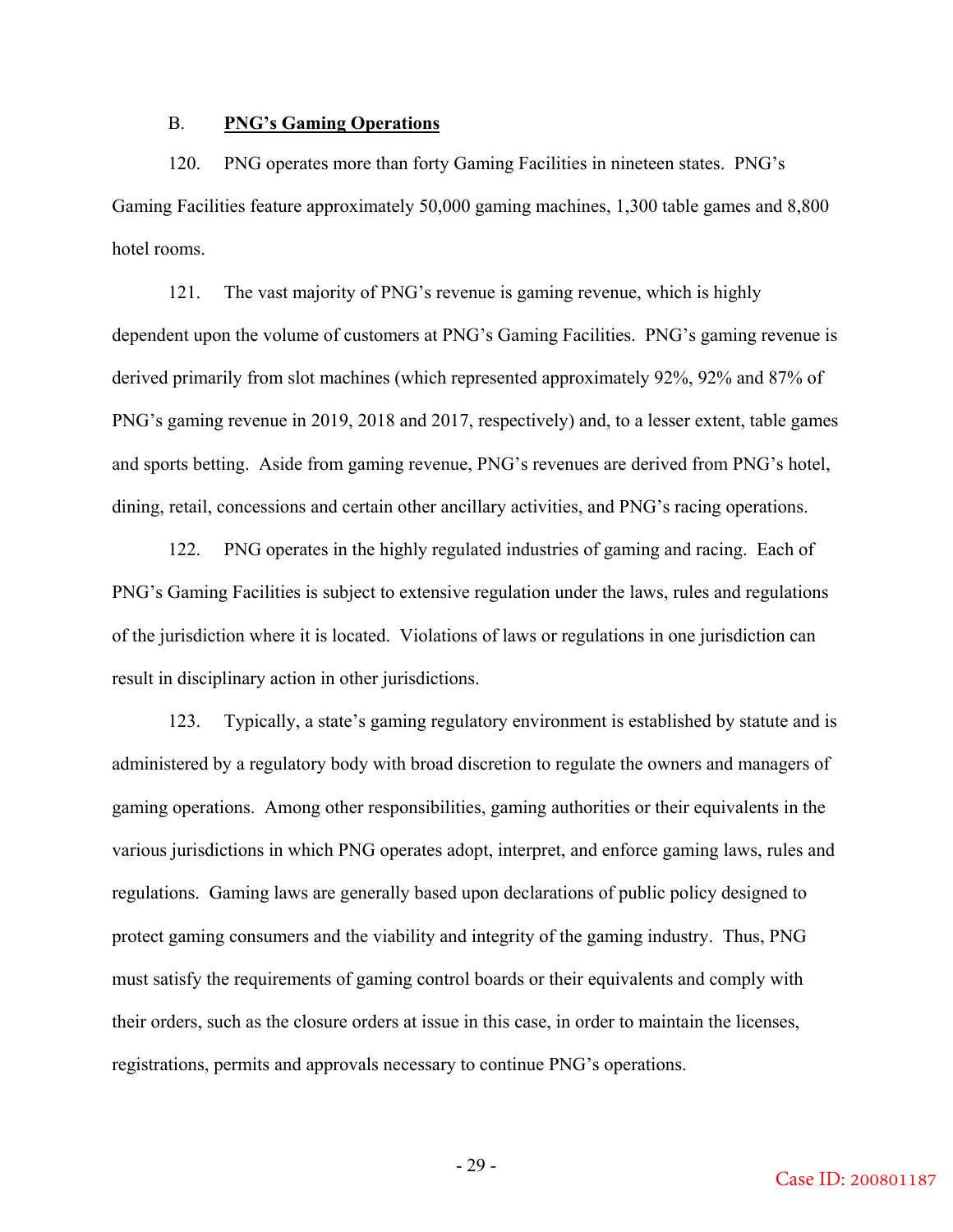124. In addition, PNG's operations are subject to various federal, state and local laws and regulations including, but not limited to, restrictions and conditions concerning health care, alcoholic beverages, environmental matters, employees, currency transactions, taxation, zoning and building codes, and marketing and advertising.

125. Prior to March 2020, PNG exhibited strong year-over-year performance and a high growth trajectory. In 2019 for example, PNG exceeded \$5.3 billion in revenue, an increase in revenue of over 60% from 2017. In addition, 20 million customers were enrolled in PNG's customer loyalty program, mychoice®.

# C. **The Impact of the Presence of the SARS-CoV-2 Virus at or Near PNG's Gaming Facilities and of the Gaming Board and Civil Authority Orders on PNG's Operations**

## **1. PNG's Total Loss of Income**

126. The Loss caused by SARS-CoV-2 and the threat of further Loss caused by SARS-CoV-2 has had a severely detrimental effect on PNG's business. The gaming board and civil authority orders, and the Loss of PNG's insured property caused by those orders, also has had a severely detrimental effect on PNG's business.

127. PNG has incurred a total estimated loss in excess of \$500 million through June 15, 2020 and is continuing to incur losses, which will accrue until PNG can resume normal operations. PNG is continuing to gather information and quantify its still-accruing business interruption and related losses following June 15, 2020 in amounts to be determined.

## **2. Closure Orders' Impact on PNG Gaming Facilities**

128. Because of or in anticipation of covered Loss to PNG's Gaming Facilities, states' respective gaming boards and their equivalents ordered gaming facilities to close to the public ("GCB Orders") in every state where PNG's Gaming Facilities are located.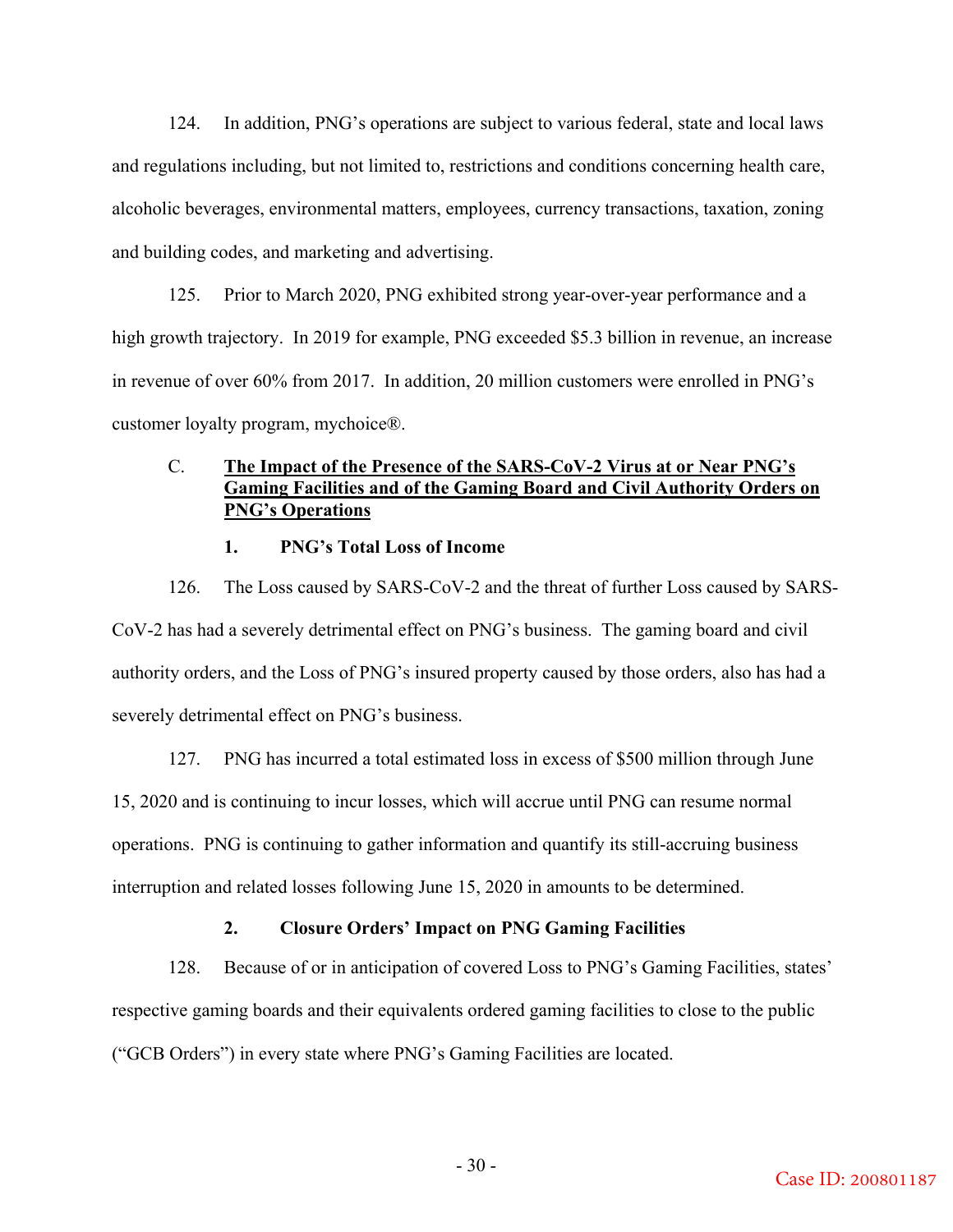129. As a direct result of covered Loss to property, including property located within five miles of PNG's Gaming Facilities, state and local governments imposed closure orders ("Closure Orders") and stay at home orders ("Stay at Home Orders"). In an effort to slow the spread of COVID-19, in part by slowing person-to-property-to-person transmission, these Closure Orders and Stay at Home Orders mandated certain businesses deemed "non-essential," including PNG's Gaming Facilities, to close to the public and required residents to remain in their homes unless performing "essential" activities.

130. The GCB Orders as well as the civil Closure and Stay at Home Orders have caused a total prohibition of access to PNG's Gaming Facilities and are continuing to cause the total prohibition of access to certain of PNG's Gaming Facilities.

131. The GCB Orders as well as the Closure and Stay at Home Orders have caused and are continuing to cause PNG's business operations to incur losses.

## **a. Ameristar Casino Resort Spa Black Hawk in Blackhawk, CO**

132. On March 17, 2020, the Colorado Department of Public Health and Environment's ("CDPHE") Executive Order 20-22 became effective, closing to the public all casinos in Colorado, including Ameristar Casino Resort Spa Black Hawk.

133. On March 26, 2020, the Governor of Colorado's Executive Order D 2020 017 and the CDPHE's Second Updated Public Health Order 20-24 became effective, requiring all residents to stay at home unless performing essential activities and requiring all non-critical businesses to close to the public. The CDPHE's updated Order 20-24 specifically acknowledged that "COVID-19 also physically contributes to property loss, [], and damage due to its propensity to attach to surfaces for prolonged periods of time" and "[t]his [Order] helps to reduce the property damage caused by COVID-19."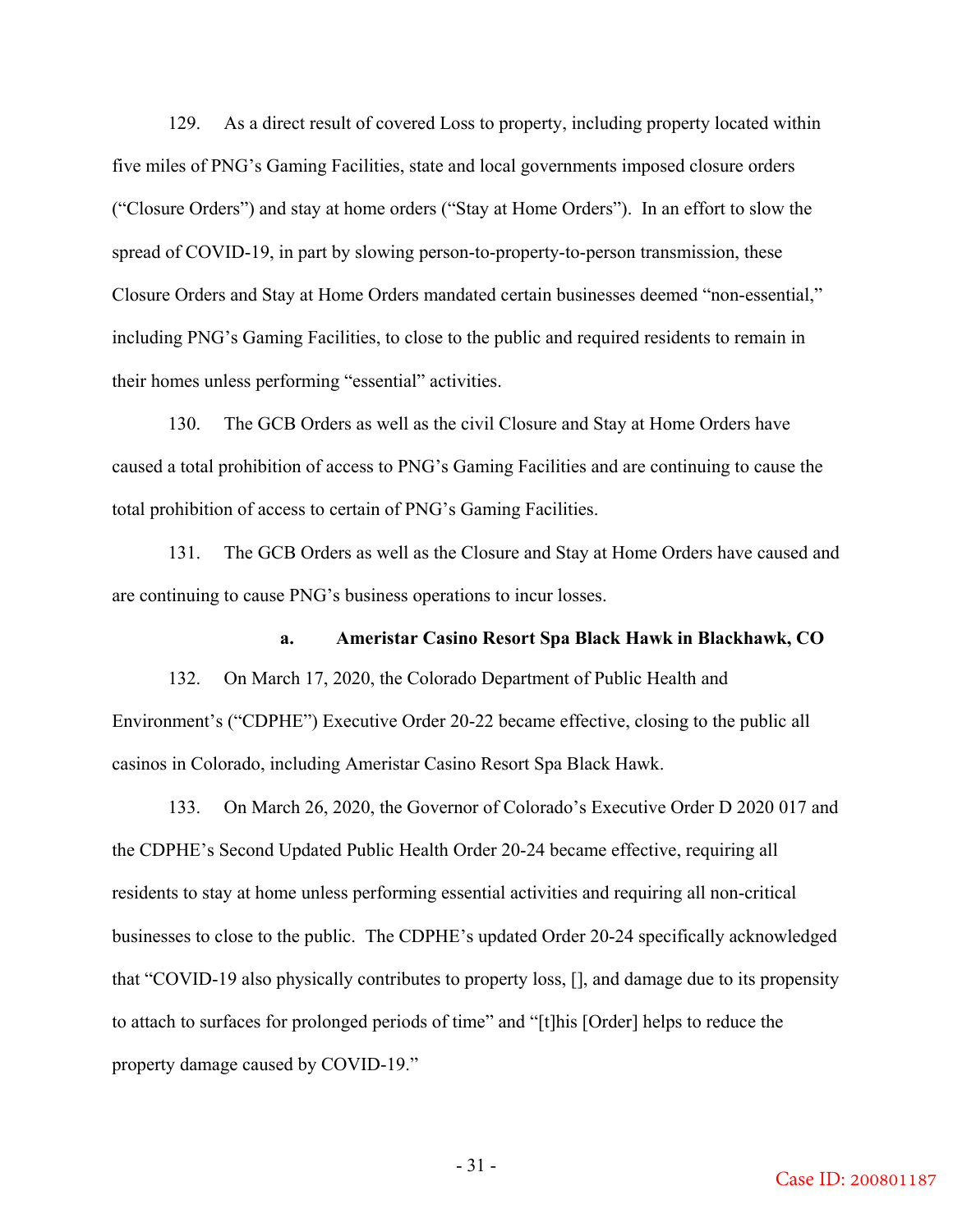134. Originally, the CDPHE's Eighth Amended Public Health Order 20-28 required all casinos in Colorado to remain closed to the public until approximately July 30, 2020. On June 6, 2020 however, the CDPHE approved the Variance Request of Gilpin County, which allowed casinos in Gilpin County, including Ameristar Casino Resort Spa Black Hawk, to reopen subject to certain restrictions.

135. On June 17, 2020, Ameristar Casino Resort Spa Black Hawk re-opened. Since reopening, Ameristar Casino Resort Spa Black Hawk has remained subject to social distancing procedures and protocols, which continue to detrimentally impact its financial performance.

136. Ameristar Casino Resort Spa Black Hawk has suffered "Loss" and as a result, has incurred and is continuing to incur damages in an amount to be determined.

## **b. Sanford Orlando Kennel Club in Longwood, FL**

137. On March 18, 2020, Florida's gaming control board, the Division of Pari-Mutuel Wagering, advised PNG that pari-mutuel facilities throughout Florida were responding to COVID-19 by adjusting their hours or closing to the public. On March 21, 2020 at 8:00 P.M., Sanford Orlando Kennel Club also closed to the public.

138. From 12:01 A.M. on April 3, 2020 to April 30, 2020, the Governor of Florida's Executive Order No. 20-91 was in effect, requiring all persons in the state to stay at home unless performing essential activities.

139. On May 27, 2020, Sanford Orlando Kennel Club re-opened. Since re-opening, Sanford Orlando Kennel Club has remained subject to social distancing procedures and protocols, which continue to detrimentally impact its financial performance.

140. Sanford Orlando Kennel Club has suffered "Loss" and as a result, has incurred and is continuing to incur damages in an amount to be determined.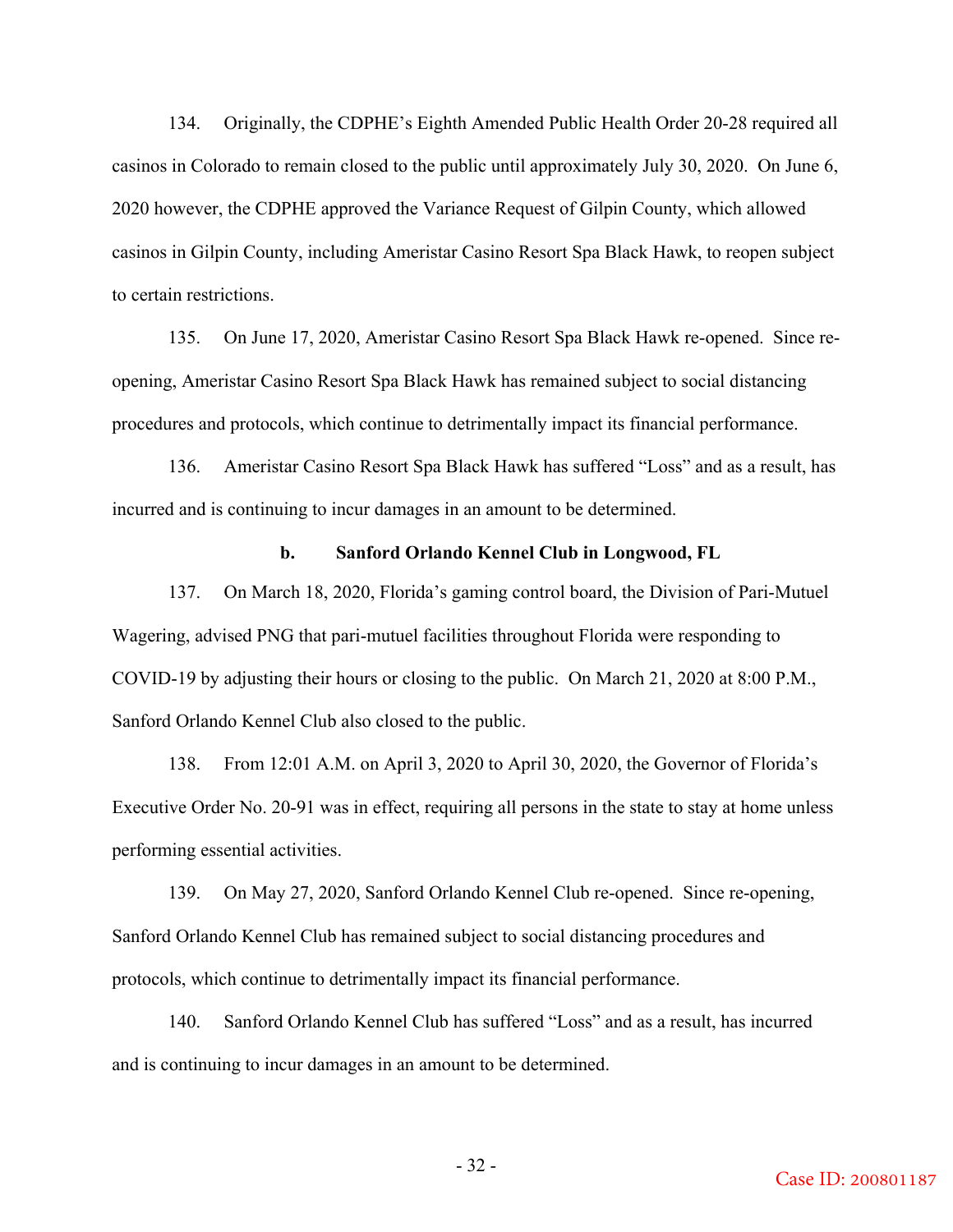## **c. Ameristar Casino Hotel Council Bluffs in Council Bluffs, IA**

141. On March 16, 2020, the Governor of Iowa's Proclamation of Disaster Emergency became effective, closing to the public all casinos and facilities conducting gaming operations in Iowa. Accordingly, Ameristar Casino Hotel Council Bluffs closed to the public on March 17, 2020.

142. On June 1, 2020, Ameristar Casino Hotel Council Bluffs was permitted to re-open pursuant to the Governor of Iowa's subsequent Proclamation of Disaster Emergency. Since reopening, Ameristar Casino Hotel Council Bluffs has remained subject to social distancing procedures and protocols, which continue to detrimentally impact its financial performance.

143. Ameristar Casino Hotel Council Bluffs has suffered "Loss" and as a result, has incurred and is continuing to incur damages in an amount to be determined.

## **d. Argosy Casino Alton in Alton, IL, Hollywood Casino Aurora in Aurora, IL, Prairie State Gaming, and Hollywood Casino Joliet in Joliet, IL (collectively, "PNG's Illinois facilities")**

144. From March 16, 2020 to July 1, 2020, the Illinois Gaming Board ordered all casinos in Illinois, including PNG's Illinois facilities, to cease public gambling operations.

145. On March 18, 2020, the Governor of Illinois' Executive Order 2020-07 became effective, prohibiting all gatherings of fifty people or more in the state and thereby restricting the intended use of PNG's Illinois facilities.

146. From March 20, 2020 to April 30, 2020, the Governor of Illinois' Executive Order 2020-10 was in effect, requiring all residents to stay at home unless performing essential activities and requiring all non-essential businesses to close to the public. Executive Order 2020- 10 specifically acknowledged "the virus's propensity to physically impact surfaces and personal property."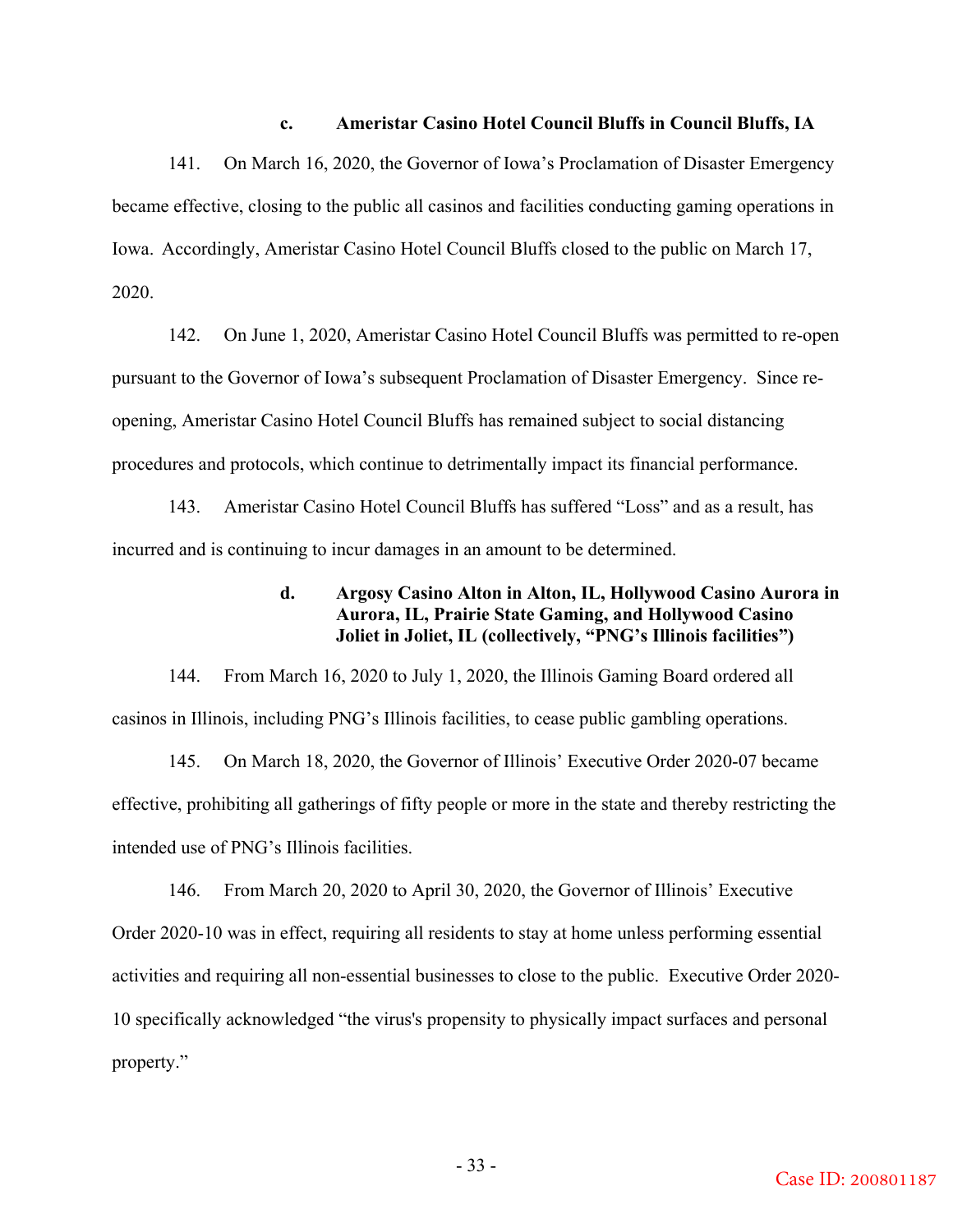147. On July 1, 2020, PNG's Illinois facilities re-opened. Since re-opening, PNG's Illinois facilities have remained subject to social distancing procedures and protocols, which continue to detrimentally impact their financial performance.

148. PNG's Illinois facilities have suffered "Loss" and as a result, have incurred and are continuing to incur damages in an amount to be determined.

# **e. Ameristar Casino Hotel East Chicago in East Chicago, IN and Hollywood Casino Lawrenceburg in Lawrenceburg, IN (collectively, "PNG's Indiana facilities")**

149. From March 16, 2020 to June 15, 2020, the Indiana Gaming Commission ordered all licensed gaming operations in Indiana, including PNG's Indiana facilities, to close to the public.

150. From March 24, 2020 to May 1, 2020, the Governor of Indiana's Stay at Home and Closure Orders were in effect, requiring all residents to stay at home unless performing essential activities and requiring all non-essential businesses to close to the public. The Governor of Indiana's Stay at Home and Closure Orders specifically acknowledged "the virus's propensity to physically impact surfaces and personal property."

151. On June 15, 2020, PNG's Indiana facilities re-opened. Since re-opening, PNG's Indiana facilities have remained subject to social distancing procedures and protocols, which continue to detrimentally impact their financial performance.

152. PNG's Indiana facilities have suffered "Loss" and as a result, have incurred and are continuing to incur damages in an amount to be determined.

## **f. Hollywood Casino at Kansas Speedway in Kansas City, KS**

153. From March 18, 2020 to May 22, 2020, the Kansas Lottery ordered gaming operations in Kansas, including Hollywood Casino at Kansas Speedway, to close to the public.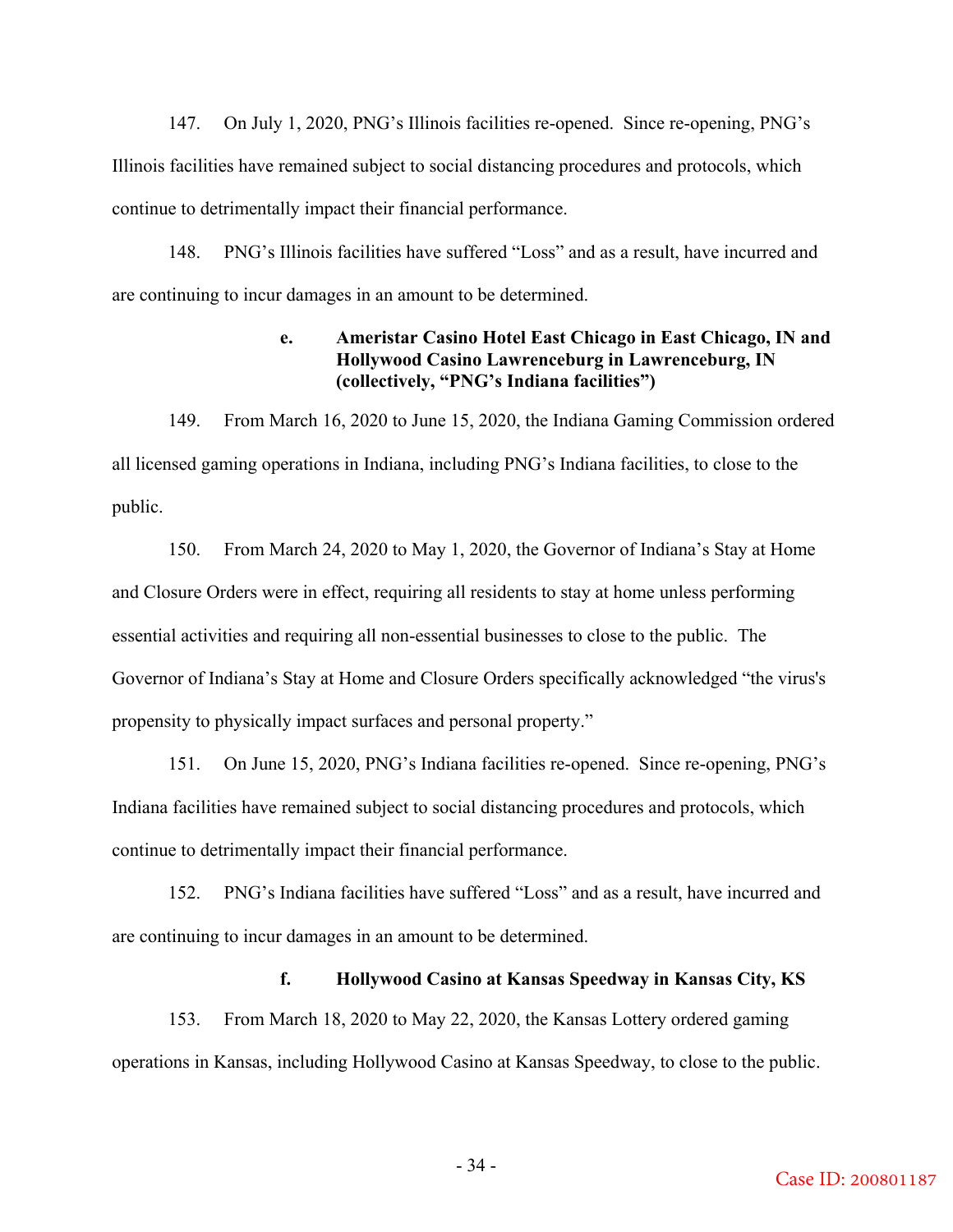154. From March 30, 2020 to May 3, 2020, the Governor of Kansas' Stay at Home and Closure Orders were in effect, requiring all individuals within the state to stay at home unless performing essential activities.

155. On May 25, 2020, Hollywood Casino at Kansas Speedway re-opened. Since reopening, Hollywood Casino at Kansas Speedway has remained subject to social distancing procedures and protocols, which continue to detrimentally impact its financial performance.

156. Hollywood Casino at Kansas Speedway has suffered "Loss" and as a result, has incurred and is continuing to incur damages in an amount to be determined.

# **g. Boomtown Casino & Hotel Bossier City and Margaritaville Resort Casino in Bossier City, LA, Boomtown Casino & Hotel New Orleans in Harvey, LA, L'Auberge Casino & Hotel Baton Rouge in Baton Rouge, LA, and L'Auberge Casino Resort Lake Charles in Lake Charles, LA (collectively, "PNG's Louisiana facilities")**

157. From March 16, 2020 to May 18, 2020, the Louisiana Gaming Control Board ordered all gaming operations in Louisiana, including PNG's Louisiana facilities, to close to the public.

158. From March 23, 2020 to May 15, 2020, the Governor of Louisiana's Stay at Home and Closure Orders were in effect, requiring all individuals within the state to stay at home unless performing essential activities and requiring non-essential businesses to close to the public. The Governor of Louisiana's Proclamation No. 33 JBE 2020 specifically acknowledged that "these measures relating to closure of certain businesses and to limit the operations of nonessential businesses are necessary . . . because of . . . [the virus'] ability to attach to surfaces for prolonged periods of time."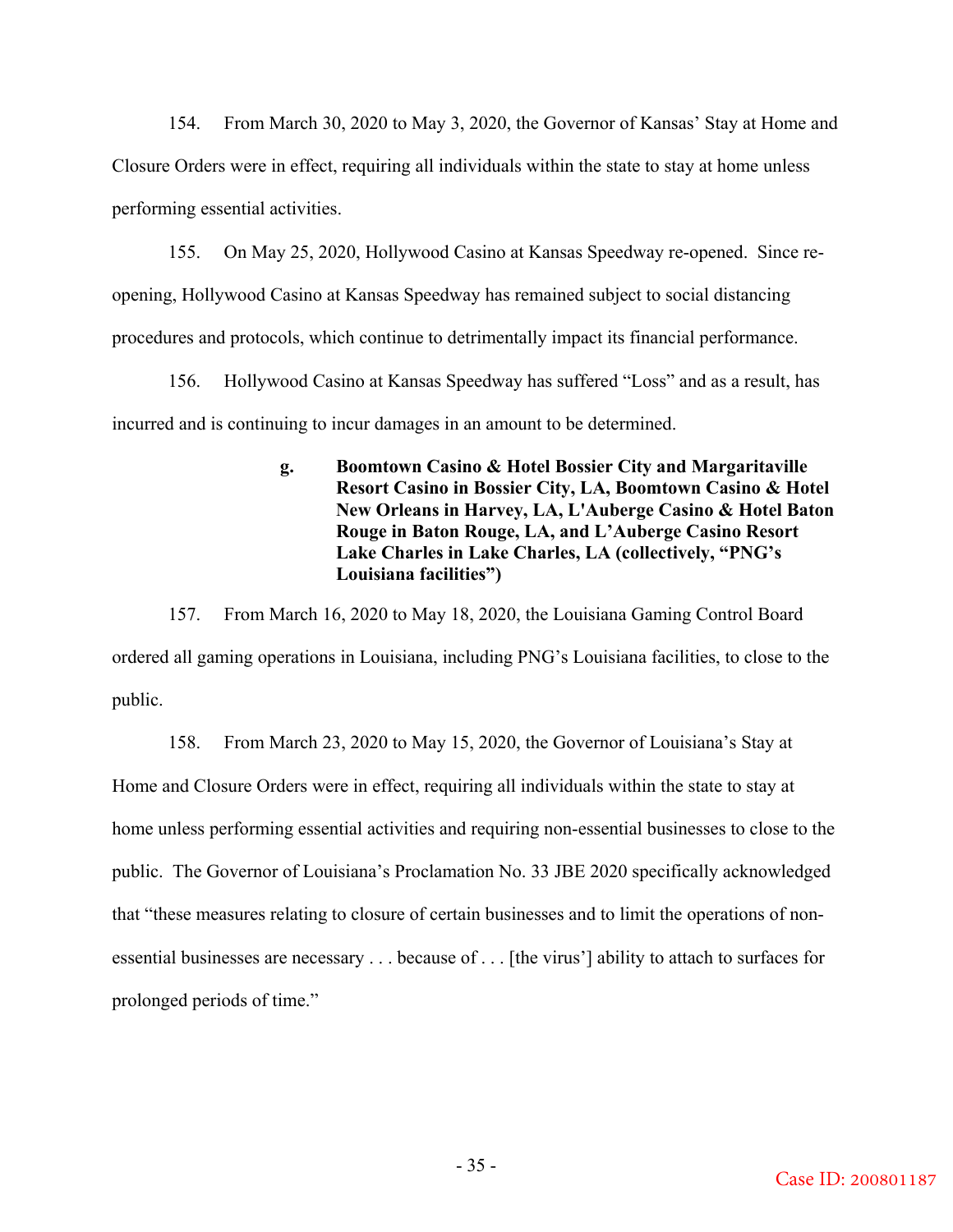159. Beginning on May 18, 2020, PNG's Louisiana facilities re-opened. Since reopening, PNG's Louisiana facilities have remained subject to social distancing procedures and protocols, which continue to detrimentally impact their financial performance.

160. PNG's Louisiana facilities have suffered "Loss" and as a result, have incurred and are continuing to incur damages in an amount to be determined.

## **h. Plainridge Park Casino in Plainville, MA**

161. From March 15, 2020 to July 6, 2020, the Massachusetts Gaming Commission ordered all gaming facilities in Massachusetts, including Plainridge Park Casino, to close to the public.

162. On March 17, 2020, the Governor of Massachusetts' order became effective, prohibiting gatherings of over twenty-five people and thereby restricting the intended use of Plainridge Park Casino.

163. From March 24, 2020 to May 18, 2020, the Governor of Massachusetts' Closure Orders were in effect, requiring non-essential businesses to close to the public.

164. On July 8, 2020, Plainridge Park Casino re-opened. Since re-opening, Plainridge Park Casino has remained subject to social distancing procedures and protocols, which continue to detrimentally impact its financial performance.

165. Plainridge Park Casino has suffered "Loss" and as a result, has incurred and is continuing to incur damages in an amount to be determined.

## **i. Hollywood Casino Hotel and Raceway in Bangor, ME**

166. From March 16, 2020 to July 7, 2020, Maine's Department of Public Safety's Gambling Control Unit ordered Hollywood Casino Hotel and Raceway to close to the public.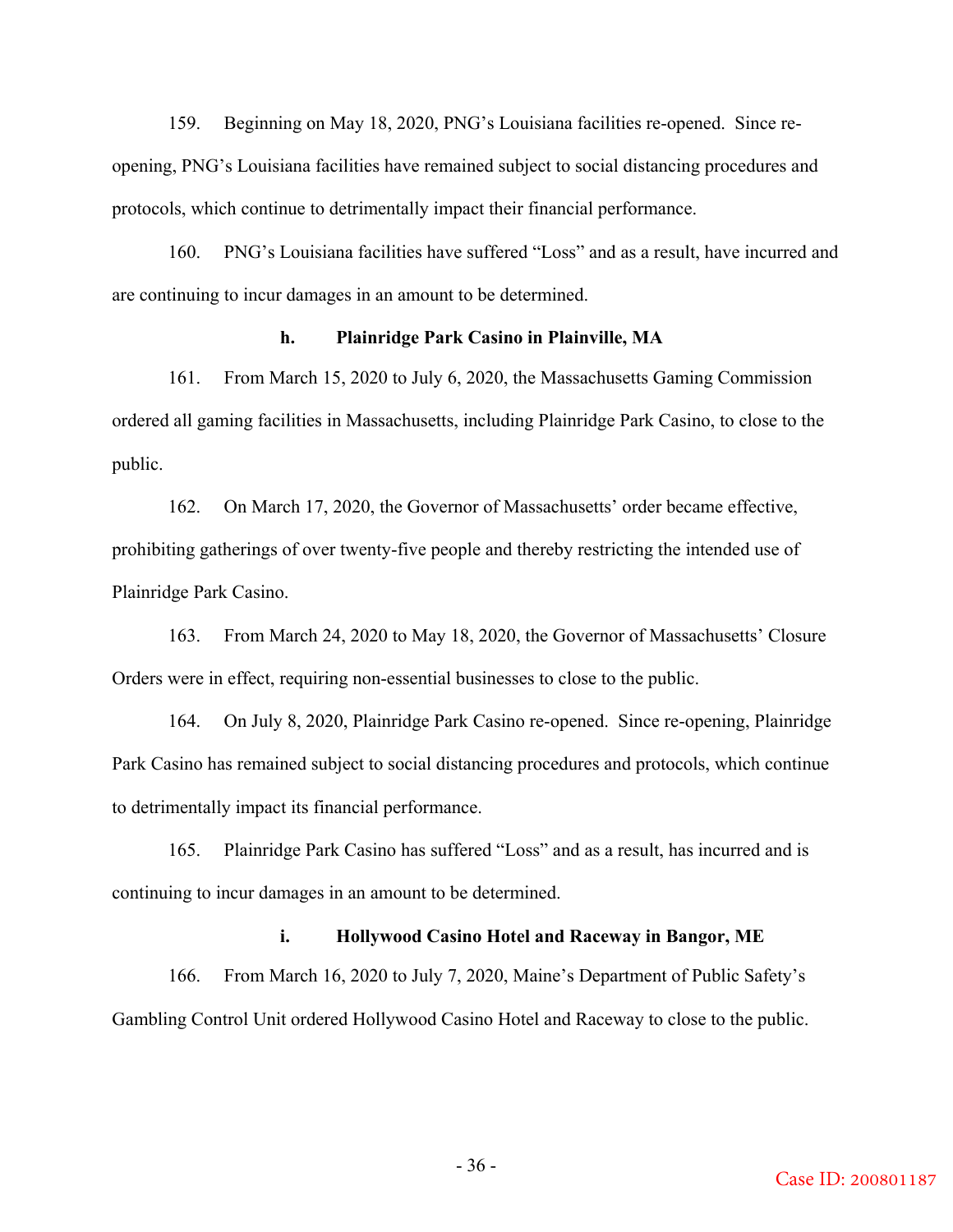167. On March 18, 2020, the Governor of Maine's Executive Order No. 14 became effective, prohibiting gatherings of more than ten people and thereby restricting the intended use of Hollywood Casino Hotel and Raceway.

168. From March 24, 2020 to April 30, 2020, the Governor of Maine's Stay at Home and Closure Orders were in effect, requiring all residents to stay at home unless performing essential activities and requiring non-essential businesses to close to the public.

169. On July 10, 2020, Hollywood Casino Hotel and Raceway re-opened. Since reopening, Hollywood Casino Hotel and Raceway has remained subject to social distancing procedures and protocols, which continue to detrimentally impact its financial performance.

170. Hollywood Casino Hotel and Raceway has suffered "Loss" and as a result, has incurred and is continuing to incur damages in an amount to be determined.

## **j. Greektown Casino Hotel in Detroit, MI**

171. From March 16, 2020 to August 5, 2020, the Michigan Gaming Control Board ordered Greektown Casino Hotel to cease all gaming operations.

172. From March 16, 2020 to August 5, 2020, the Governor of Michigan's executive orders mandating among other things, the closure to the public of all casinos in Michigan, including Greektown Casino Hotel, were in effect.

173. On August 5, 2020, Greektown Casino Hotel re-opened. Since re-opening, Greektown Casino Hotel has remained subject to social distancing procedures and protocols, which continue to detrimentally impact its financial performance.

174. Greektown Casino Hotel has suffered "Loss" and as a result, has incurred and is continuing to incur damages in an amount to be determined.

## **k. Argosy Casino Hotel and Spa in Riverside, MO, Hollywood Casino St. Louis in Maryland Heights, MO, and River City**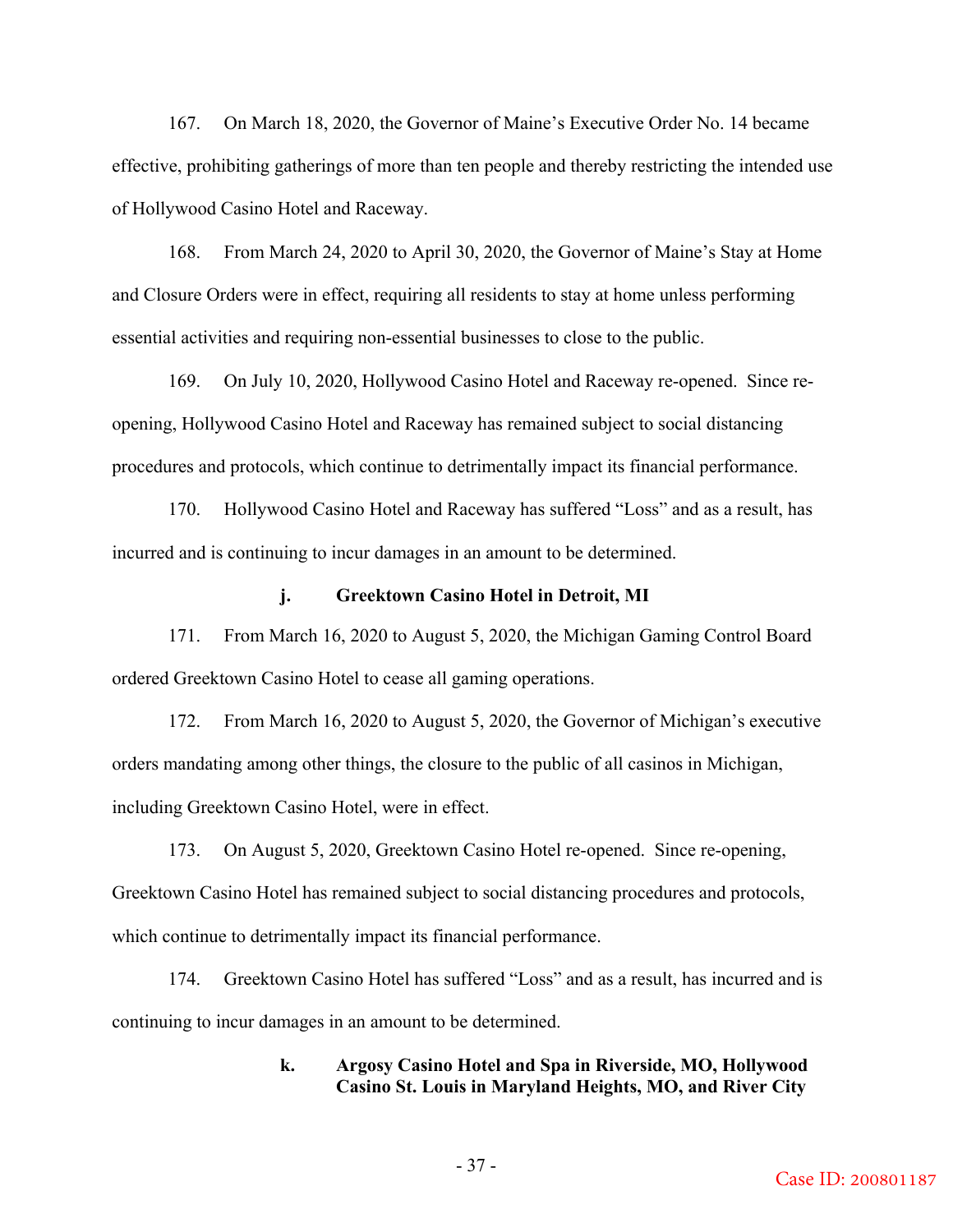# **Casino & Hotel in St. Louis, MO (collectively "PNG's Missouri facilities")**

175. From March 17, 2020 to May 31, 2020, the Missouri Gaming Commission ordered all gaming casinos in Missouri, including PNG's Missouri facilities, to close to the public.

176. From April 6, 2020 to May 3, 2020, the Missouri Department of Health and Senior Services' Stay at Home Orders were in effect, requiring all resident to stay at home unless performing essential activities.

177. On June 1, 2020, Argosy Casino Hotel and Spa re-opened. On June 16, 2020, Hollywood Casino St. Louis and River City Casino & Hotel re-opened. Since re-opening, PNG's Missouri facilities have remained subject to social distancing procedures and protocols, which continue to detrimentally impact their financial performance.

178. PNG's Missouri facilities have suffered "Loss" and as a result, have incurred and are continuing to incur damages in an amount to be determined.

# **l. 1st Jackpot Casino in Robinsonville, MS, Ameristar Casino Hotel Vicksburg in Vicksburg, MS, Boomtown Casino Biloxi in Biloxi, MS, Hollywood Casino Gulf Coast in St. Louis, MS, and Hollywood Casino Tunica in Tunica Resorts, MS (collectively "PNG's Mississippi facilities")**

179. From March 16, 2020 to May 21, 2020, the Mississippi Gaming Commission ordered all Mississippi casinos, including PNG's Mississippi facilities, to close to the public.

180. From April 3, 2020 to April 27, 2020, the Governor of Mississippi's Stay at Home and Closure Orders were in effect, requiring all residents to stay at home unless performing essential activities and requiring non-essential businesses to close to the public. The Governor of Mississippi's Stay at Home and Closure Orders specifically recognized that "the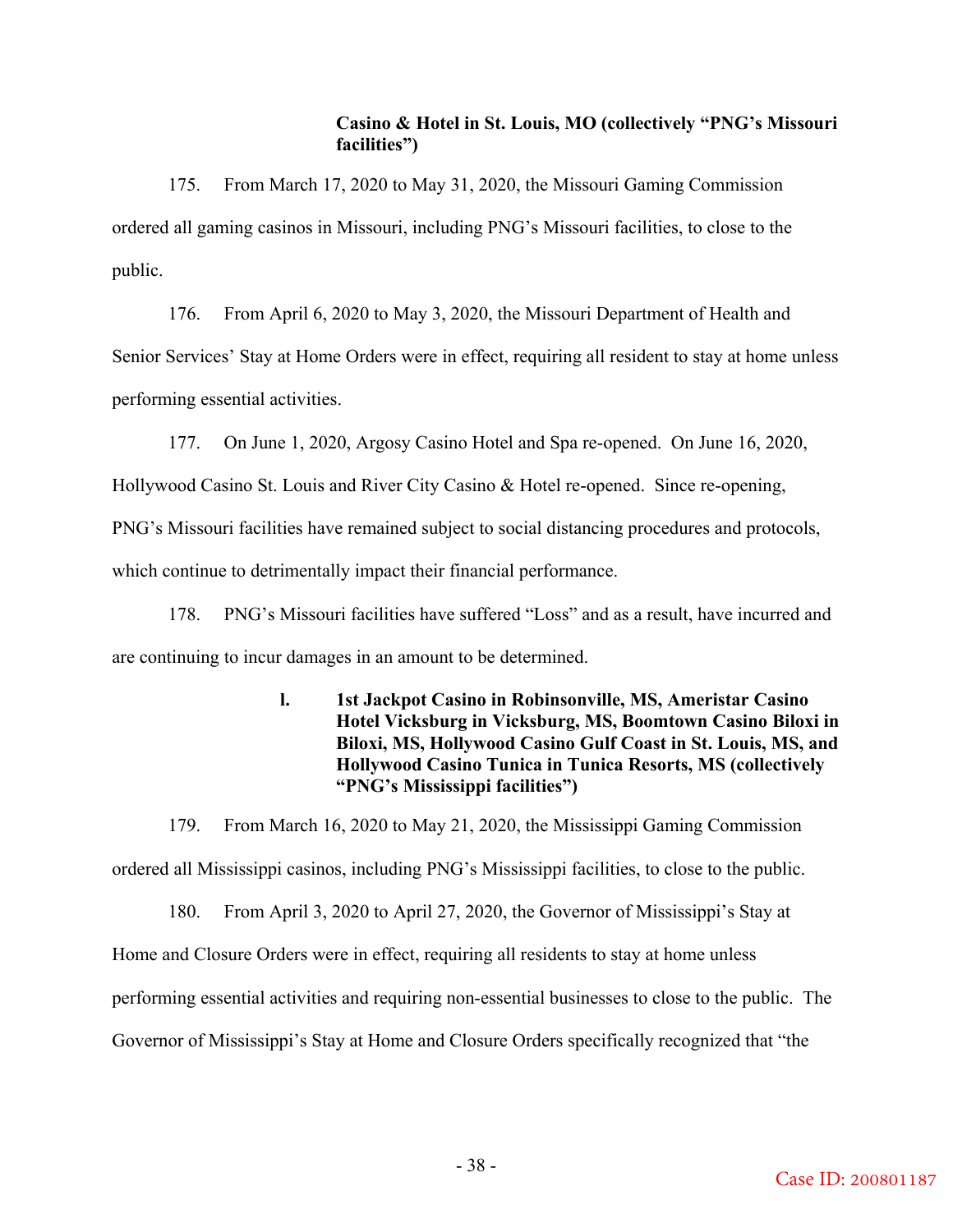risk of spread of COVID-19 within Mississippi . . . may result in substantial injury or harm to life, health, and property within Mississippi."

181. On May 21, 2020, PNG's Mississippi facilities re-opened. Since re-opening, PNG's Mississippi facilities have remained subject to social distancing procedures and protocols, which continue to detrimentally impact their financial performance.

182. PNG's Mississippi facilities have suffered "Loss" and as a result, have incurred and are continuing to incur damages in an amount to be determined.

## **m. Favorites at Gloucester Township Off-Track Wagering and Sports Bar in Clementon, NJ**

183. On March 16, 2020, the Governor of New Jersey's Executive Order 104 became effective, closing to the public all retail sports wagering lounges, including Favorites at Gloucester Township Off-Track Wagering and Sports Bar.

184. From March 21, 2020 to June 9, 2020, the Governor of New Jersey's Stay at Home and Closure Orders were in effect, requiring all residents to stay at home unless performing essential activities and requiring non-essential businesses to close to the public. The Governor of New Jersey's Closure Orders further required all retail sports wagering lounges, including Favorites at Gloucester Township Off-Track Wagering and Sports Bar, to remain closed to the public until June 26, 2020.

185. On July 8, 2020, Favorites at Gloucester Township Off-Track Wagering and Sports Bar re-opened. Since re-opening, Favorites at Gloucester Township Off-Track Wagering and Sports Bar has remained subject to social distancing procedures and protocols, which continue to detrimentally impact its financial performance.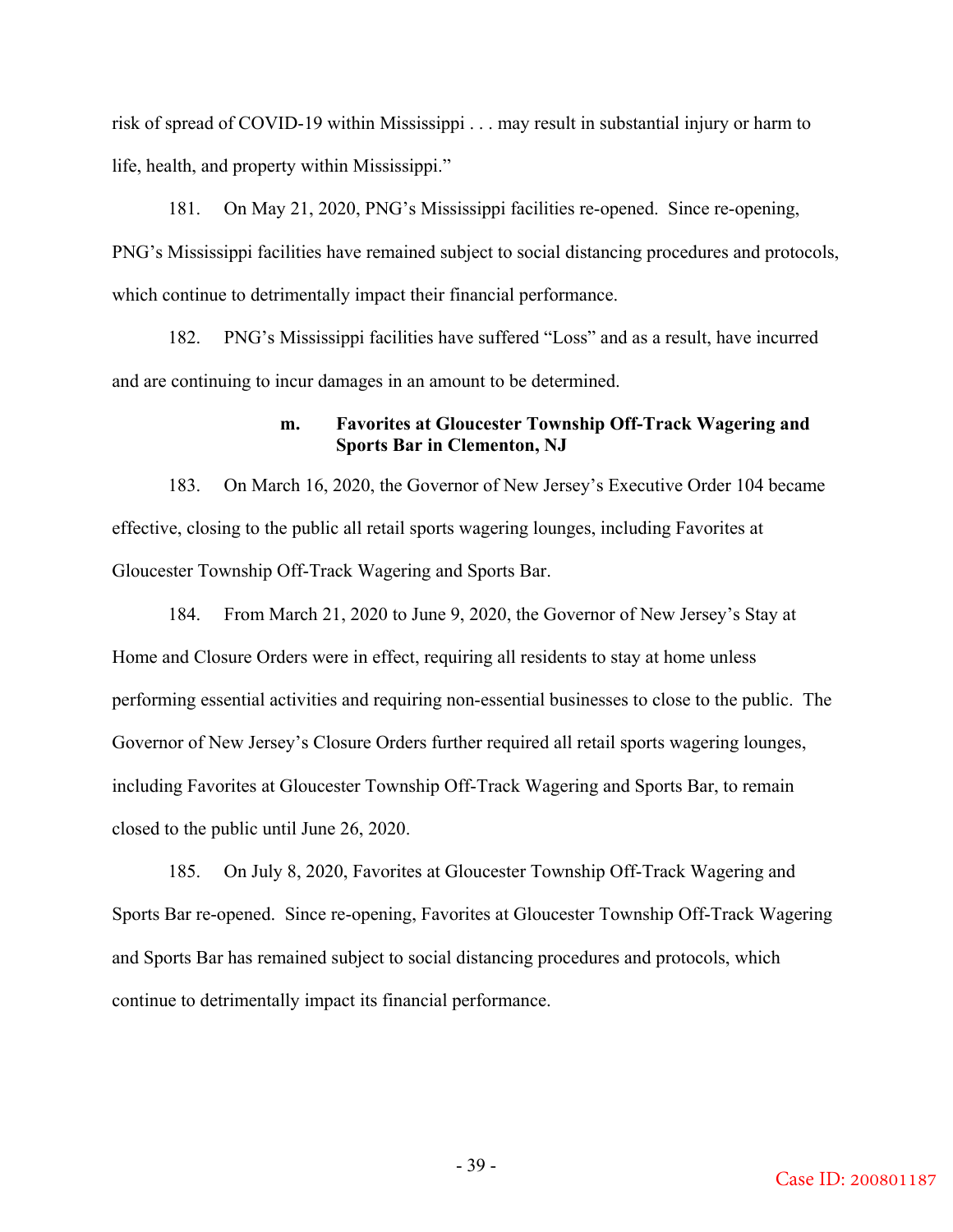186. Favorites at Gloucester Township Off-Track Wagering and Sports Bar has suffered "Loss" and as a result, has incurred and is continuing to incur damages in an amount to be determined.

## **n. Zia Park Casino, Hotel & Racetrack in Hobbs, NM**

187. Since March 16, 2020, the New Mexico Department of Health's orders have required the closure of all casinos in the state, including Zia Park Casino, Hotel & Racetrack. The New Mexico Department of Health's orders specifically recognized that "the further spread of COVID-19 in the State of New Mexico poses a threat to the health, safety, wellbeing and property of the residents in the State."

188. Zia Park Casino, Hotel & Racetrack has not yet re-opened. Upon re-opening, Zia Park Casino, Hotel & Racetrack will remain subject to social distancing procedures and protocols, which will continue to detrimentally impact its financial performance.

189. Zia Park Casino, Hotel & Racetrack has suffered "Loss" and as a result, has incurred and is continuing to incur damages in an amount to be determined.

# **o. Cactus Pete's Resort Casino in Jackpot, NV, M Resort Spa Casino in Henderson, NV, and Tropicana Hotel and Casino in Las Vegas, NV (collectively "PNG's Nevada facilities")**

190. From March 18, 2020 to June 4, 2020, the Nevada Gaming Control Board ordered all gaming operations, including PNG's Nevada facilities, to close to the public.

191. From March 18, 2020 to May 15, 2020, the Governor of Nevada's orders requiring the closure of all Nevada gaming operations were in effect. The Governor of Nevada's Declaration of Emergency Directive 016 specifically recognized that "the ability of the novel coronavirus that causes COVID-19 to survive on surfaces for indeterminate periods of time renders some property unusable and contributes to [], damage, and property loss."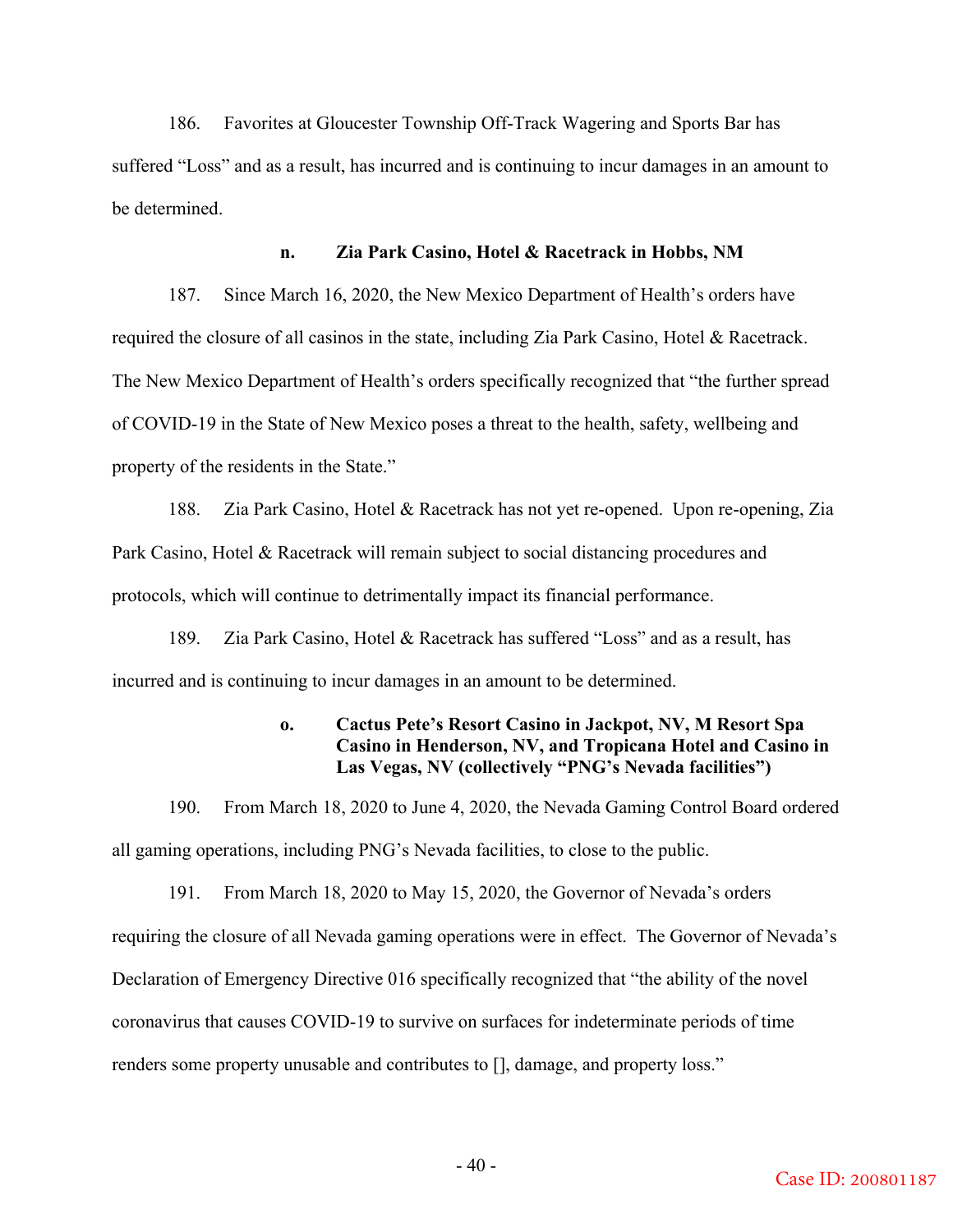192. On June 4, 2020, PNG's Nevada facilities re-opened, aside from Tropicana Hotel and Casino which is scheduled to re-open in September 2020. Since re-opening, Cactus Pete's Resort Casino and M Resort Spa Casino have remained subject to social distancing procedures and protocols, which continue to detrimentally impact their financial performance. Upon reopening, Tropicana Hotel and Casino will remain subject to social distancing procedures and protocols, which will continue to detrimentally impact its financial performance.

193. PNG's Nevada facilities have suffered "Loss" and as a result, have incurred and are continuing to incur damages in an amount to be determined.

# **p. Hollywood Casino Columbus in Columbus, OH, Hollywood Casino Toledo in Toledo, OH, Hollywood Gaming at Dayton Raceway in Dayton, OH, and Hollywood Gaming at Mahoning Valley Race Course in Youngstown, OH (collectively "PNG's Ohio facilities")**

194. Effective March 14, 2020, the Ohio Casino Control Commission ordered all licensed casino facilities, including PNG's Ohio facilities, to implement compliance with the Ohio Department of Health's Director Order, which prohibited all mass gatherings of more than 100 people. On March 13, 2020, the Ohio Lottery Commission also ordered Hollywood Gaming at Mahoning Valley Race Course in particular to comply with the Ohio Department of Health's Director Order. By prohibiting access to PNG's Ohio facilities of more than 100 customers, the Ohio Casino Control Commission restricted the intended use of PNG's Ohio facilities and caused the partial interruption of PNG's business operations at PNG's Ohio facilities.

195. From March 12, 2020 to June 19, 2020, the Governor of Ohio's and the Ohio Department of Health's orders requiring the closure of all licensed casino facilities, including PNG's Ohio facilities, were in effect.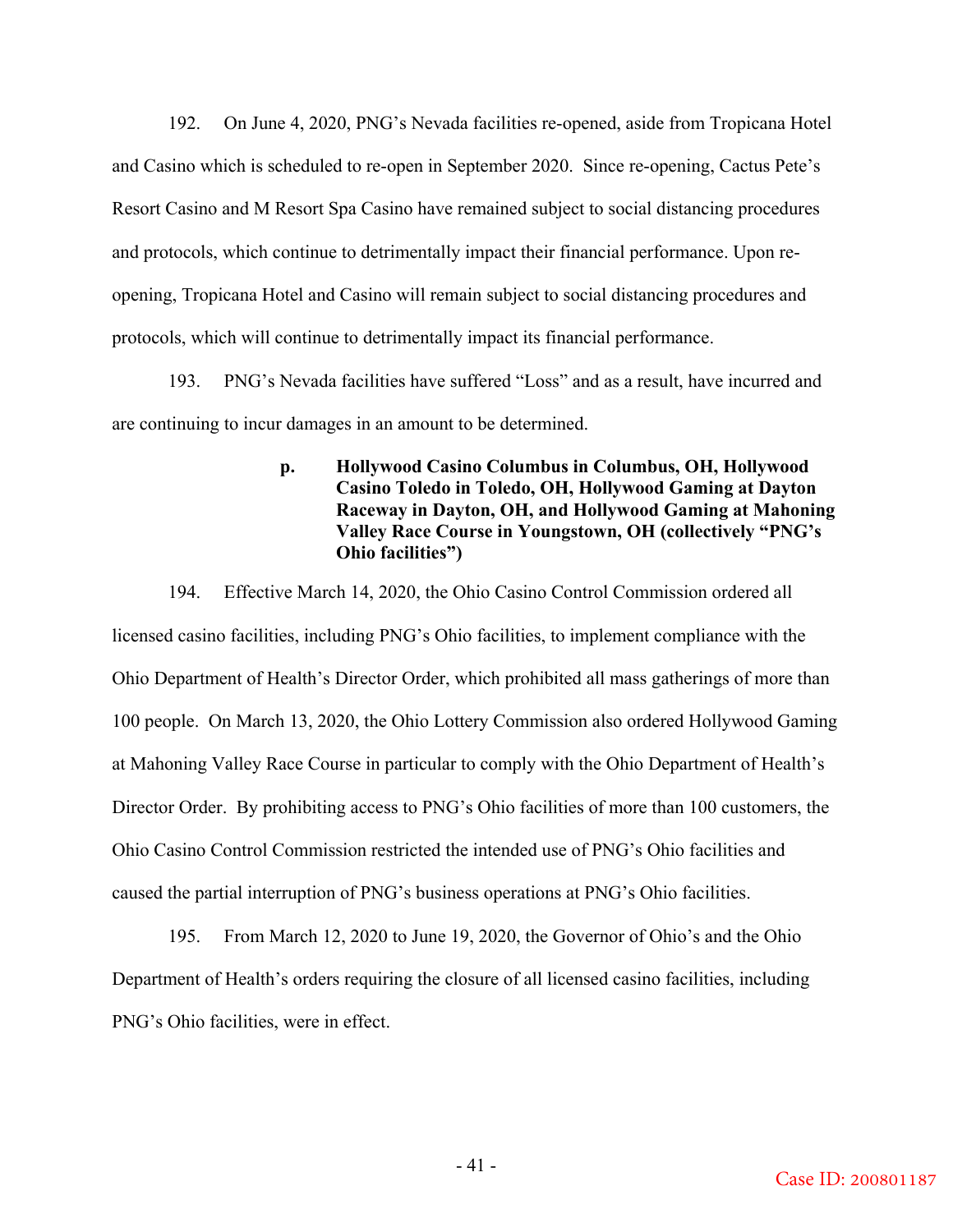196. On June 19, 2020, PNG's Ohio facilities re-opened. Since re-opening, PNG's Ohio facilities have remained subject to social distancing procedures and protocols, which continue to detrimentally impact their financial performance.

197. PNG's Ohio facilities have suffered "Loss" and as a result, have incurred and are continuing to incur damages in an amount to be determined.

# **q. Hollywood Casino at Penn National Race Course in Grantville, PA, The Meadows Casino in Washington, PA, and Marquee by Penn in Grantville, PA (collectively "PNG's Pennsylvania facilities")**

198. Effective March 17, 2020, the Pennsylvania Gaming Control Board ordered all Pennsylvania gaming properties, including PNG's Pennsylvania facilities, to close to the public.

199. From March 19, 2020 to June 4, 2020, the Governor of Pennsylvania's Stay at Home and Closure Orders were in effect, requiring all residents to stay at home unless performing essential activities and requiring non-essential businesses to close to the public.

200. On June 8, 2020, Marquee by Penn started to re-open. On June 9, 2020, The Meadows Casino re-opened. On June 19, 2020, Hollywood Casino at Penn National Race Course re-opened. Since re-opening, PNG's Pennsylvania facilities have remained subject to social distancing procedures and protocols, which continue to detrimentally impact their financial performance.

201. PNG's Pennsylvania facilities have suffered "Loss" and as a result, have incurred and are continuing to incur damages in an amount to be determined.

## **r. Sam Houston Race Park in Houston, TX**

202. On March 25, 2020, the Stay at Home and Closure Order of Harris County Judge Lina Hidalgo became effective, requiring all residents to stay at home unless performing essential activities and requiring non-essential businesses, including Sam Houston Race Park, to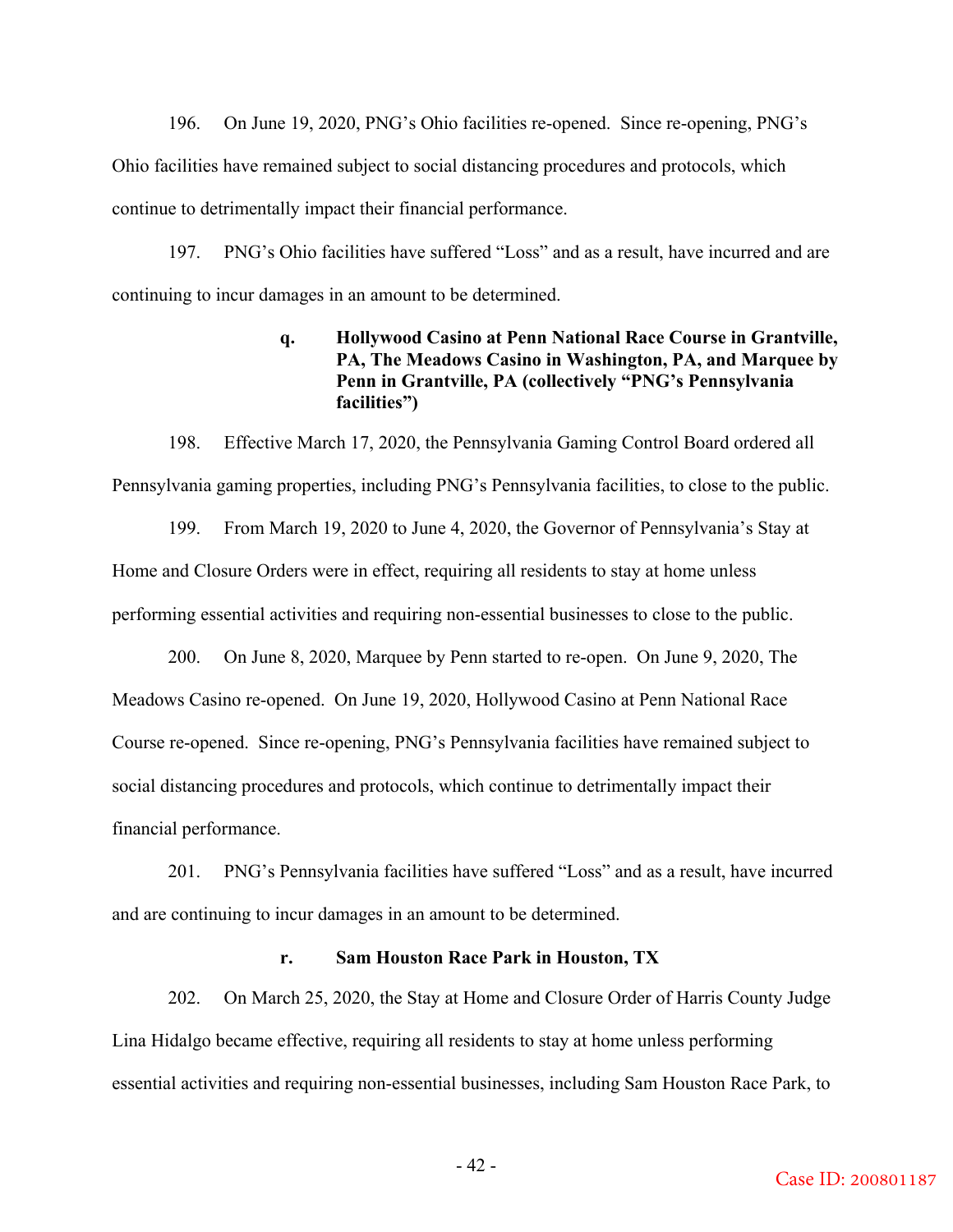close to the public. The Harris County Judge's Stay at Home Order ended in effect on May 1, 2020, but did not permit non-essential businesses, including Sam Houston Race Park, to re-open.

203. From April 2, 2020 to April 30, 2020, the Governor of Texas' Stay at Home and Closure Order was in effect, requiring all residents to stay at home unless performing essential activities and requiring non-essential businesses to close to the public.

204. On June 3, 2020, Sam Houston Race Park re-opened pursuant to the Governor of Texas' order.Since re-opening, Sam Houston Race Park has remained subject to social distancing procedures and protocols, which continue to detrimentally impact its financial performance.

205. Sam Houston Race Park has suffered "Loss" and as a result, has incurred and is continuing to incur damages in an amount to be determined.

## **s. Hollywood Casino at Charles Town Races in Ranson, WV**

206. From March 18, 2020 to June 5, 2020, the Governor of West Virginia's orders requiring the closure of all West Virginia casinos, including Hollywood Casino at Charles Town Races, were in effect.

207. On June 4, 2020, Hollywood Casino at Charles Town Races re-opened. Since reopening, Hollywood Casino at Charles Town Races has remained subject to social distancing procedures and protocols, which continue to detrimentally impact its financial performance.

208. Hollywood Casino at Charles Town Races has suffered "Loss" and as a result, has incurred and is continuing to incur damages in an amount to be determined.

## D. **The PNG Insurance Tower**

209. This coverage dispute arises under first-party commercial property All Risk Policies which the All Risk Insurers sold to PNG with a policy period of December 31, 2019 through December 7, 2020. Defendant All Risk Insurers' All Risk Policies each formed part of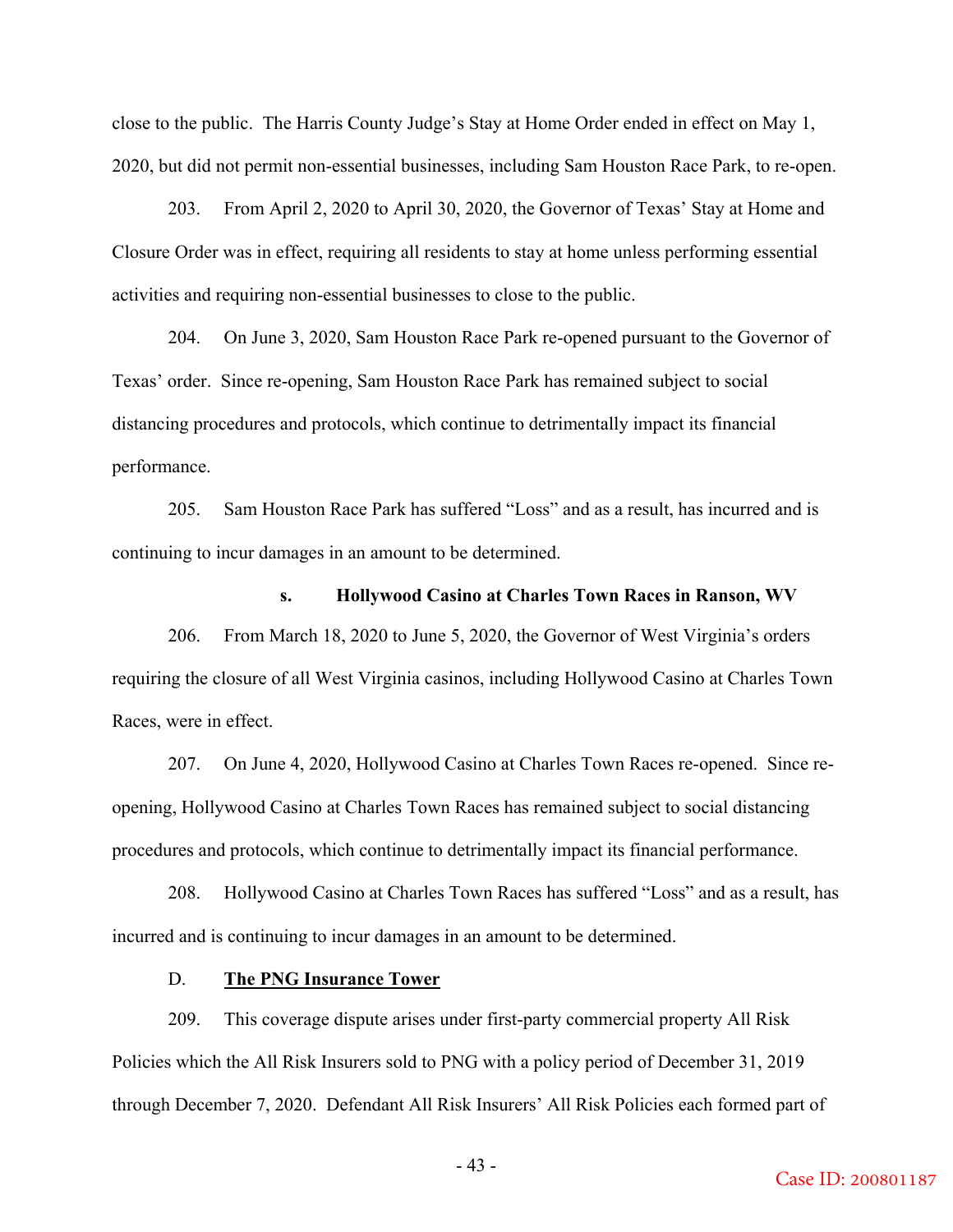an insurance tower providing \$725 million in coverage per OCCURRENCE<sup>2</sup> for that period and consisting of seven layers of All Risk Policies (the "PNG Insurance Tower").

210. Although Defendant All Risk Insurers generally sold separate respective All Risk Policies to PNG, every policy sold by Defendant All Risk Insurers incorporated the 89-page core Policy Form, subject to endorsements added by each Defendant. The Policy Form is attached hereto as **Exhibit A**, and is incorporated herein by reference.

211. "All Risk" policies provide the broadest coverage available, including time element coverage for lost gross earnings and extra expenses incurred as a result of an interruption of business. Under an all-risk policy, the policyholder's burden is limited—the policyholder need only show that a loss occurred and that the loss was fortuitous. The burden then shifts to the insurance company to show that an express exclusion in the policy either bars or limits coverage. The "All Risk" coverage the All Risk Insurers sold to PNG provides that "[s]ubject to the terms, conditions, exclusions and limitations contained here or endorsed herein and in consideration of the premium charged, this "policy" covers all risks of direct physical loss or damage to insured property at insured location( (s)." **Exhibit A**, § A.1.A.

212. PNG's more than forty Gaming Facilities are Insured Locations as defined in the Policy Form. **Exhibit A**, § A.5.

213. The above-referenced gaming board and civil authority orders and the continuous spread and transmission of COVID-19 are covered causes of loss, not otherwise excluded under the Policy Form.

214. By reason of their sale of the All Risk Policies, Defendant All Risk Insurers each owe a fiduciary duty and a duty of good faith and fair dealing to PNG.

1

<sup>&</sup>lt;sup>2</sup> Terms defined in the Policy Form are signified by the use of all caps text. Unless otherwise stated, the use of all caps text signifies the use of the same in the Policy Form.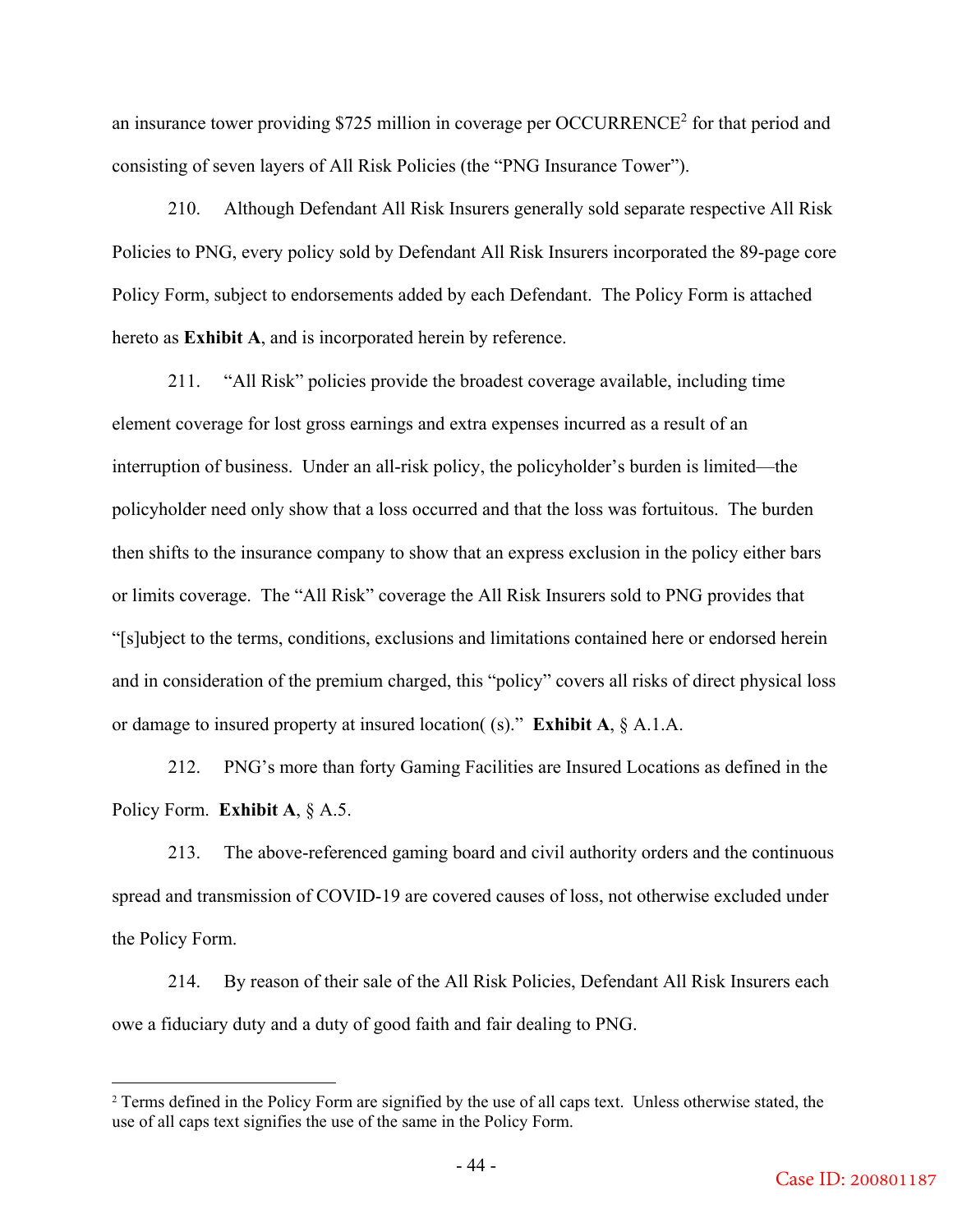215. By reason of their review of the Policy Form, and the extensive changes they made and required PNG to accept, the All Risk Insurers adopted the Policy Form as their own.

216. PNG has satisfied all conditions precedent to bringing this action and obtaining coverage for its losses under each of the All Risk Policies.

217. PNG is entitled to coverage under a number of provisions in each of the All Risk Policies, many of which overlap. There is no provision in the All Risk Policies governing the manner in which PNG may structure its claim when multiple coverage provisions apply. Accordingly, PNG is entitled to structure its claim, to order its recovery, and to "stack" applicable coverages to maximize its recovery.

### **1. The Core Policy Form**

## **a. OCCURRENCE**

218. Under the Policy Form, an OCCURRENCE is "all individual physical loss or damage arising out of and directly occasioned by one catastrophe…." **Exhibit A** at Endorsement 1.

## **b. Coverages**

219. The Policy Form provides a number of coverages that are implicated, including, but not limited to, the following:

# **(1) Interruption by Gaming Control Board or Commission**

220. In light of circumstances where a gaming control board or an equivalent authority could order one of PNG's Gaming Facilities closed to the public even if there is no actual physical damage at that facility, PNG requested its insurance broker seek to obtain coverage for such circumstances where PNG does incur a resulting interruption to its business. The end result of this process was the inclusions of this coverage grant in the PNG Insurance Tower.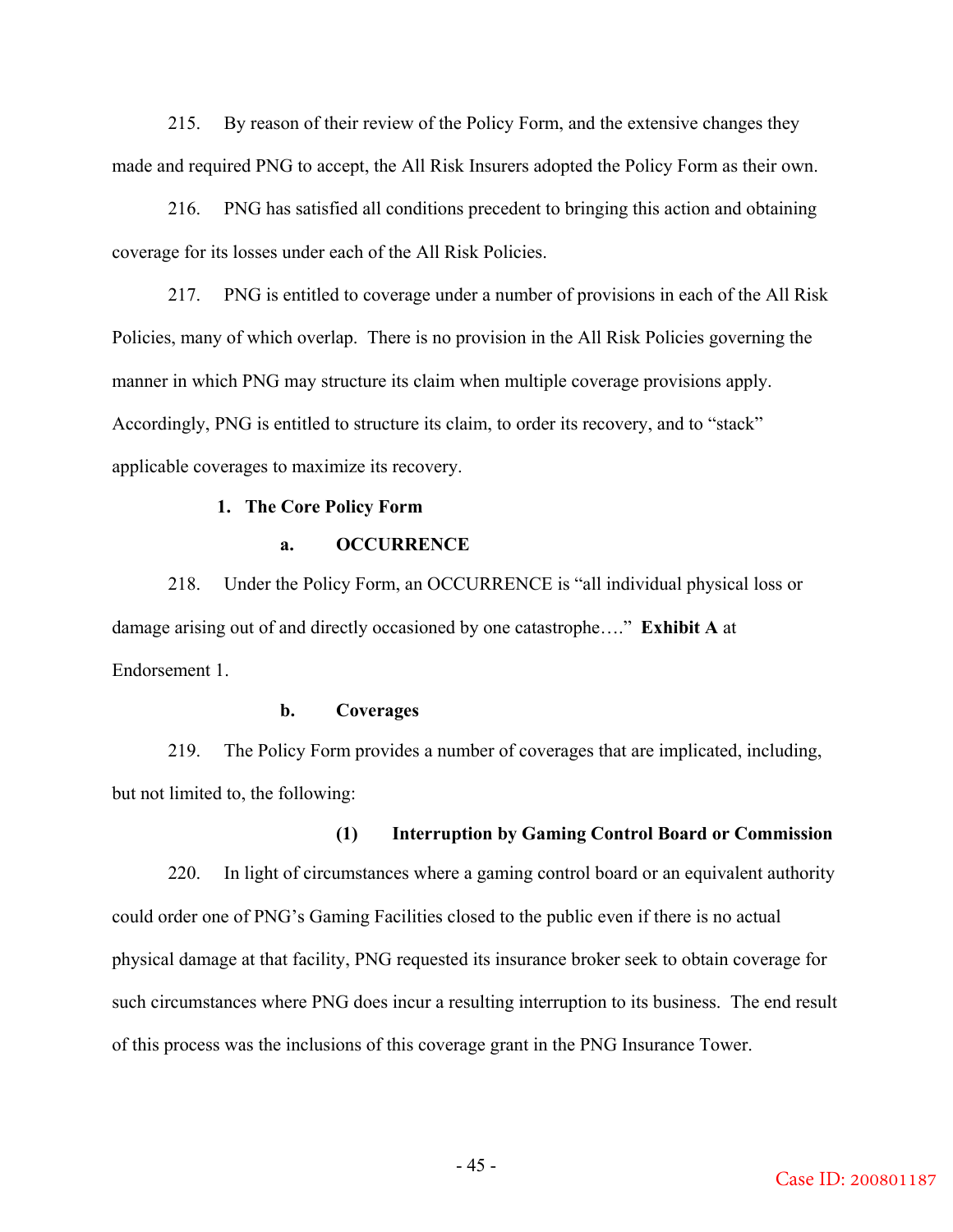221. The bespoke Interruption by Gaming Control Board or Commission ("GCB")

coverage Defendant All Risk Insurers sold to PNG provides that:

This Policy covers the Actual Loss Sustained by the Insured during the PERIOD OF LIABILITY due to the necessary interruption of the Insured's business due to an order of the gaming or racing control board commission or similar authority that prohibits access to the Insured Location and provided such order is made because of or in anticipation of physical loss or damage of the type insured against under this Policy, regardless of whether physical loss or damage actually occurs at the Insured Location. This policy shall cover the period of time starting at the time such order is issued and ending when the business is made ready for operations under the same or equivalent physical and operating conditions that existed prior to the order.

**Exhibit A**, § C.3.J.

222. GCB coverage has neither a sublimit applying in the aggregate regardless of the number of OCCURRENCES nor a sublimit per OCCURRENCE.

223. PNG has lost business income because of orders by gaming boards or

commissions or similar authorities that prohibited access to PNG's Gaming Facilities. These

orders were issued because of or in anticipation of covered "physical loss or damage" – that is,

the presence of SARS-CoV-2 on property and the continued transmission of the virus from

persons to property.

224. PNG's loss of business income is thus covered under the Policy Form's GCB

coverage.

# **(2) Civil or Military Authority**

225. The Civil or Military Authority coverage Defendant All Risk Insurers sold to

PNG provides that:

This Policy covers the Actual Loss Sustained and EXTRA EXPENSE incurred by the Insured during the PERIOD OF LIABILITY if an order of civil authority prohibits access to the Insured Location provided such order is the direct result of physical damage of the type insured against under this Policy at the Insured Location or within 5 miles of it.

**Exhibit A**, § C.3.A.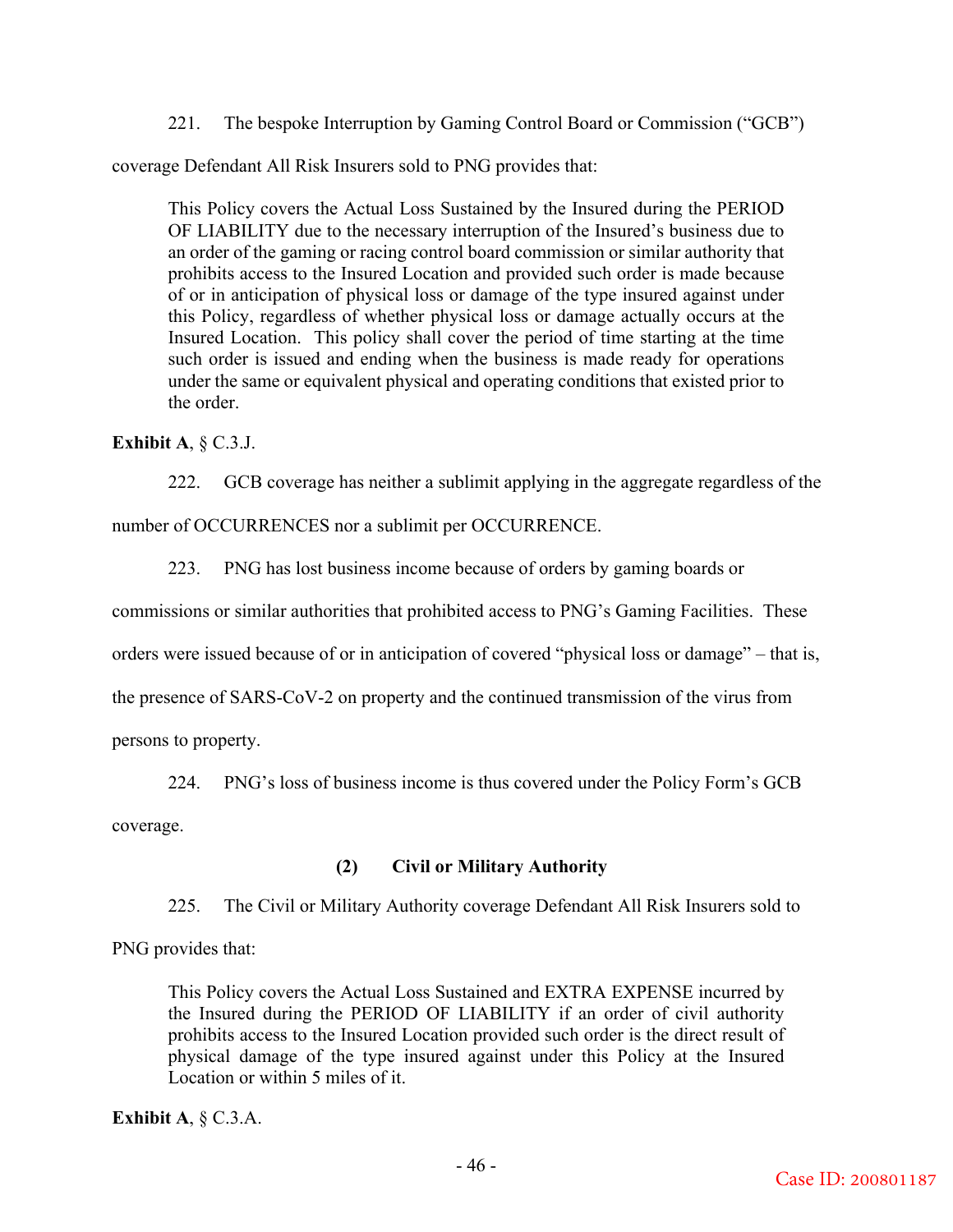226. There is a per-OCCURRENCE sublimit of \$50,000,000 for Civil or Military Authority coverage. **Exhibit A**, § A.7. There is no aggregate limit.

227. PNG has lost business income and incurred extra cost because of state and local government orders that prohibited access to PNG's insured Gaming Facilities. These civil authority orders were the direct result of covered "physical damage" – that is, the presence of SARS-CoV-2 on property and the continued transmission of the virus from persons to property – within five miles of PNG's insured Gaming Facilities.

228. PNG's loss of business income and its sustained Extra Expenses are thus covered under the Policy Form's Civil or Military Authority coverage.

## **(3) Loss of Attraction**

229. The Loss of Attraction coverage Defendant All Risk Insurers sold to PNG

provides that:

This policy is extended to include the Actual Loss Sustained by the Insured during a Period of Liability resulting from: (A) the cancellation by guests and/or customers of bookings for accommodation or (B) a cessation or diminution of trade due to loss of potential customers as a direct result of the interruption of or interference with the business carried on by the Insured at a location insured by this policy … In consequence of … (I) The discovery of a Notifiable Disease at the location or within a 5 mile radius thereof or attributable to food or drink supplied from that location, which causes restrictions on the use of that location on the order of a competent local authority."

**Exhibit A** at Endorsement 4.

230. A "Notifiable Disease" is defined as "any human infectious or human contagious

disease (excluding Acquired Immune Deficiency Syndrome), an outbreak of which the

competent local authority has stipulated shall be notified to them." **Exhibit A** at Endorsement 4.

231. The sublimit for Loss of Attraction coverage is \$5,000,000 per OCCURRENCE

and in the aggregate. **Exhibit A**, § A.7.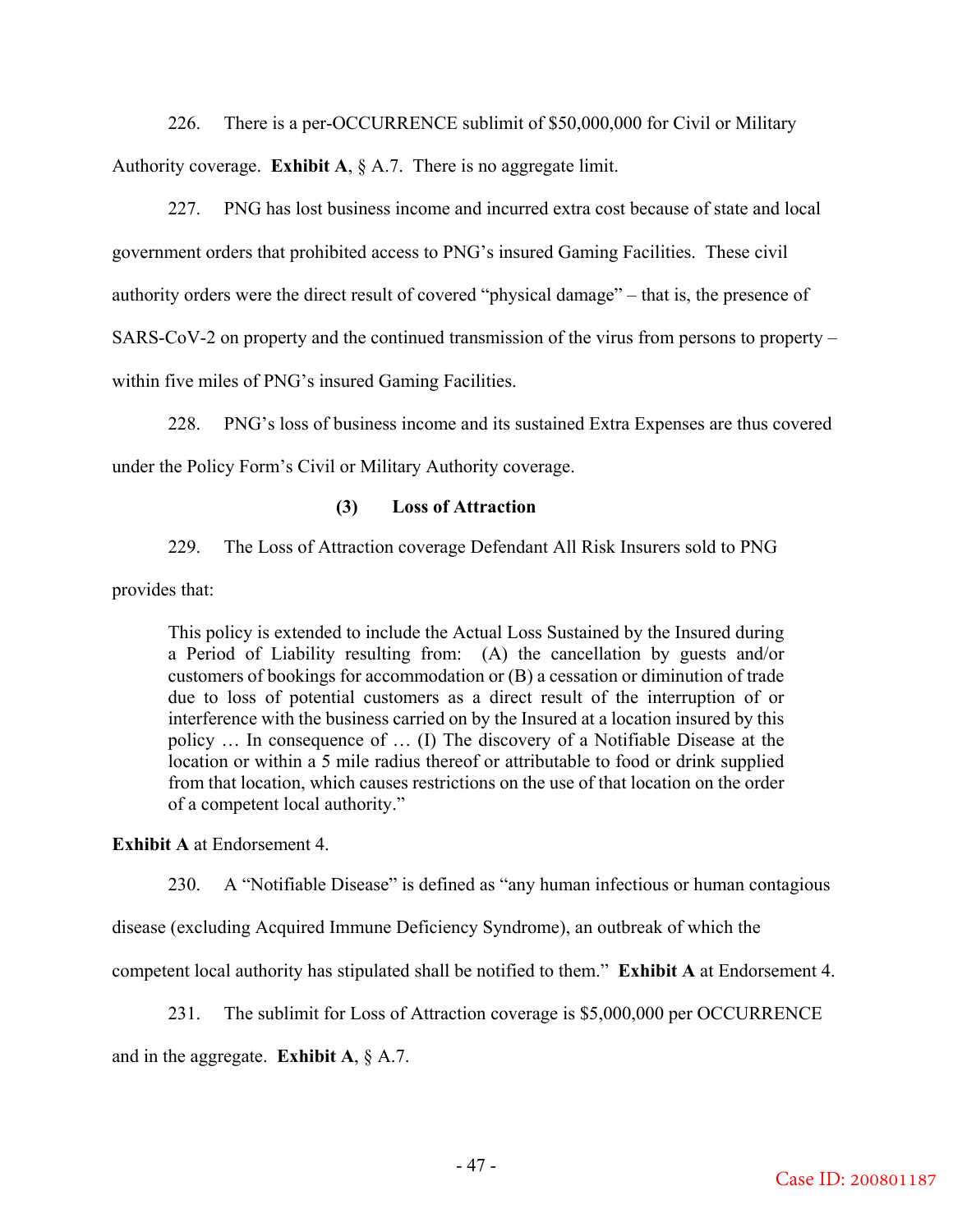232. PNC has lost business income resulting from both customers' cancellations of

accommodation bookings and a cessation or diminution of trade due to loss of potential

customers. These losses of business income are consequences of the discovery of a Notifiable

Disease – COVID-19 – within five miles of PNG's insured Gaming Facilities.

233. PNG's loss of business income is thus covered under the Policy Form's Loss of

Attraction coverage.

## **(4) Gross Earnings**

234. The Gross Earnings coverage Defendant All Risk Insurers sold to PNG provides that:

The recoverable GROSS EARNINGS loss is the Actual Loss Sustained by the Insured of the following during the PERIOD OF LIABILITY: i. Gross Earnings; ii. less all charges and expenses that do not necessarily continue during the interruption of production or suspension of business operations or services; iii. less Ordinary Payroll; iv. plus all other earnings derived from the operation of the business.

**Exhibit A**, § C.2.A.

235. There is no sublimit for Gross Earnings coverage. **Exhibit A**, § A.7.

236. PNG has suffered business interruption loss as a direct result of Loss of the type

insured under the Policy Form – specifically, the presence or suspected presence of SARS-CoV-

2 at PNG's Gaming Facilities – and that loss is covered by the Policy Form's Gross Earnings

provisions.

## **(5) Extra Expense**

237. The Extra Expense coverage Defendant All Risk Insurers sold to PNG provides

that:

The recoverable EXTRA EXPENSE loss will be the reasonable and necessary extra costs incurred by the Insured of the following during the PERIOD OF LIABILITY: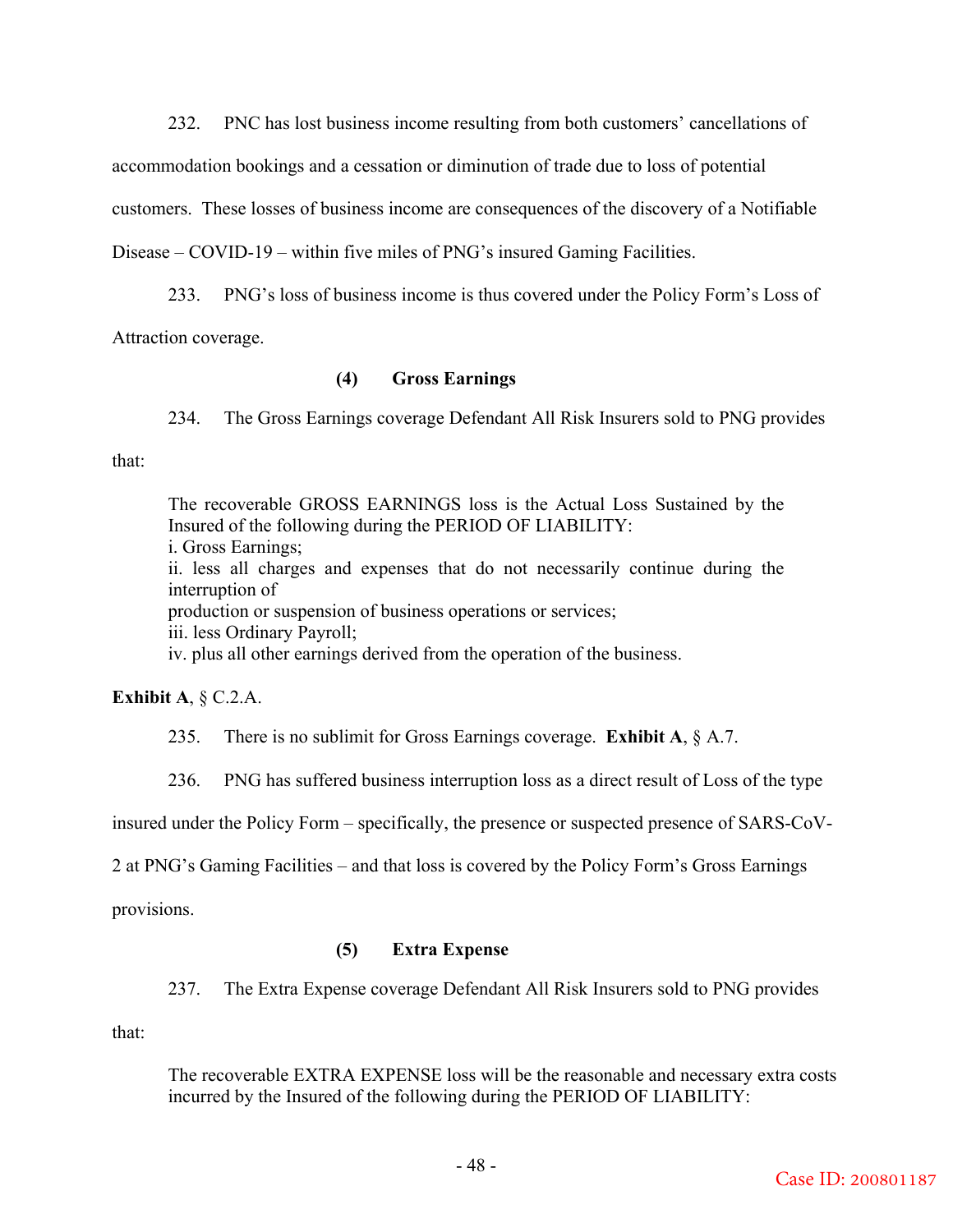a. Extra expenses to temporarily continue as nearly normal as practicable the conduct of the Insured's business; and

b. Extra costs of temporarily using property or facilities of the Insured or others,

less any value remaining at the end of the PERIOD OF LIABILITY for property obtained in connection with the above.

**Exhibit A**, § C.2.B.

238. There is no sublimit for Extra Expense coverage. **Exhibit A**, § A.7.

239. PNG is entitled to the Policy Form's Extra Expense coverage for the reasonable

and necessary extra costs PNG incurred as a result of Loss at its Gaming Facilities, being the

presence or suspected presence of SARS-CoV-2.

240. For example, PNG has incurred certain remediation and mitigation costs related to

cleaning and disinfecting its Gaming Facilities in order to minimize the suspension of PNG's

business. These remediation and mitigation efforts are continuing, and further efforts may be

required to resume or continue normal or limited operations.

# **(6) Protection and Preservation of Property**

241. The Protection and Preservation of Property coverage Defendant All Risk Insurers sold to PNG provides that:

This Policy covers: 1) reasonable and necessary costs incurred for actions to temporarily protect or preserve insured property; provided such actions are necessary due to actual, or to prevent insured physical loss or damage to such insured property.

**Exhibit A**, § B.3.V.

242. There is no sublimit for Protection and Preservation of Property coverage.

**Exhibit A**, § A.7.

243. PNG is entitled to the Policy Form's Protection and Preservation of Property

coverage for the reasonable and necessary extra costs PNG incurred to temporarily protect or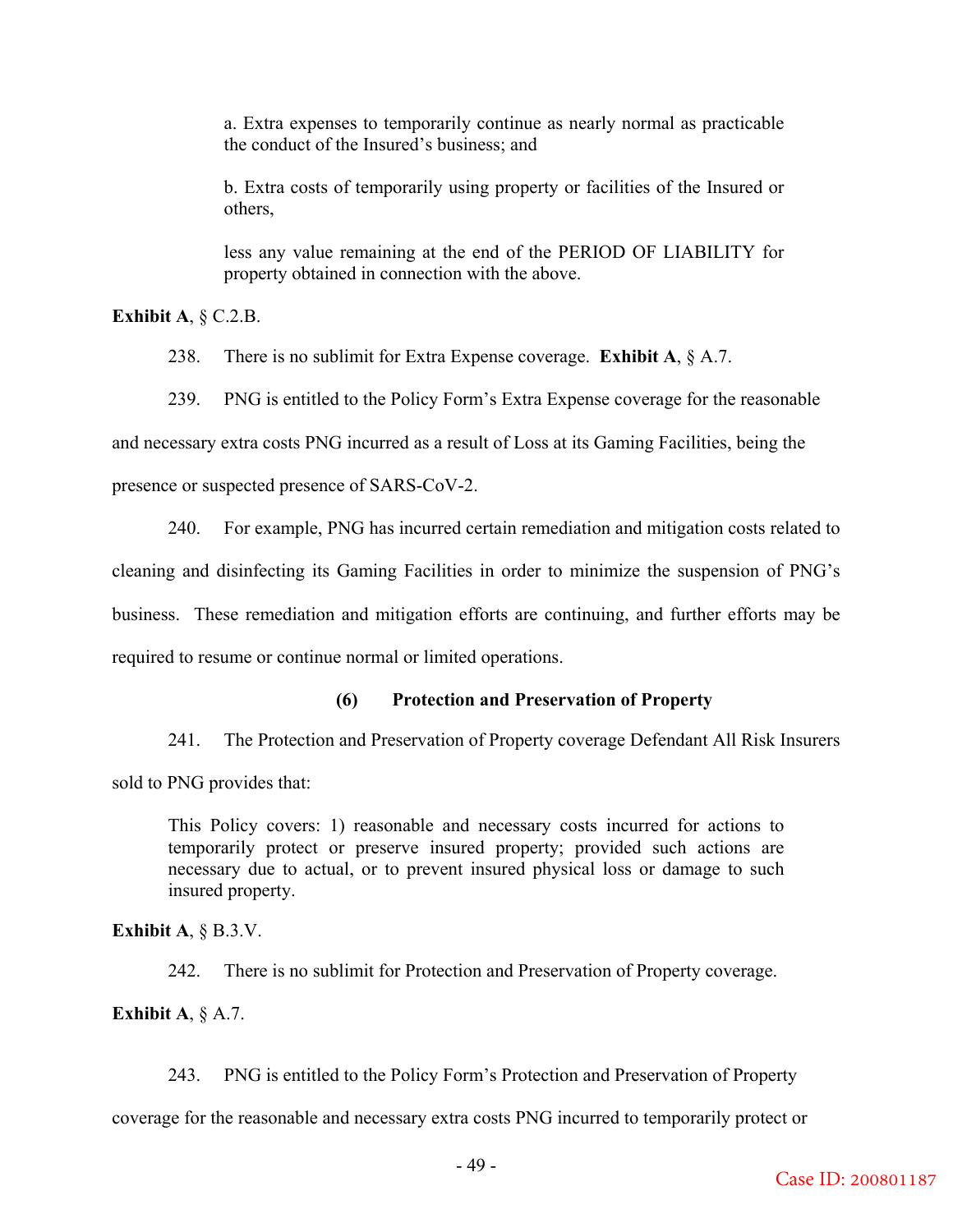preserve insured property as a result of Loss at its Gaming Facilities, being the presence or suspected presence of SARS-CoV-2.

## **(7) Leasehold Interest**

244. The Leasehold Interest coverage Defendant All Risk Insurers sold to PNG provides that:

The recoverable LEASEHOLD INTEREST incurred by the Insured of the following: a. If the lease agreement requires continuation of rent; and if the property is wholly untenantable or unusable, the actual rent payable for the unexpired term of the lease; or if the property is partially untenantable or unusable, the proportion of the rent payable for the unexpired term of the lease.

## **Exhibit A**, § C.2.C.

245. There is no sublimit for Leasehold Interest coverage. **Exhibit A**, § A.7.

246. Because the lease agreements of PNG and PNG's Gaming Facilities have required the continuation of rent payments despite the presence of SARS-CoV-2 rendering the Gaming

Facilities unusable, PNG is entitled to the Policy Form's Leasehold Interest coverage.

## **(8) Dependent Time Element ("DTE")**

247. DTE coverage insures PNG for loss arising from "physical loss or damage of the

type insured" to property at "Dependent Time Element Locations." **Exhibit A**, § C.3.C.

248. A "Dependent Time Element Location" is defined as "[a]ny Location of a direct customer, supplier, contract manufacturer or contract service provider to the Insured" or any location "of any company under a royalty, licensing fee or commission agreement with the Insured." **Exhibit A**, § C.3.C.3.a.

249. There is a per-OCCURRENCE sublimit of \$25,000,000 for DTE coverage. **Exhibit A,** § A.7. There is no aggregate limit.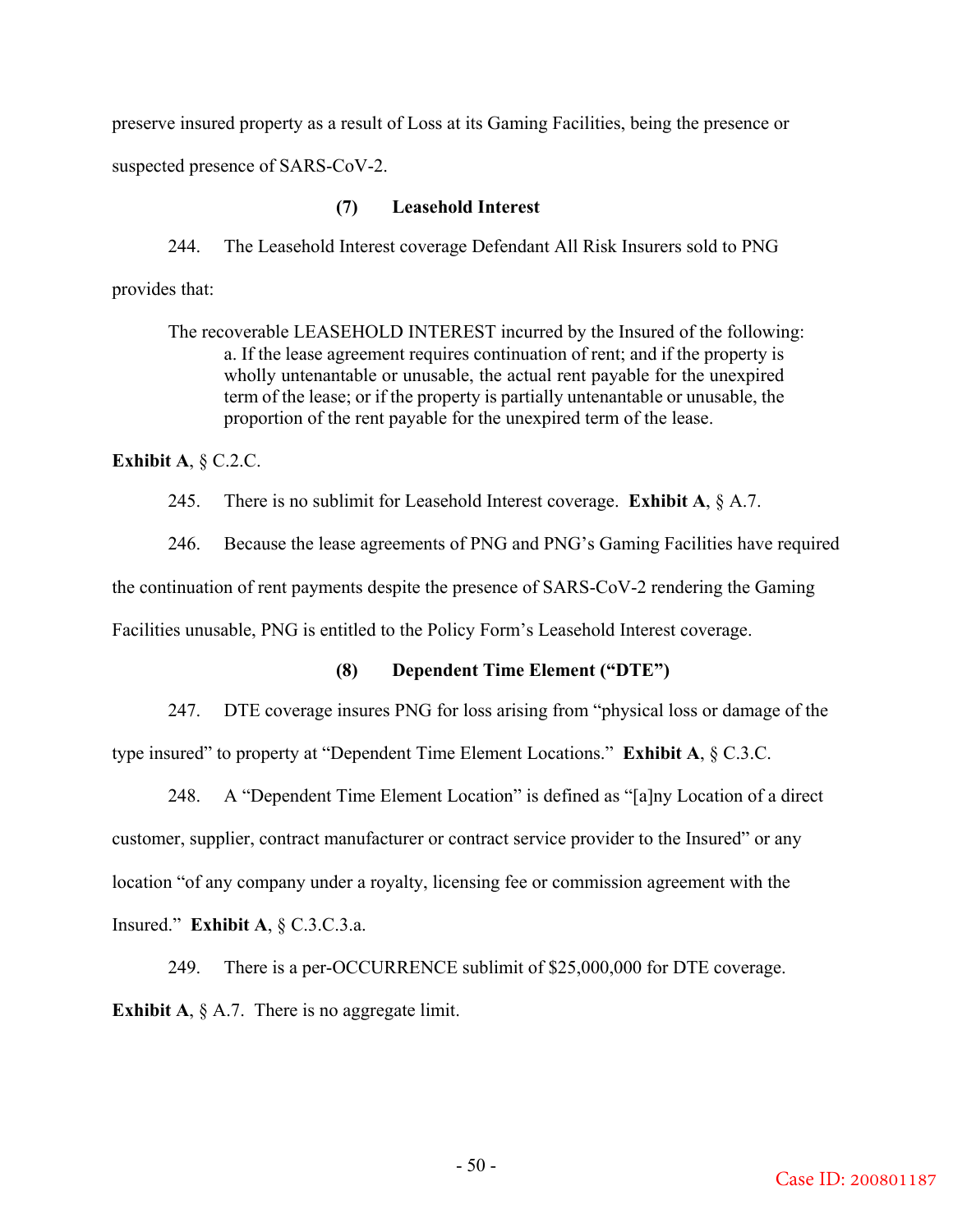250. PNG's direct customers and suppliers have experienced "physical loss or damage of the type insured" – that is, the presence or suspected presence of  $SARS-CoV-2$  – to their property.

251. The Loss to property of PNG's direct customers and suppliers has prevented the suppliers from supplying their goods and services to PNG and the customers from accepting PNG's goods and services.

252. PNG has sustained and will continue to sustain loss of business income and incur extra expense resulting from PNG's suppliers' inability to supply their goods and services and customers' inability to accept PNG's goods and services.

253. These losses are covered under the Policy Form's DTE coverage.

# **(9) Professional Fees**

254. The Professional Fees coverage Defendant All Risk Insurers sold to PNG

provides that:

This Policy covers the actual costs incurred by the Insured for fees payable to the Insured's accountants, architects, auditors, engineers, or other professionals and the cost of using the Insured's employees for producing and certifying any particulars or details contained in the Insured's books or documents or such other proofs, information or evidence required by the Company resulting from insured loss payable under this Policy for which the Company has accepted liability.

# **Exhibit A**, § B.3.U.

255. There is a per-OCCURRENCE sublimit of \$5,000,000 for Professional Fees

coverage. **Exhibit A**,  $\S$  A.7. There is no aggregate limit.

256. While PNG has identified the foregoing coverages as ones that are applicable to

the Loss it has suffered to date, PNG's Loss may also trigger additional coverages under the All

Risk Policies as the Loss is continuing and causing PNG to suffer additional damages.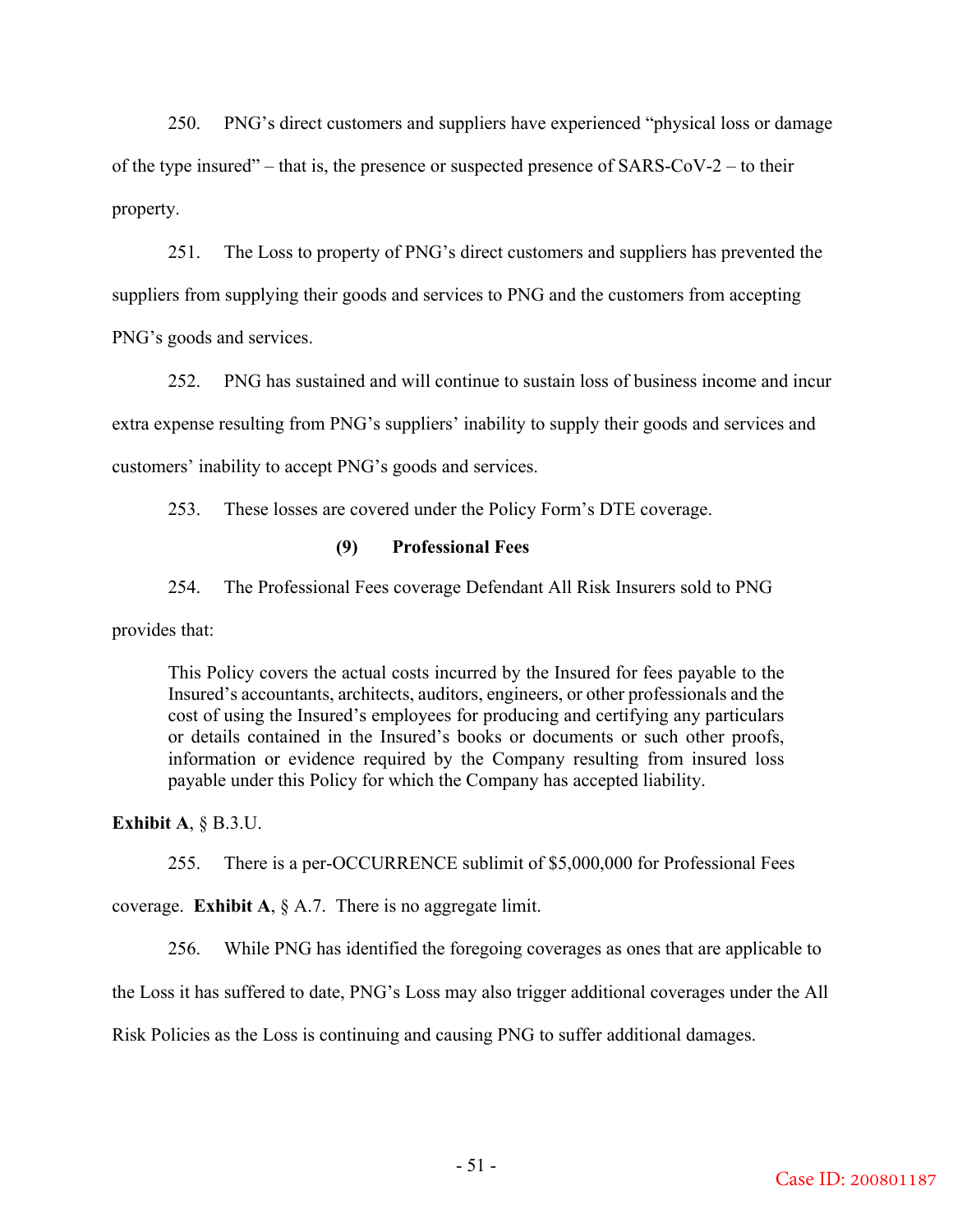## **c. Deductible**

257. Under the Policy Form, the Deductible is \$1,000,000 per OCCURRENCE for Property Damage, and a 2 day equivalent for Time Element loss. **Exhibit A**, § A.12.

## **d. Exclusions**

258. No exclusion in the Policy Form applies to PNG's claim. To the extent the All Risk Insurers contend any exclusion(s) apply, such exclusion(s) are ambiguous and/or unenforceable.

259. PNG has not named as Defendants three insurance companies in the PNG

Insurance Tower: (1) Homeland Insurance Company of Delaware ("One Beacon"); (2)

Scottsdale Insurance Company ("Nationwide"); and (3) Endurance American Specialty

Insurance Company ("Sompo").

260. In contrast to the Policy Form and the respective policies of the Defendant All

Risk Insurers, the policies sold by One Beacon and Nationwide to PNG contain exclusions

referencing "virus", and the policy issued by Sompo contains a communicable disease exclusion.

261. The One Beacon Policy exclusion states:

This Policy does not insure against loss or damage caused directly or indirectly by or resulting from the actual or threatened existence, growth, presence, proliferation, spread, release, transmission, migration, dispersal or any activity of fungus, wet rot, dry rot, virus or bacteria.

262. The Nationwide Policy exclusion states:

We will not pay for loss or damage caused by or resulting from any virus, bacterium or other micro-organism that induces or is capable of inducing physical distress, illness or disease.

263. The Sompo Policy exclusion states:

This policy does not apply to any loss, demand, claim, occurrence, direct physical loss or damage, expense or suit arising out of or related in any way to communicable or infectious disease, condition or sickness, including but not limited to: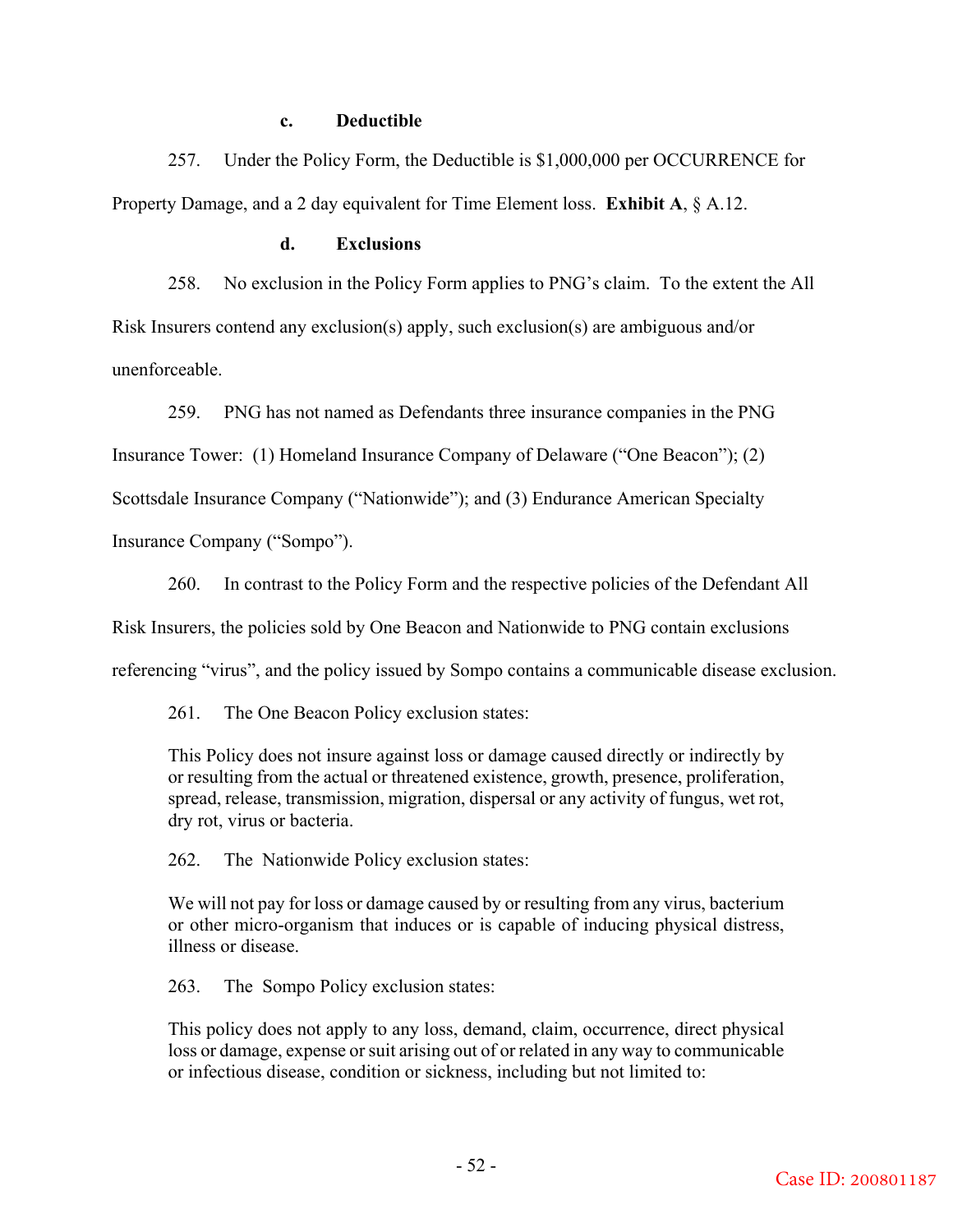1. Any causative agent of any such condition, disease, or sickness regardless of whether such agent gives rise to any such condition, disease, or sickness;

2. Any actual or attempted testing for, containing, detoxifying, mitigating, monitoring or neutralizing of, responding to, or assessing the effects of any communicable or infectious disease, condition or sickness or causative agent.

264. The Policy Form contains an exclusion for "Contamination, and any cost due to

Contamination including the inability to use or occupy property or any cost of making property

safe or suitable for use or occupancy." **Exhibit A**, § B.5.D.1. (the "Contamination Exclusion").

The Contamination Exclusion does not preclude coverage for PNG's claim under the All Risk

Policies. If the Loss caused by SARS-CoV-2 were already excluded by the Contamination

Exclusion, the One Beacon, Nationwide and Sompo exclusions would be redundant and

unnecessary.

# **2. Specific Policy Provisions**

# **e. Alternus Policy No. RTX20008919**

265. Pursuant to the Communicable Disease Additional Coverage Endorsement, the

Alternus Policy expressly provides:

This policy covers the following loss if, directly resulting from the actual or suspected presence of a communicable disease, the Insured's premises are totally or partially closed at the direction of The National Center for Disease Control and/or the applicable state, city or municipal department of public health ("Public Authority Order"): … 3. The actual loss sustained by the Insured of business income or gross profits, as defined and covered elsewhere in this Policy, and the extra expense incurred by the Insured, as defined and covered elsewhere in this Policy, resulting from the suspension of the Insured's operations during the Communicable Disease Period of Recovery, including cancellation of or inability to accept bookings for accommodations and/or a cessation or diminution of trade due to a loss of potential customers.

There is no listed sublimit for this coverage.

266. The actual or suspected presence of SARS-CoV-2 has caused PNG's Gaming

Facilities to totally or partially close at the direction of state departments of public health,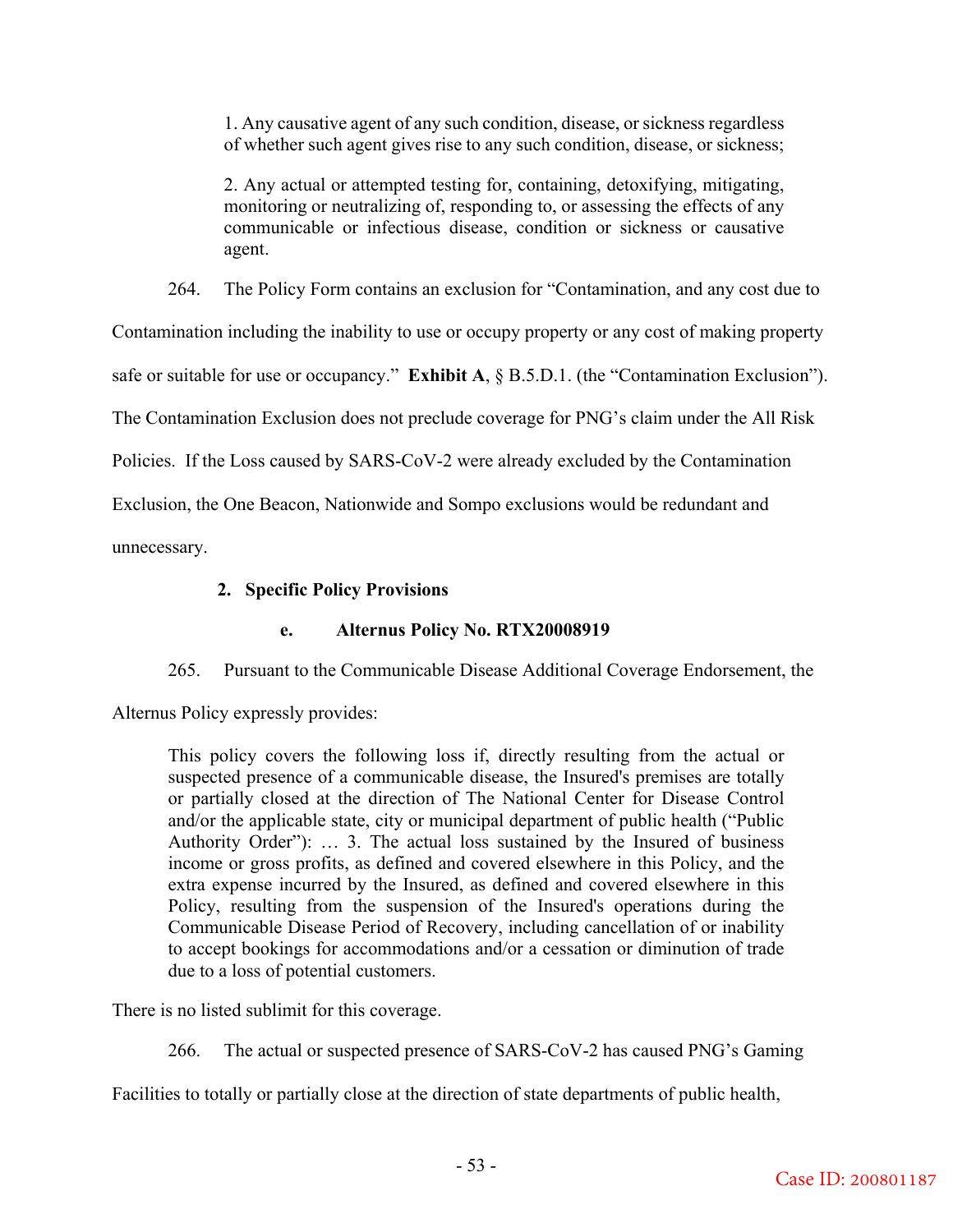thereby triggering coverage under the Alternus Policy's Communicable Disease Additional

Coverage Endorsement.

# **f. Chubb US Policy No.: GPAD3782320A010**

267. Pursuant to the Communicable Disease Additional Coverage Endorsement, the

Chubb US Policy expressly provides:

This policy covers the following loss if, directly resulting from the actual or suspected presence of a communicable disease, the Insured's premises are totally or partially closed at the direction of The National Center for Disease Control and/or the applicable state, city or municipal department of public health ("Public Authority Order"): … 3. The actual loss sustained by the Insured of business income or gross profits, as defined and covered elsewhere in this Policy, and the extra expense incurred by the Insured, as defined and covered elsewhere in this Policy, resulting from the suspension of the Insured's operations during the Communicable Disease Period of Recovery, including cancellation of or inability to accept bookings for accommodations and/or a cessation or diminution of trade due to a loss of potential customers.

There is no listed sublimit for this coverage.

268. The actual or suspected presence of SARS-CoV-2 has caused PNG's Gaming

Facilities to totally or partially close at the direction of state departments of public health,

thereby triggering coverage under the Chubb US Policy's Communicable Disease Additional

Coverage Endorsement.

# E. **PNG's Claim for Coverage**

269. On March 23, 2020, PNG timely notified Defendant All Risk Insurers that PNG had experienced, and was continuing to experience, covered losses as a consequence of the actual or anticipated Loss caused by SARS-CoV-2 and the resulting gaming board and civil authority orders.

270. The All Risk Insurers retained a third-party adjuster, Sedgwick, who assigned to PNG's claim the number PHI20106530 (the "Claim").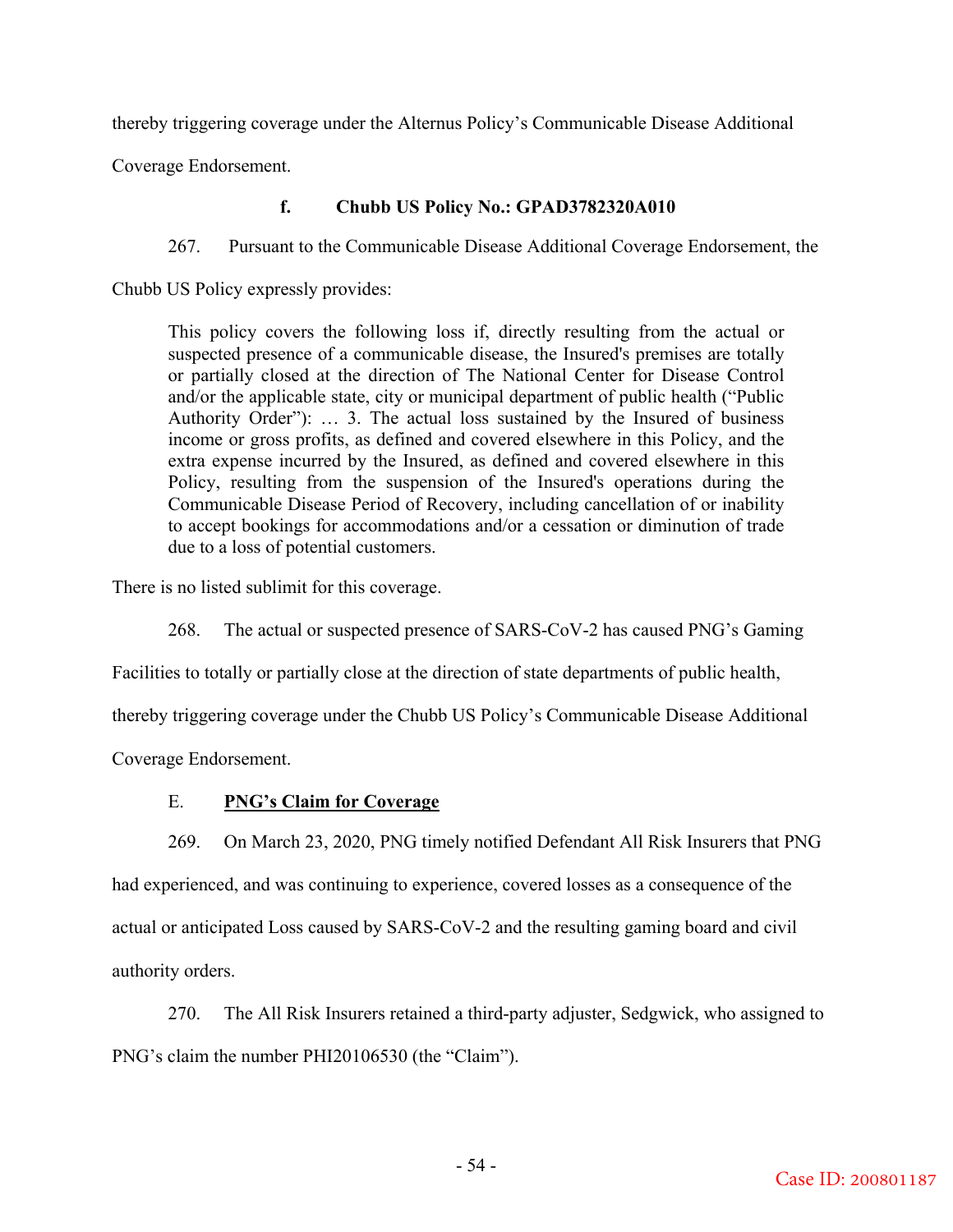271. On May 1, 2020, the All Risk Insurers, through Sedgwick, sent PNG a letter, asserting that an investigation of the Claim was underway and forwarding several requests for information.

272. On June 1, 2020, PNG responded to the May 1, 2020 letter by addressing each request for information.

273. On July 2, 2020, PNG provided its initial Claim submission as PNG's initial best estimate through June 15, 2020 of its loss of income from the gaming board and civil authority orders. In its July 2, 2020 letter, PNG also requested an advance payment to help mitigate further loss.

274. In a reservation of rights and denial letter dated August 6, 2020, Defendant All Risk Insurers stated that they would not be tendering any advance payment and denied coverage for losses suffered at PNG's covered properties with only minor inconsequential exceptions amounting to less than one percent (1%) of PNG's total losses.

275. Defendant All Risk Insurers asserted that aside from potentially Loss of Attraction coverage and the Communicable Disease Additional Coverages provided by the Alternus and Chubb Policies, "each of the coverages outlined above that potentially could be implicated in the Claim require that there be direct physical loss or damage to property before such coverages become applicable." Defendant All Risk Insurers concluded that they "are not aware of any evidence or facts suggesting there was direct physical loss or damage to insured property." Therefore, Defendant All Risk Insurers denied coverage for over 99% of the losses incurred by PNG.

276. Consequently, Defendant All Risk Insurers wrongly claimed that the only coverages potentially responsive to the losses PNG suffered were Loss of Attraction and the

- 55 -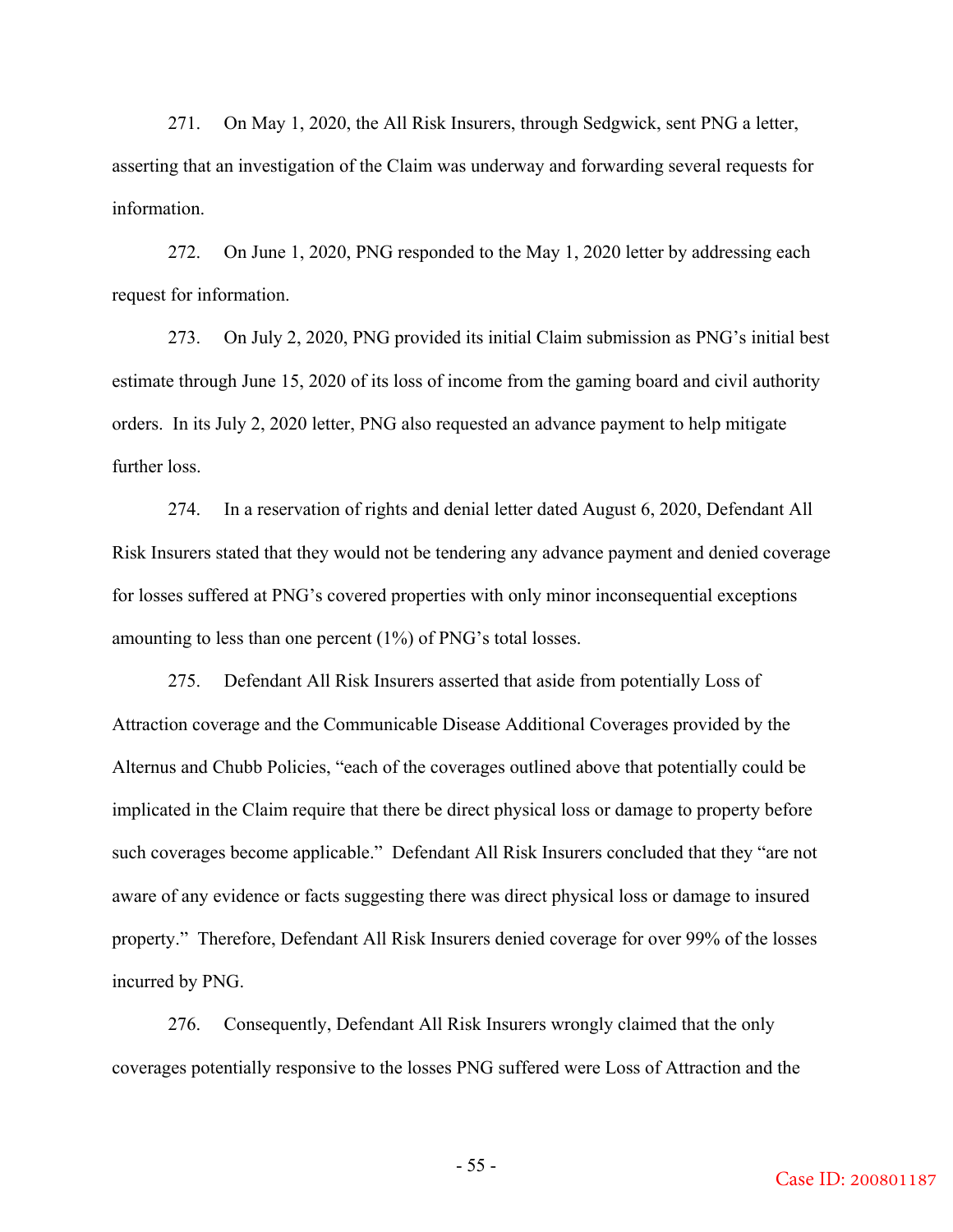Communicable Disease Additional Coverages provided by the Alternus and Chubb Policies, an amount which would leave more than 99% of PNG's losses uncovered.

277. At no time subsequent to PNG providing notice to Defendant All Risk Insurers of the Claim have Defendant All Risk Insurers, or its representatives, requested to access, inspect, and/or test PNG's covered properties.

278. Defendant All Risk Insurers' wrongful denial of coverage has caused PNG to suffer and continue to suffer significant damages.

279. Due to the All Risk Insurers' denial of coverage, PNG's Claim has been placed in doubt of its rights under the All Risk Policies.

### **V. CLAIMS FOR RELIEF**

### **COUNT ONE – DECLARATORY JUDGMENT**

280. PNG incorporates the foregoing paragraphs by reference.

281. Under the Pennsylvania Declaratory Judgments Act, the Court has the "power to declare rights, status, and other legal relations whether or not further relief is or could be claimed." 42 Pa. C.S. § 7532. An insurance contract may be interpreted under the Pennsylvania Declaratory Judgments Act before there is a breach or even a claim for coverage. *See* 42 Pa. C.S. § 7534.

282. PNG seeks entry of an order declaring the parties' rights and duties under the All Risk Policies.

283. As set forth above, Defendant All Risk Insurers sold PNG the All Risk Policies protecting against Loss to property, business interruption loss, and Extra Expense, among other losses and expenses now being suffered by PNG because of closure orders and the presence, suspected presence or anticipated presence of the virus in the locales where PNG's covered properties are located.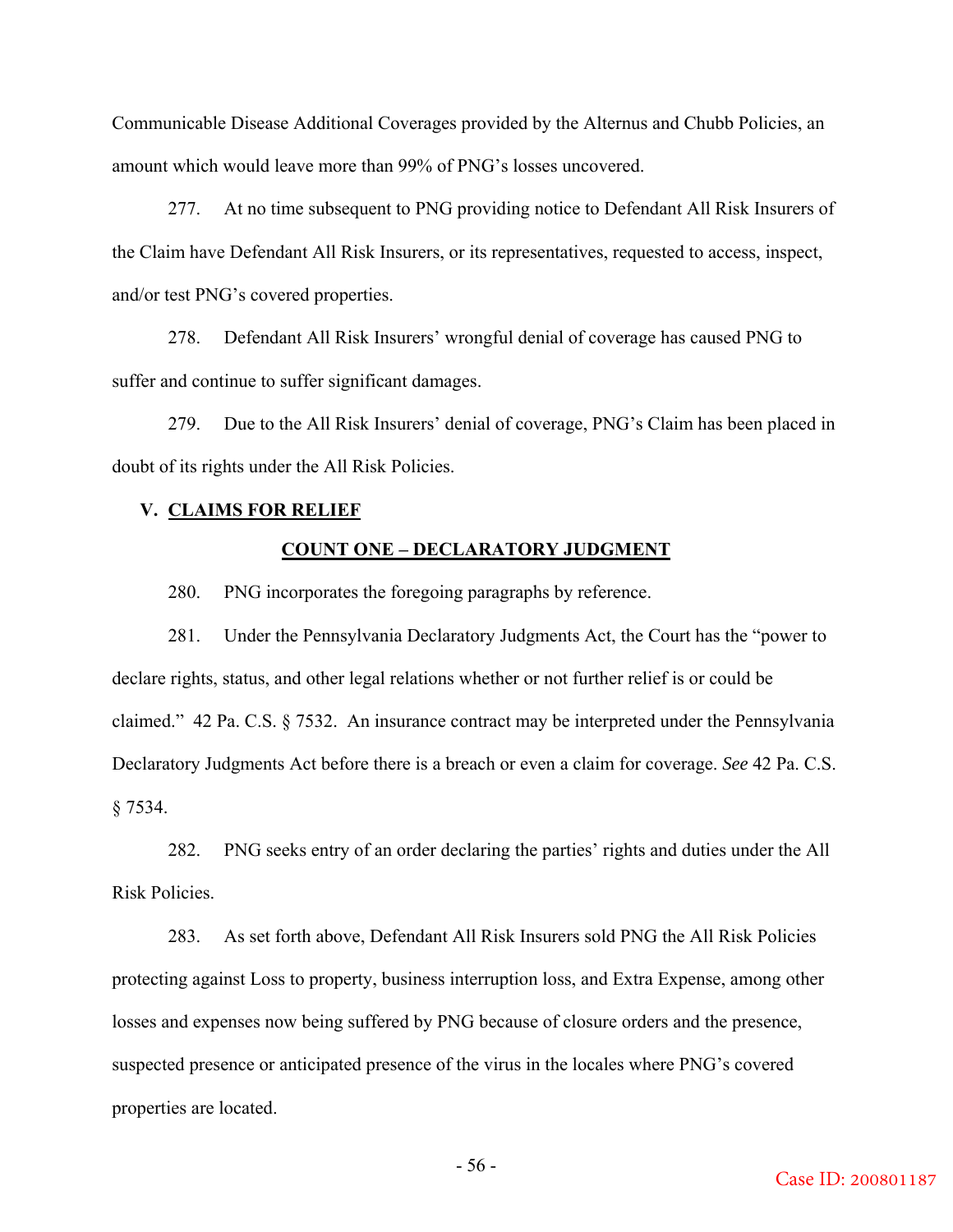284. As a direct and proximate result of Defendant All Risk Insurers' breaches of contract and denial of their coverage obligations, PNG has suffered and will continue to suffer serious harm in an amount of millions of dollars, exclusive of interest and costs.

285. An actual and justiciable controversy exists between PNG and Defendant All Risk Insurers regarding the interpretation, application, and meaning of the All Risk Policies.

286. Accordingly, PNG is entitled to declaratory judgment of this Court of its rights and of the obligations of Defendant All Risk Insurers under the All Risk Policies.

287. The All Risk Policies constitute valid and binding agreements obligating Defendant All Risk Insurers to indemnify PNG for covered time-element losses.

288. Despite PNG timely notifying Defendant All Risk Insurers of its losses and satisfying all conditions precedent under the All Risk Policies, Defendant All Risk Insurers have failed to indemnify PNG for its covered time-element losses.

**WHEREFORE**, PNG seeks judgment in its favor as to Count I as follows:

(1) The entry of an Order declaring that PNG's loss of income is covered in full under the various provisions of the All Risk Policies, including under the coverages for Gross Earnings, Leasehold Interest, Extra Expense, and various Additional Coverages and Coverage Extensions, such as Interruption by Gaming Control Board or Commission, Civil or Military Authority, Loss of Attraction, Protection and Preservation of Property, Dependent Time Element, Professional Fees, and Communicable Disease; and (2) The entry of an Order declaring Defendant All Risk Insurers are obligated to indemnify PNG for its covered Claim, including but not limited to payment of pre- and post-judgment interest, attorneys' fees, and all other relief this Court deems just and appropriate.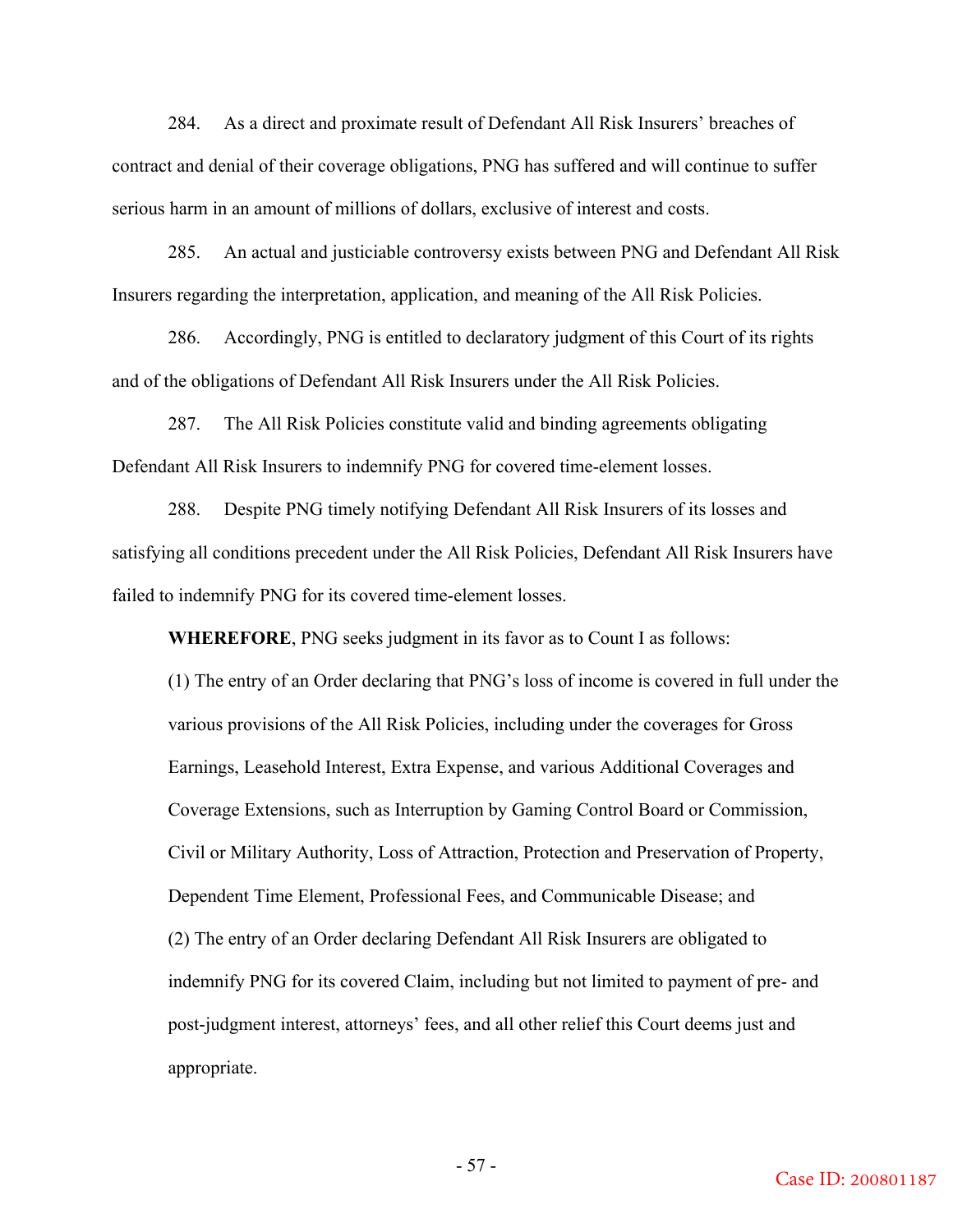#### **COUNT TWO – BREACH OF CONTRACT**

289. PNG incorporates the foregoing paragraphs by reference.

290. The All Risk Policies are valid and enforceable contracts binding upon Defendant All Risk Insurers, as insurers, and PNG, as policyholder.

291. PNG provided prompt notice of its losses, performed all obligations required of it under the All Risk Policies, and was ready, willing, and able to perform its obligations under the All Risk Policies.

292. The breaches occurred when Defendant All Risk Insurers failed to promptly provide and otherwise denied some or all coverage owed to PNG under the All Risk Policies. On August 6, 2020, Defendant All Risk Insurers refused to provide the overwhelming majority of the coverage owed to PNG under the All Risk Policies.

293. Under the terms of the All Risk Policies, Defendant All Risk Insurers must pay up to the All Risk Policies' limits of insurance for any loss covered under the All Risk Policies, subject only to sublimits, time limits, or deductibles for specific coverages.

294. Defendant All Risk Insurers have not paid any or all amounts due to PNG in connection with its Claim. Instead, Defendant All Risk Insurers have asserted various inapplicable bases to wrongfully deny coverage for PNG's Claim.

295. As a direct and proximate result of Defendant All Risk Insurers' breaches of contract, PNG has suffered and will continue to suffer damages in an amount to be determined at trial, as well as consequential damages.

**WHEREFORE**, this Court should (i) enter judgment in favor of PNG as to Count II and against Defendant All Risk Insurers for all monetary damages suffered by PNG caused by Defendant All Risk Insurers' breaches of contract, including, without limitation, compensatory damages, consequential damages, pre-judgment interest, post-judgment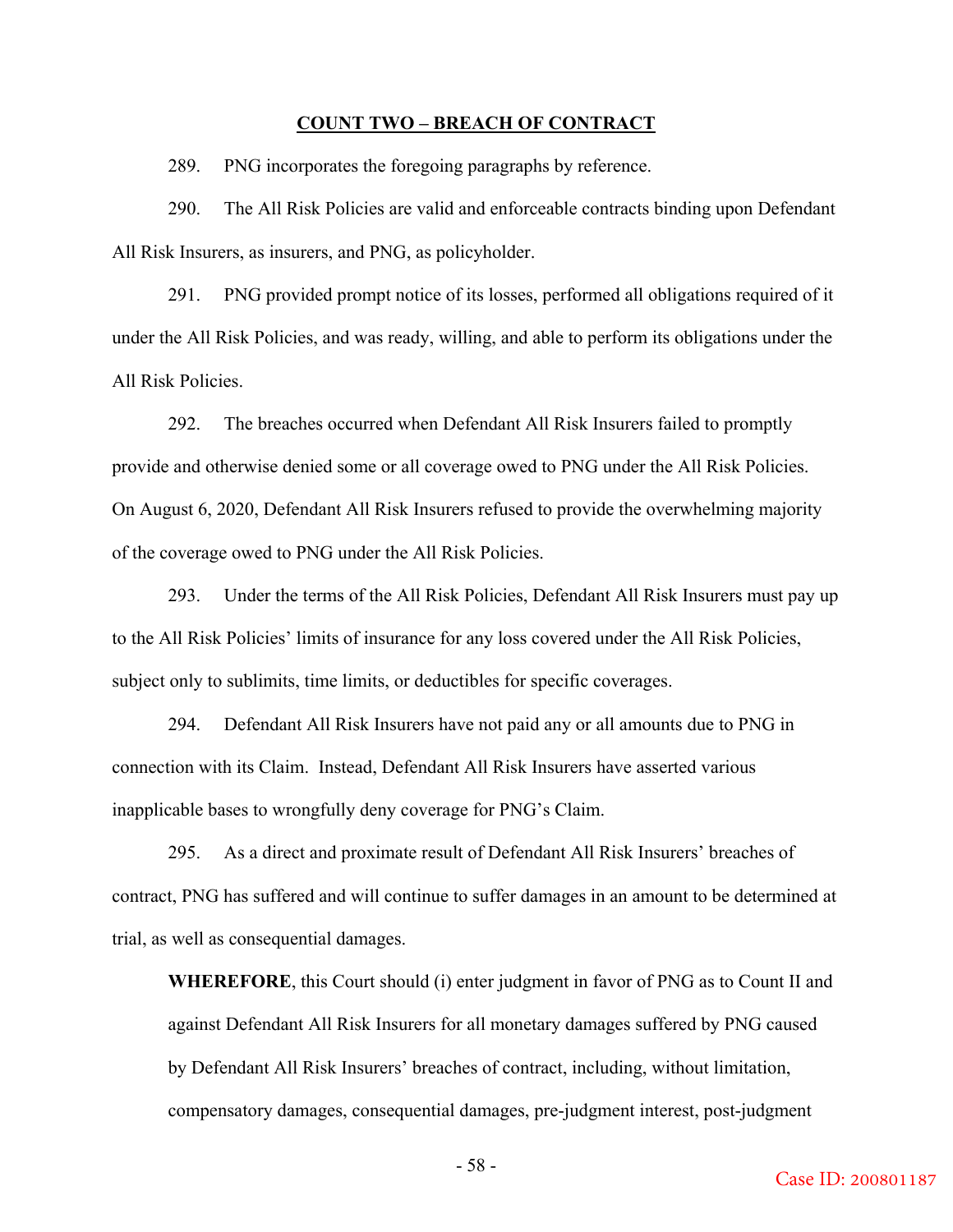interest, attorneys' fees, and costs, and (ii) award such other relief as it deems equitable and just.

# **DEMAND FOR JURY TRIAL**

PNG demands a trial by jury on all issues so triable.

Respectfully submitted,

Dated: August 13, 2020 /s/ John N. Ellison

John N. Ellison, Esq. (PA I.D. No. 51098) Lin Zheng, Esq. (PA I.D. No. 327991) **REED SMITH LLP** Three Logan Square 1717 Arch Street, Suite 3100 Philadelphia, PA, 19103 Phone: (215) 851-8100 Fax: (215) 851-1420 Email: jellison@reedsmith.com lzheng@reedsmith.com

*Attorneys for Plaintiff Penn National Gaming, Inc. et al.*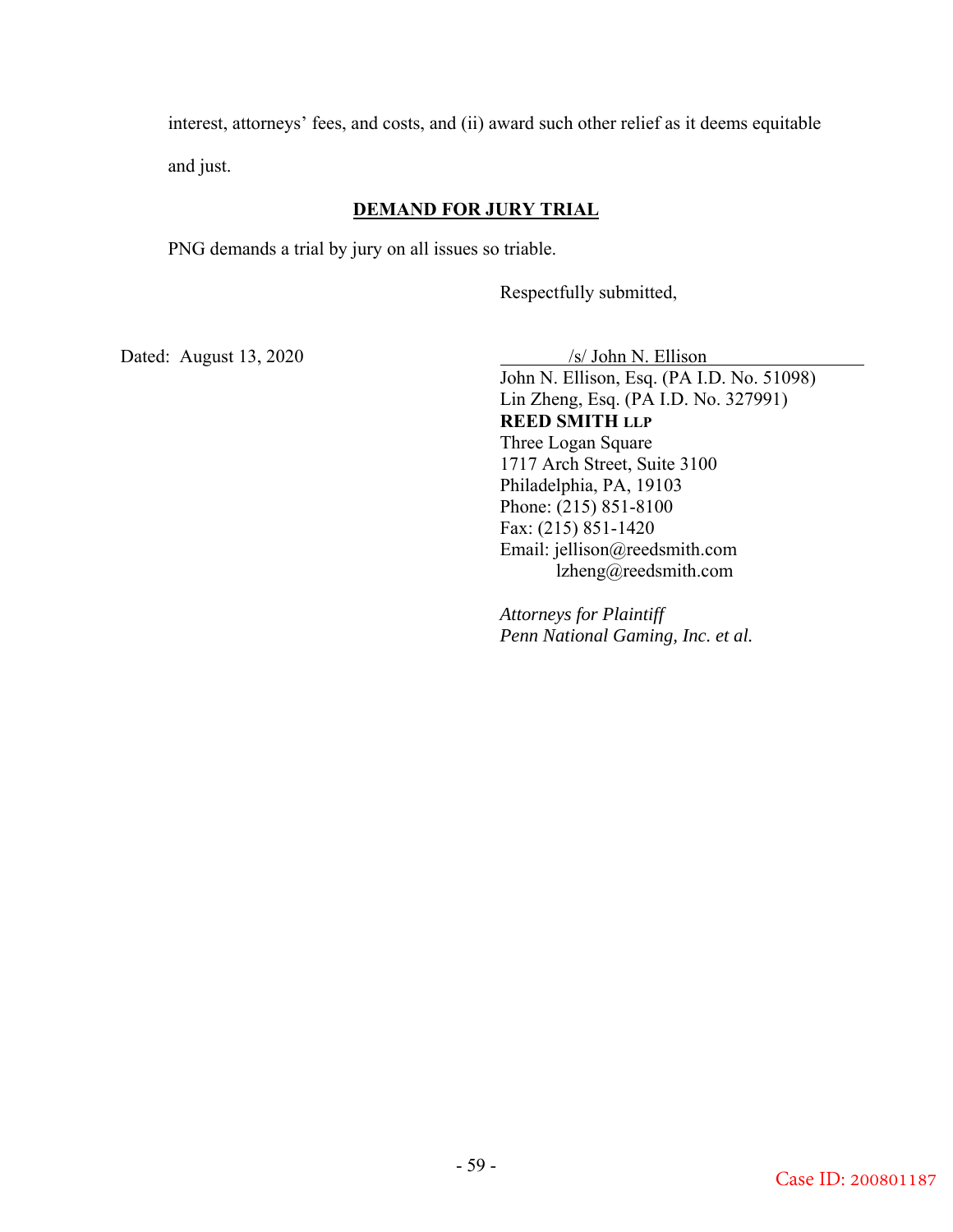## **VERIFICATION**

The undersigned, being an authorized officer and representative of Plaintiffs in the foregoing Complaint hereby verifies that the statements contained in this Complaint are true and correct to the best of my knowledge, information, and belief.

I understand that any false statements herein made are subject to the penalties of 18 Pa. C.S.A. § 4904, relating to unsworn falsification to authorities.

Dated: 8/12/20

Carl Sottosanti, EVP, General Counsel & Secretary Penn National Gaming, Inc. On behalf of Plaintiffs